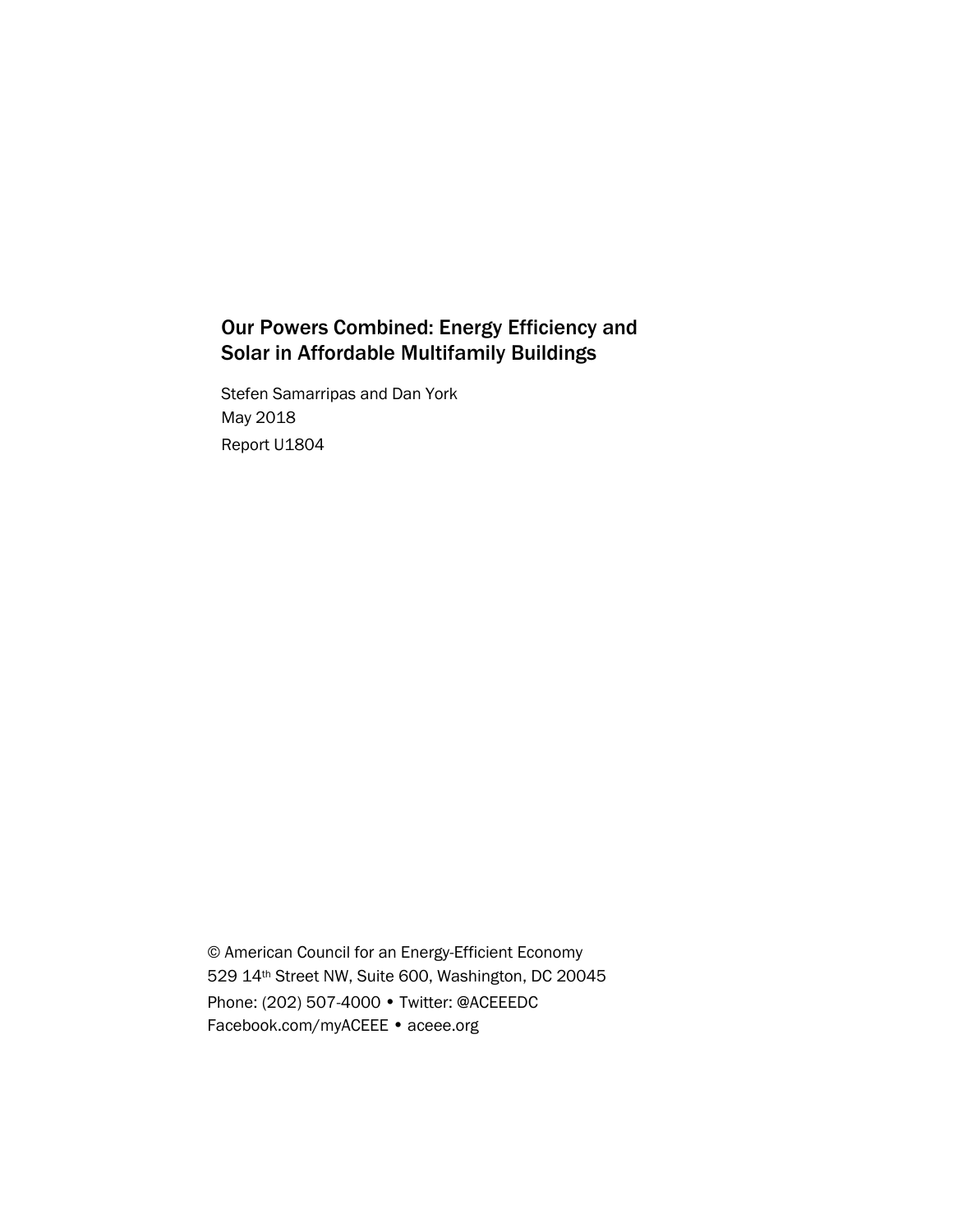# **Contents**

| Motivations for Integrating Energy Efficiency and Solar Resources in Affordable |
|---------------------------------------------------------------------------------|
| Policy Environment for Integrated Energy Efficiency and Solar Projects 4        |
|                                                                                 |
| California's Affordable Solar and Low-Income Weatherization Programs11          |
| National Housing Trust Enterprise Preservation Corporation and St. Dennis       |
| Connecticut Green Bank and Plaza on the Green, Waterbury CT  15                 |
|                                                                                 |
|                                                                                 |
|                                                                                 |
|                                                                                 |
|                                                                                 |
|                                                                                 |
|                                                                                 |
|                                                                                 |
|                                                                                 |
|                                                                                 |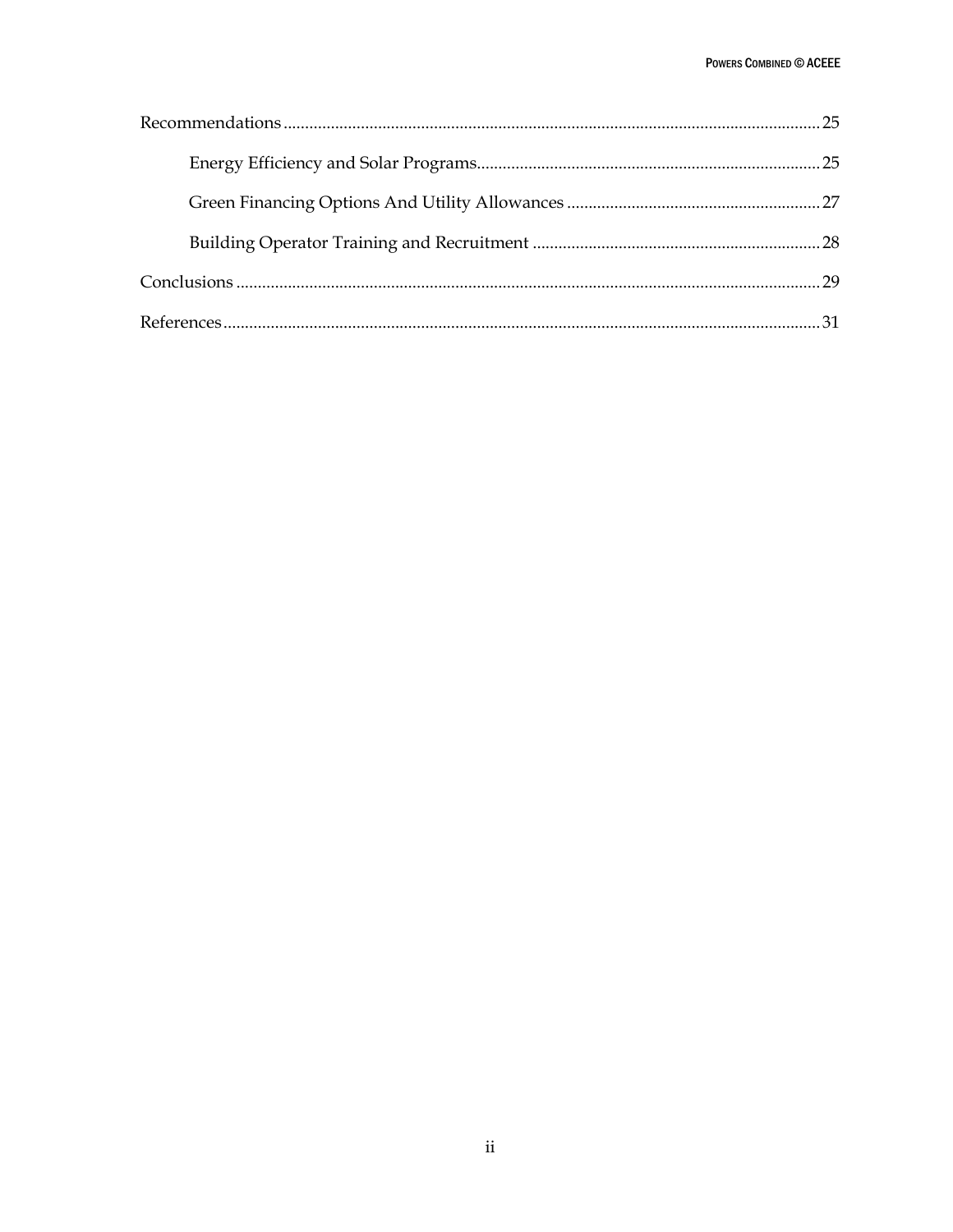# <span id="page-3-0"></span>About the Authors

**Stefen Samarripas** conducts research, analysis, and outreach on policies and programs that encourage energy efficiency at the community level. His current work focuses on scaling up efficiency investments in affordable multifamily buildings. Stefen holds a master of city and regional planning from Georgia Tech, where he focused on the environment, health, and community development. He also earned a bachelor's degree in anthropology from the University of Tennessee at Chattanooga.

**Dan York** is an ACEEE Fellow primarily engaged in utilities and local policy research and technical assistance. He has extensive experience in tracking and analyzing trends and emerging issues in utility sector energy efficiency programs. Dan has a bachelor's degree in mechanical engineering from the University of Minnesota. His master of science and PhD degrees, from the University of Wisconsin–Madison, are both in land resources with an emphasis in energy analysis and policy.

# <span id="page-3-1"></span>Acknowledgments

This report was made possible through the generous support of the JPB Foundation. The authors gratefully acknowledge interviewees, external reviewers, internal reviewers, colleagues, and sponsors who supported this report. Interviewees included Andrew Brooks and Sarah Hill from the Association for Energy Affordability; Kim Stevenson, Connecticut Green Bank; Jared Lang, National Housing Trust; Susan Peterson, Foundation Communities; Jeffrey Greenberger, Dan Greenberger, and Rachel Liu from Affordable Community Energy Services Company; Rachel Stone, ICAST; Mikhaila Gonzales, Spark Northwest; Steve Gelb, Emerald Cities; Kim DeVoe, Leland Keller, and Todd Musci from Fort Collins Utilities; Jacob Corvidae, Rocky Mountain Institute.

External expert reviewers included Mari Hernandez, Interstate Renewable Energy Council; Steve Morgan, Clean Energy Solutions; Wayne Waite, Waite and Associates; Alyah Khan, Foundation Communities; Isabelle Hazlewood and John R. D'Agostino, Connecticut Green Bank; Michelle Andry, NYSERDA; Amy Cortese and Sean Denniston, New Buildings Institute; Kseniya Husak, Laura Vendetta, and Ingrid Schwingler, GRID Alternatives; Sean Armstrong, Redwood Energy; Elizabeth Doris, NREL; and Nehemiah Stone, Stone Energy Associates. Internal reviewers included Lauren Ross, Jennifer Amann, Brian Stickles, Neal Elliott, Maggie Molina, and Steven Nadel. The authors also gratefully acknowledge the assistance of Kathleen Berube, National Housing Trust; Kathy Dorgan, Dorgan Architecture and Planning; Brian Sullivan, Emerald Consulting Firm; and Eli Herman, New Ecology. External review and support does not imply affiliation or endorsement.

We thank Fred Grossberg for developmental editing and managing the editorial process; Mary Rudy, Sean O'Brien, and Roxanna Usher for copy editing; Eric Schwass for publication design; and Dawn Selak, Maxine Chikumbo, and Wendy Koch for their help in launching this report.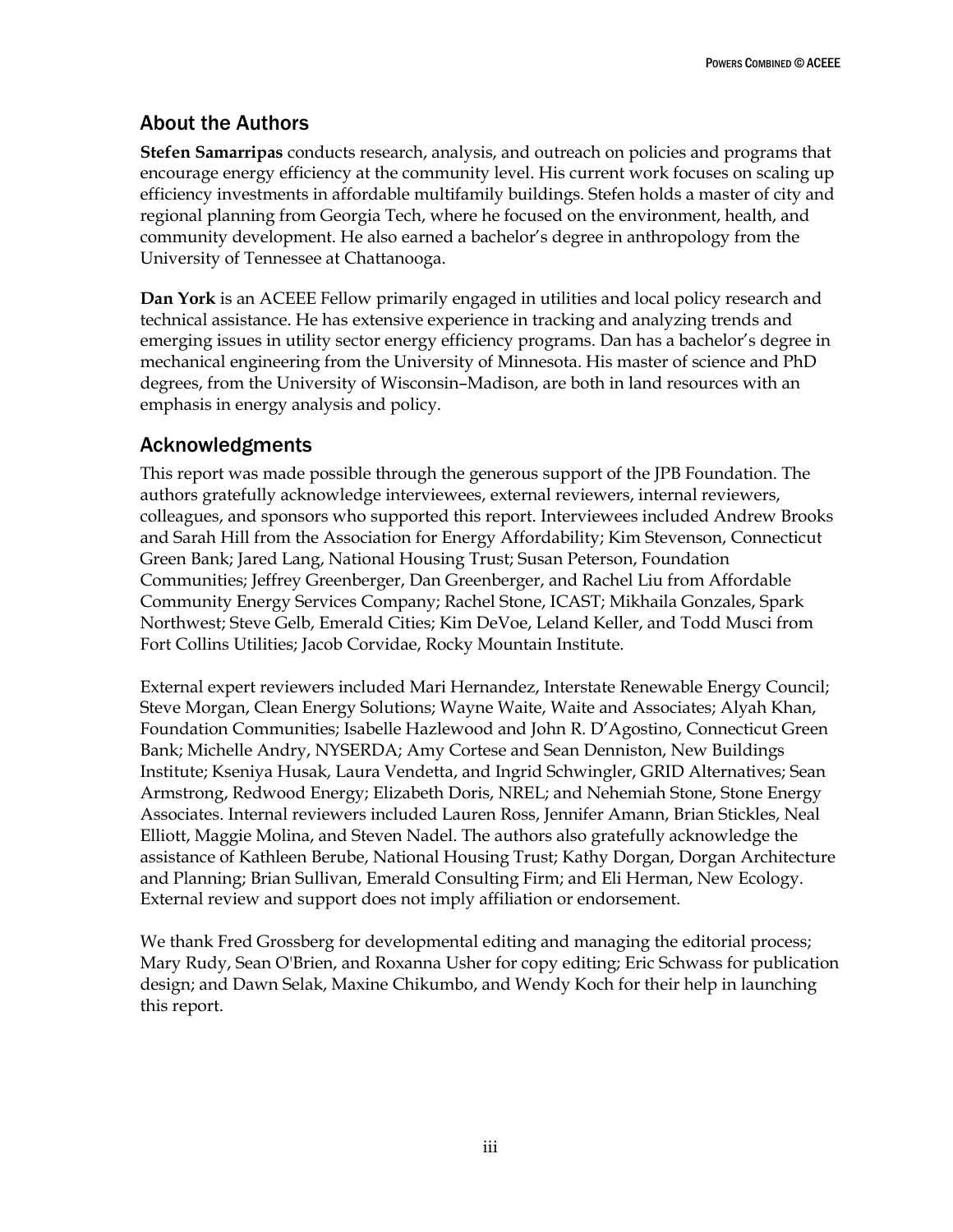# <span id="page-4-0"></span>Executive Summary

The production and consumption of energy can burden the health, well-being, and finances of people living and working in low-income and minority communities. To mitigate these effects, policymakers and utility regulators have developed policies and programs that increase access to both energy efficiency and solar resources for low-income households. Some affordable multifamily housing providers are now finding that investments in both energy efficiency and solar resources can result in substantial utility cost savings.

Little is known about how affordable multifamily building owners and developers approach the integration of efficiency and solar resources in a building. Programs and policies that support these projects have received limited attention. To address this, we interviewed several program administrators, affordable housing providers, and lenders who have taken part in projects involving both efficiency upgrades and rooftop solar installations in affordable multifamily buildings. Our interviews included questions regarding planning, goals, funding sources, and lessons learned. We also analyzed program and project data, where available, and profiled four organizations with a successful record of integrating energy efficiency and solar resources in affordable multifamily properties.

### *BACKGROUND*

The affordable multifamily housing providers featured in this report have two primary motivations to pursue energy efficiency and solar projects. First, they want to reduce utility costs and improve their financial capacity to preserve and expand affordable housing. Utility bills are often an affordable housing provider's most unpredictable expense. Energy efficiency and solar technologies can lower these costs to help owners provide housing and other needed services to low-income individuals and families. Providers also want to reduce pollution that disproportionately affects the low-income and minority families they serve and guard against the risks associated with a changing climate. Some building owners are finding that combining energy efficiency and solar resources can achieve both these goals while providing substantial positive returns for investors.

Policymakers and regulators in several locations across the country are also taking actions to support affordable-multifamily energy efficiency and solar projects. The federal government provides limited, but important, support for these efforts through its solar investment tax credit (ITC), and federal regulatory decisions have encouraged banks to back energy efficiency and solar projects in low-income communities, often through investments in community development finance institutions (CDFIs). The US Department of Housing and Urban Development also affects the deployment of energy efficiency and solar resources in its regulations governing subsidized affordable multifamily buildings. Some states are adopting energy savings targets and distributed generation requirements that spur utilities to make investments in efficiency and solar installations, such as through customer incentives. They may also support this work with funds from greenhouse gas emission cap and trade auctions, financing offers from green banks, and incentives from state housing finance agencies. Utility regulators can affect a project's feasibility through decisions regarding customer rate structures. Finally, some local municipalities assist with grants, property assessed clean energy (PACE) financing, and technical support.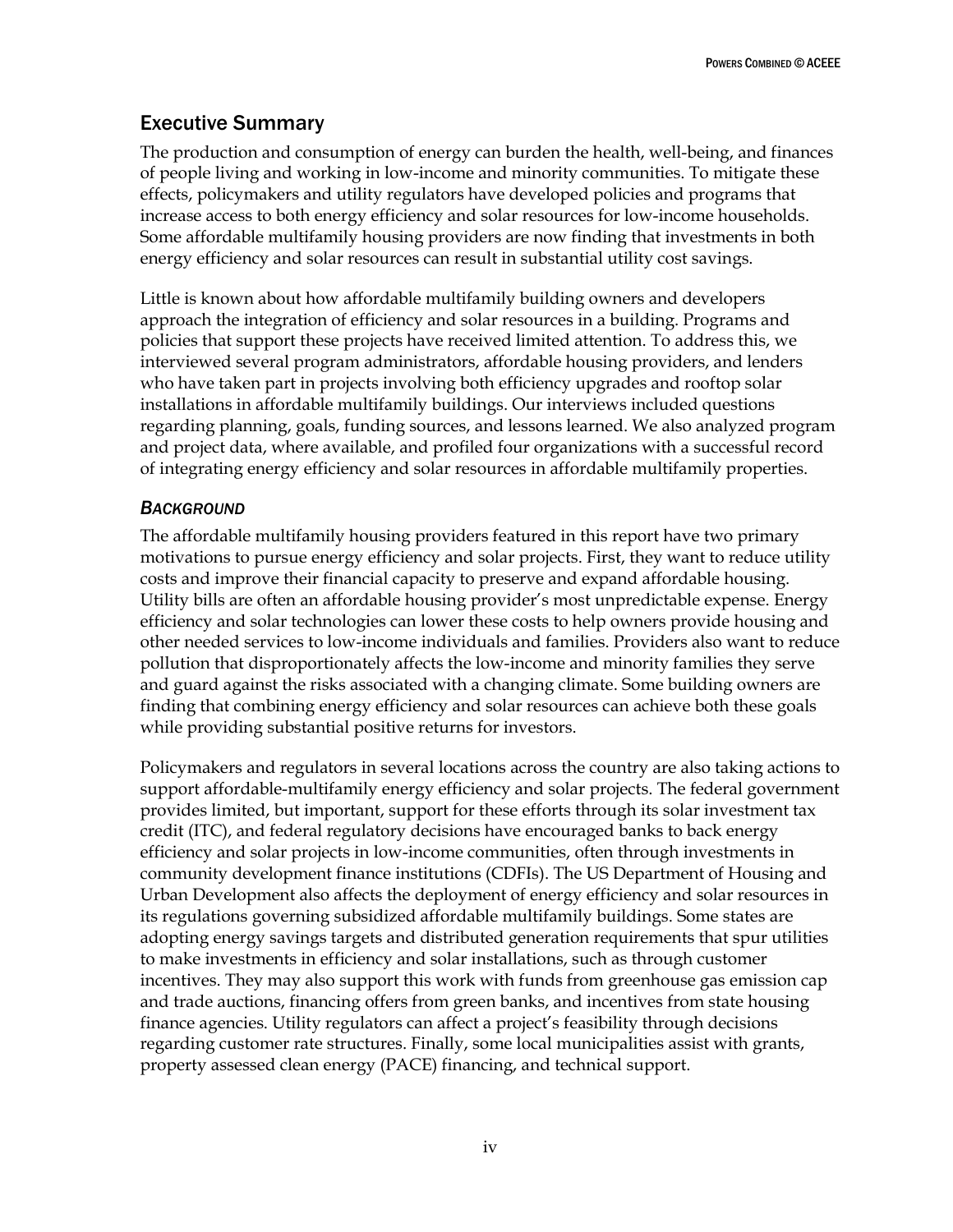## *EXAMPLES OF EXISTING PROJECTS AND PROGRAMS*

We highlight two program approaches that encourage the integration of energy efficiency and solar resources in affordable multifamily buildings. To our knowledge, California's Low-Income Weatherization Program for Multifamily Properties (LIWP-MF) is the only state affordable-multifamily energy efficiency and solar program that requires participants to improve the energy efficiency of their building before adding solar. The program also supports a whole-building approach by offering owners large incentives to make investments that reduce tenant energy use and costs while providing comprehensive technical assistance. The Connecticut Green Bank's multifamily program provides loan products that can be used to cover the cost of project predevelopment, implementation, and energy performance monitoring work. Green Bank staff attribute their success to close coordination with the state's government agencies, utilities, and CDFIs.

We also profile the work of two affordable housing providers to better understand how programs can support projects that involve both energy efficiency and solar technologies. The National Housing Trust Enterprise Preservation Corporation (NHT-Enterprise) is a nonprofit affordable multifamily housing developer and lender. NHT-Enterprise has installed energy efficiency and rooftop solar systems across several properties using a portfolio-based approach. The organization formed a separate solar developer, NHT Renewable, to oversee the installation of solar systems across multiple properties as part of a single project. This approach not only reduces project predevelopment costs, but also attracts more investors because it increases the project's scale. Foundation Communities is an affordable housing provider with more than 10 years' experience overseeing projects that integrate both energy efficiency and solar resources in their multifamily buildings. The belief that sustainable and affordable housing has the power to improve the financial and social welfare of many low-income families and individuals drives these projects.

### *COMMON APPROACHES*

The projects we examined had several things in common. All building owners installed energy efficiency upgrades before rooftop solar systems and prioritized obtaining utilitysector incentives for these measures to improve financial feasibility. Even though solar system installations did not always occur near the time of a major building capital event such as a renovation or refinancing, project managers prioritized the inclusion of energy efficiency upgrades alongside photovoltaic (PV) equipment.

Several housing providers expressed concern with the performance of newer energy efficiency and solar technologies such as solar systems or energy-efficient heating and cooling equipment. They suggested that performance issues could be related to the design or installation of the equipment, but they also proposed that these issues could stem from building operation issues. Interviewee responses mirrored previous research findings that many building operators have not been trained to properly operate, maintain, and monitor newer energy efficiency and solar technologies.

Owners sought to install energy efficiency and solar systems across multiple buildings in their housing portfolio at once to save on project predevelopment costs. They worked to educate building residents on the installation, use, and benefits of these improvements. However housing providers have found it difficult to invest in energy efficiency and solar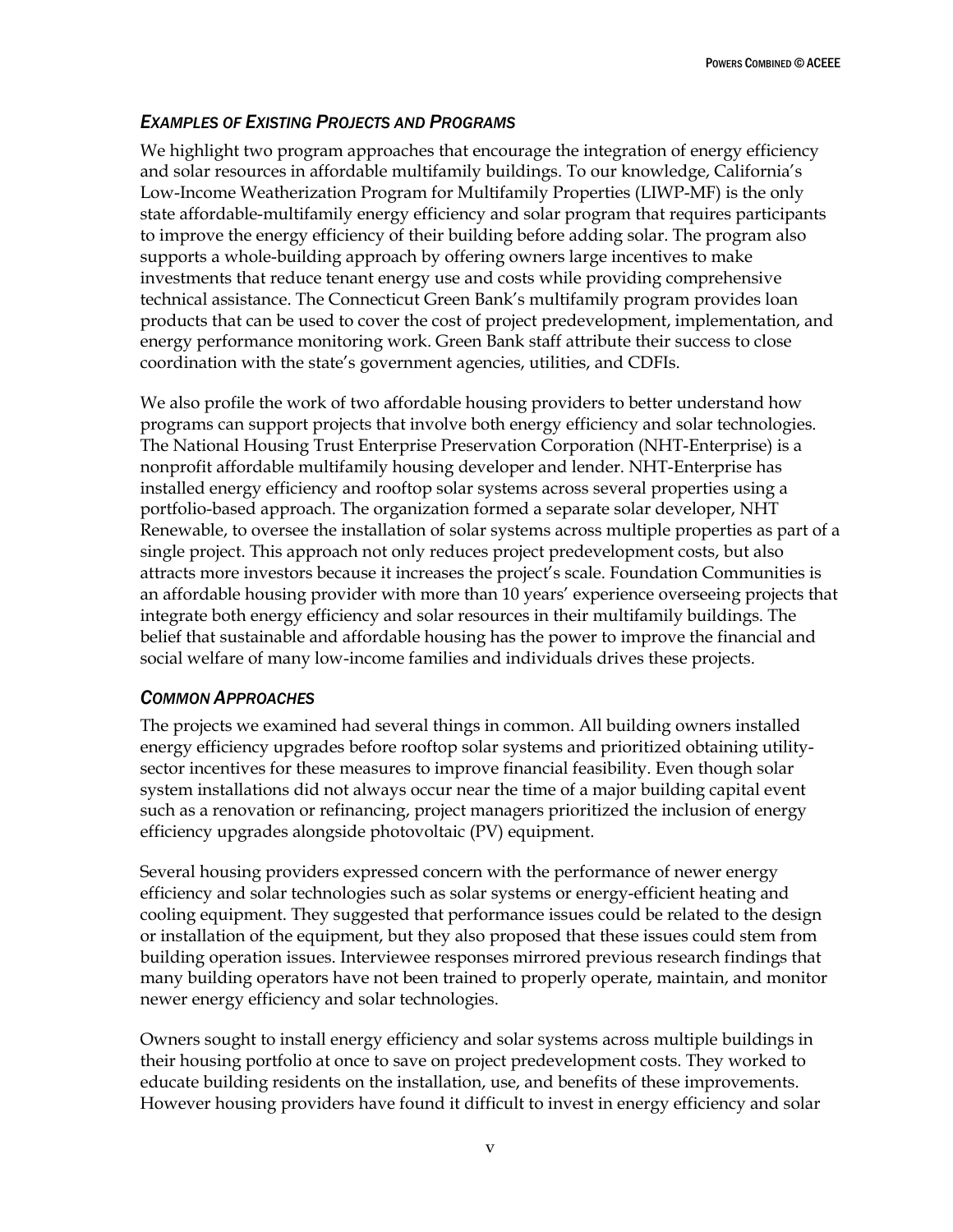projects that financially benefit tenants who are responsible for their own utility costs. This is a common market barrier to energy efficiency because such investments have little guarantee of a financial return for owners. Utility allowance adjustments can help provide an incentive for such projects, but only under specific circumstances.

#### *RECOMMENDATIONS*

Drawing on our research, we make several recommendations to increase investments in both energy efficiency and solar projects for affordable multifamily buildings. These recommendations also increase the value these projects offer for energy efficiency program administrators, potential investors, and affordable multifamily building owners, residents, and staff. We recommend that efficiency and solar program administrators

- Offer solar incentives to affordable multifamily owners with the condition that applicants also install energy efficiency upgrades
- Designate program staff who will serve as the primary point of contact for applicants wishing to take advantage of efficiency, solar, and water conservation program offerings
- Provide increased funding for structural, health, and safety building upgrades
- Fund project predevelopment work or provide staff to assist with project planning
- Encourage energy efficiency contractors, solar installers, and energy auditors to work collaboratively
- Require that program participants use energy benchmarking services and software
- Educate tenants about the installation, use, and benefits of a building's energy efficient equipment and solar systems, and encourage energy-efficient behavior
- Provide large incentives or financing for owners to reduce renters' energy use
- In collaboration with manufacturers and trade associations, train building operators to operate, maintain, and monitor newer energy-efficient and solar technologies

In addition, we recommend that housing finance agencies adopt utility allowance adjustment methods that will encourage investments in energy efficiency and solar resources. Opportunities also exist for lenders to create more loan products that can be used to specifically finance energy efficiency and solar projects in affordable multifamily buildings.

Finally, state and local policymakers should take steps to grow the workforce of highly trained building operators. We recommend adopting policies that require or incentivize building owners to pursue energy efficiency and solar investments. This increases the value of building operators' work. They should also work with local or regional stakeholders to identify building operator job opportunities and the specific training that building and construction industry workers will need to fill those positions. Finally, policymakers should provide funding for community colleges, universities, and union apprenticeship programs to expand the number of students and instructors participating in courses focused on highperformance building operations, or direct that instructors integrate a high-performance building curriculum in existing relevant coursework.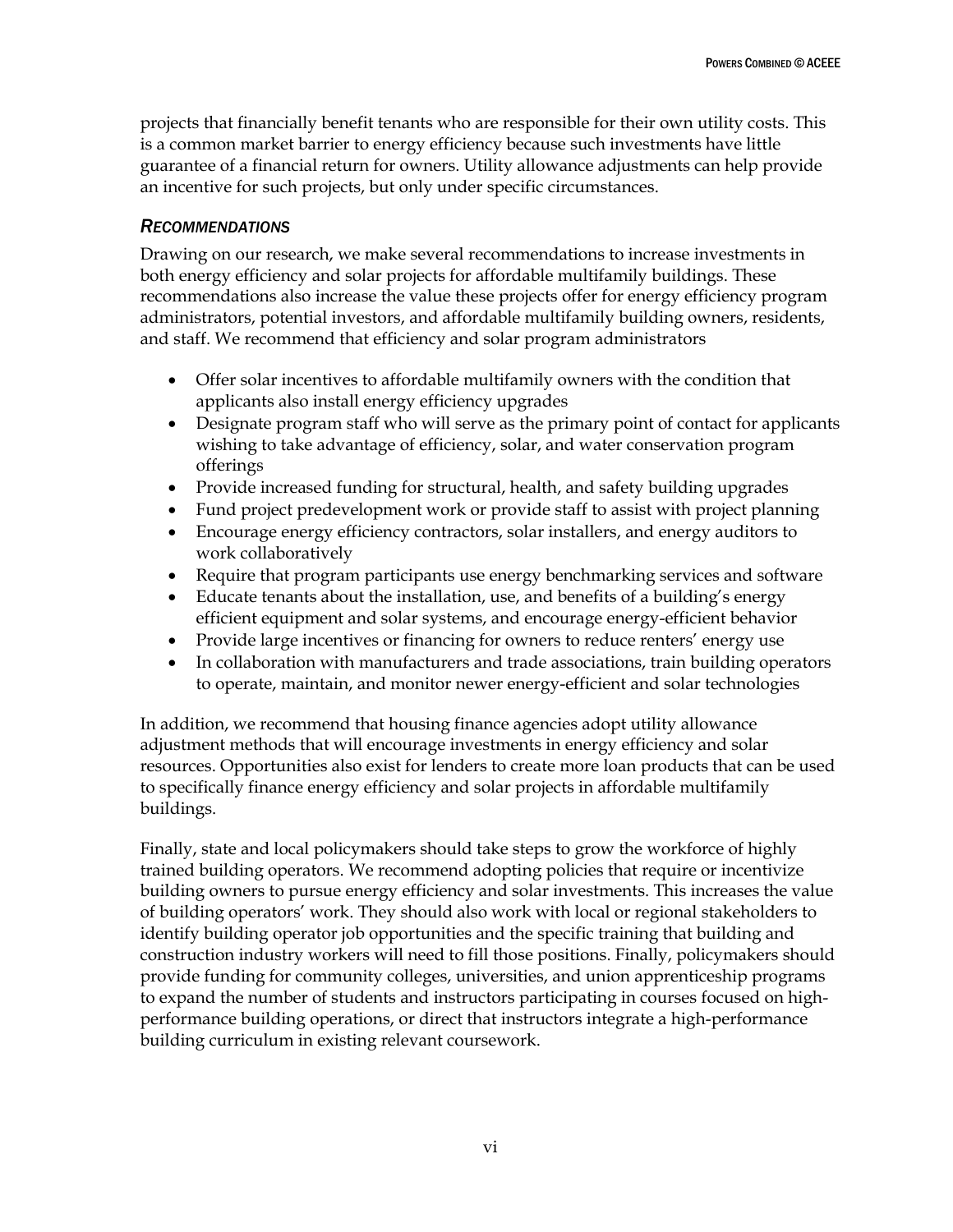POWERS COMBINED ©ACEEE

# <span id="page-7-0"></span>Introduction

Policymakers, advocates, and community-based groups across the United States are working to relieve communities of color and low-income communities of the inequitable burdens associated with the production, consumption, and costs of energy. With few options for affordable housing, these individuals and families are more likely to live within the direct vicinity of power plants that emit pollutants (Davis 2010; Massetti et al. 2017; Mikati et al. 2018). They also tend to reside in homes that are aging, energy inefficient, and in need of repair. Residents of homes that are not energy efficient can suffer exposure to poor indoor air quality and tend to have higher energy costs (Norton et al. 2016). Drehobl and Ross (2016) found that low-income households spend on average up to three times as much of their income on energy bills as higher-income households. These costs fluctuate from month to month. Utility expenses rise when rates go up and during peak heating or cooling months. These sudden increases can lead low-income families and individuals to fall behind on utility, housing, health-care, food, or child-care expenses (Desmond 2016; Franklin et al. 2017).

Remedying the problems these communities face requires substantial investment and innovative policy strategies. To that end, some policymakers are deploying multiple energy resources to reduce low-income households' utility expenses and their exposure to pollution from energy generation. Under the direction of state lawmakers and regulators, some utilities have created energy efficiency programs that reduce the energy burdens faced by their low-income customers. Drehobl and Castro-Alvarez (2017) found that these programs are widespread and currently serve 49 of the 51 largest metropolitan areas. However most have limited resources. Administrators must decide between providing a small set of efficiency upgrades to many households and providing more services to fewer (Gilleo, Nowak, and Drehobl 2017).

Solar incentive programs for low-income and disadvantaged communities have been slower to develop, but this is beginning to change. The solar photovoltaic (PV) market has grown rapidly in recent years as costs for these systems have dropped dramatically (Fu et al. 2017). Utilities, businesses, and single-family homeowners have been at the forefront of investing in solar PV (Perea et al. 2017). Multifamily housing has been generally overlooked, especially apartment buildings that rent to low-income households (Inskeep, Daniel, and Proudlove 2015; Garren et al. 2017).

Owners of affordable multifamily buildings have long encountered challenges in their attempts to reduce low-income residents' energy burdens. Many housing providers cannot afford to dedicate substantial staff time to planning energy efficiency and solar projects, have trouble obtaining financing for such work, lack building staff experienced with newer energy efficiency and solar technologies, and receive little to no return on investments that reduce renters' energy bills. Even with these challenges, some affordable multifamily owners find that both rooftop solar systems and energy efficiency upgrades can be sensible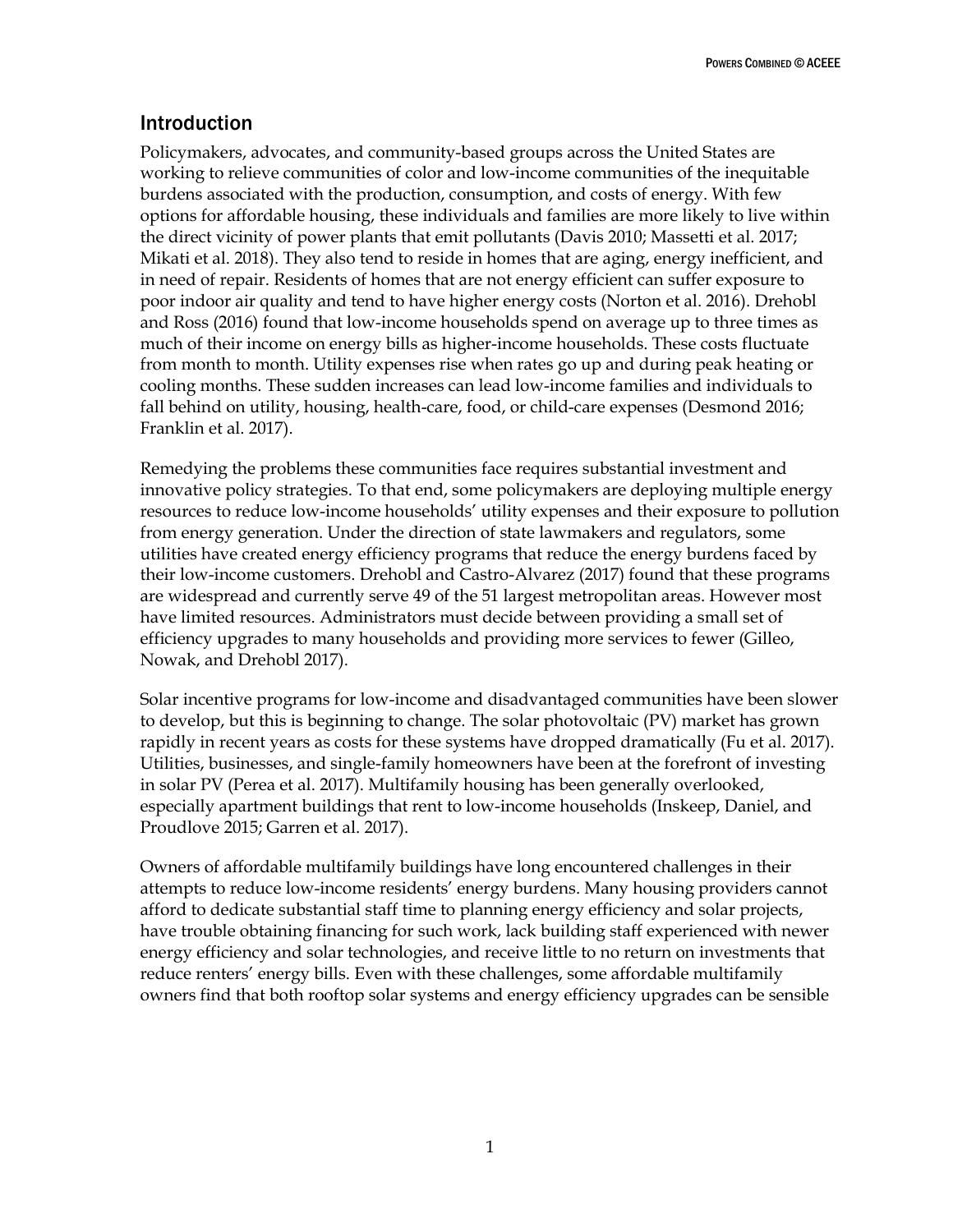investments with the right mix of economic and policy incentives.<sup>1</sup> These housing providers are aware that many of their older buildings are inefficient. Two-thirds of multifamily dwellings were built before the advent of energy codes and tend to have many structural inefficiencies that can lead to higher-than-expected utility expenses and decreased cash flow (Henderson 2015). Garren et al. (2017, 43) point out that "utility bills are usually the largest and most volatile portion of an affordable housing development's budget . . . . [S]tabilizing utility bills through solar and other measures makes it easier to maintain operating budgets, retain tenant services and avoid raising rents."

Few researchers have examined how affordable multifamily buildings can effectively incorporate both energy efficiency and solar resources to achieve high energy savings and other benefits for owners and residents. No comprehensive research or database of these projects exists, making it difficult to determine how many occur or how frequently. Because much about these projects remains unknown, we have chosen to examine several case studies of projects and programs that have successfully combined energy efficiency upgrades and rooftop solar systems in affordable multifamily buildings. Our objective is to understand more about the overall approaches and motivations of the program administrators, investors, building owners, and real estate developers leading these projects.

## <span id="page-8-0"></span>Methodology

 $\overline{a}$ 

Over the course of several weeks, we conducted semi-structured interviews with professionals from ten organizations. These included staff from four programs, two housing providers, and two energy service companies (ESCOs) that work to integrate both energy efficiency and solar resources in affordable multifamily buildings.<sup>2</sup> Unless otherwise stated, any information included in this report regarding specific projects or programs is drawn from these interviews and documents or data provided by interviewees. We selected interview participants using convenience sampling.<sup>3</sup> Members of the Network for Energy, Water, and Health in Affordable Buildings (NEWHAB) and American Council for an Energy-Efficient Economy (ACEEE) staff provided recommendations and contact information for interviews. We also conducted background research on the policies that have most affected the work.

<sup>1</sup> For purposes of the report, we define *affordable housing* in keeping with the definition used by Henderson (2015): "Housing that is subsidized through federal and state programs, such as the Low Income Housing Tax Credits, and unsubsidized housing deemed 'affordable' because of rent levels." In keeping with previous research by Samarripas, York, and Ross (2017), we define *multifamily buildings* as those with five or more housing units.

<sup>2</sup> We conducted interviews with the Association for Energy Affordability, Connecticut Green Bank, Spark Northwest, Emerald Cities Seattle, Fort Collins Utilities, Rocky Mountain Institute, National Housing Trust, Foundation Communities, ICAST, and Affordable Community Energy Services. Spark Northwest and Emerald Cities Seattle work together on a joint program. Fort Collins Utilities and Rocky Mountain Institute also work on a joint program. We have not attributed specific comments to any one interview participant without their approval.

<sup>&</sup>lt;sup>3</sup> Convenience sampling is a kind of nonprobability sampling that collects data from sources according to ease of availability.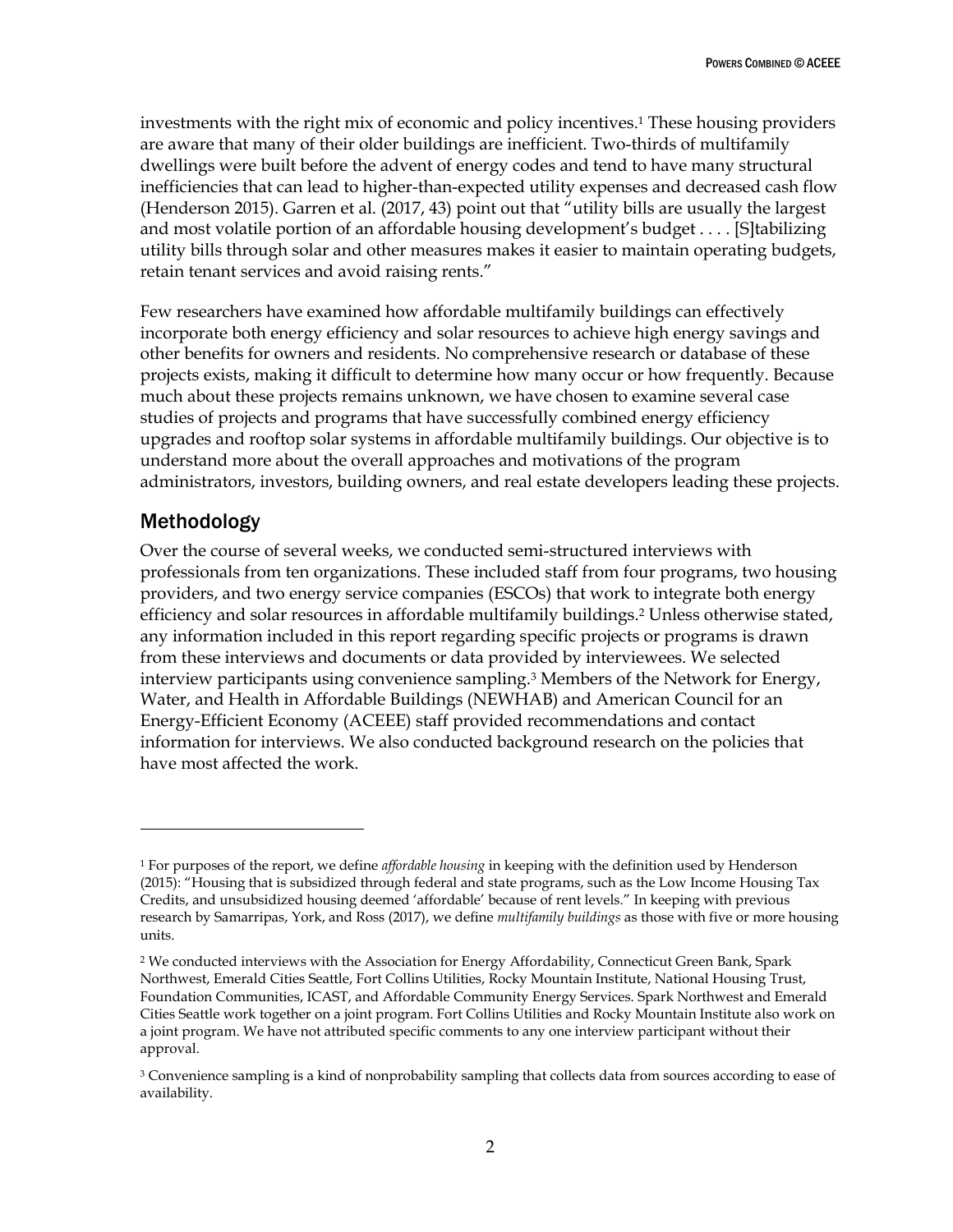Because our research uses convenience sampling, we do not consider projects examined for this report to be representative of all affordable multifamily energy efficiency and solar projects. However we have made every effort to analyze a diverse sample of case studies. We include the perspectives of multiple project decision makers and examine projects and programs from various regions of the country. Our interviews included questions about planning, goals, funding sources, and lessons learned. Where available, interviewees were asked to share quantitative data regarding project characteristics, costs, and outcomes. We have profiled the work of those organizations that provided detailed descriptions and performance metrics for projects involving both energy efficiency and solar resources.

### <span id="page-9-0"></span>Background

 $\overline{a}$ 

### <span id="page-9-1"></span>*MOTIVATIONS FOR INTEGRATING ENERGY EFFICIENCY AND SOLAR RESOURCES IN AFFORDABLE MULTIFAMILY BUILDINGS*

Affordable multifamily owners' motivations for investing in energy efficiency and solar resources are like those driving many single-family homeowners. Affordable housing providers want to lower their utility costs and, if possible, those of their residents. Reducing these costs increases an owner's net operating income (NOI) from a building.<sup>4</sup> This increases a property's value.<sup>5</sup> While a nonprofit affordable multifamily housing provider may not quickly sell a building, increases in property value are important to expand borrowing capacity. Owners that reduce utility expenses and increase NOI can ultimately improve their access to capital for the renovation, acquisition, and construction of affordable housing units.

Affordable housing providers we interviewed noted that the desire to improve the environment also motivated them to pursue energy efficiency and solar projects. Affordable housing and sustainability are complementary goals. Building owners invest in solar to participate in green power markets that reduce pollution and improve the long-term health and well-being of low-income families. Some providers noted in interviews that they are "forever owners" of properties and therefore able to make what are typically referred to as *patient investments* that have longer paybacks. With patient investing, owners do not realize quick returns, but they may be able to make building improvements that reduce a lowincome community's health risks from environmental degradation and a changing climate.

Long-term energy efficiency and solar investments can also increase a building's resilience (i.e., the ability to bounce back from or endure both gradual and abrupt environmental changes or electricity outages). If heating, ventilation, and air-conditioning (HVAC) systems become inoperable due to service outages, well-insulated, weatherized residential buildings can maintain livable indoor conditions longer than inefficient ones—whether during cold or hot weather (York, Baatz, and Ribeiro 2016). Solar PV can shield owners from the risks

<sup>4</sup> A building owner's net operating income (NOI) is the revenue that remains from rents and other income after accounting for all associated operating expenses and debt service.

<sup>5</sup> Property values are calculated by dividing a building's NOI by its expected rate of return, also referred to as its capitalization rate. Capitalization rates rise and fall with interest rates, so owners must find ways to increase NOI when interest rates rise (WegoWise 2017a).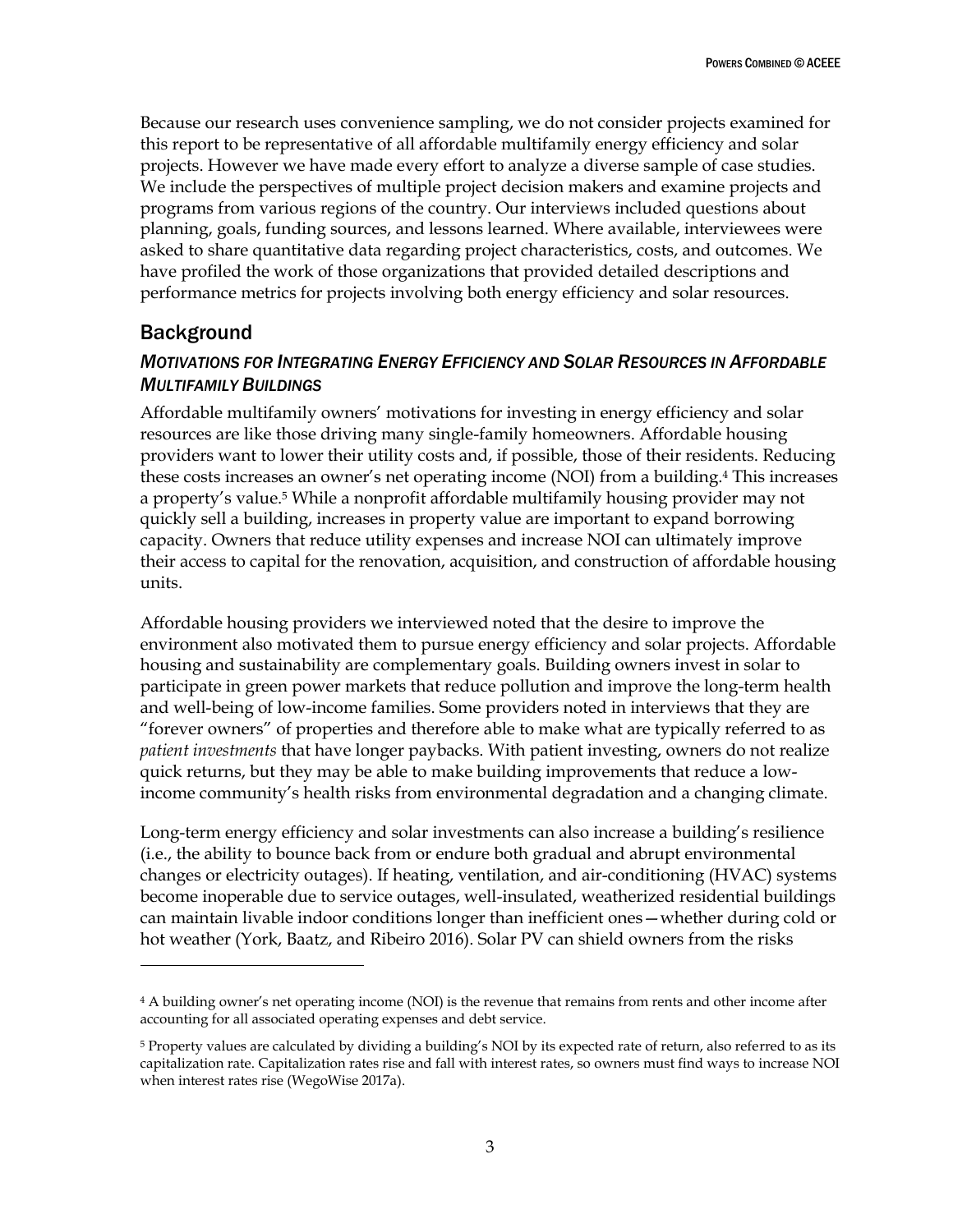associated with nonrenewable energy generation. It can benefit housing providers by hedging against fossil fuel price increases and associated rate increases and volatility. Solar systems may also be used to deliver electricity in the case of power outages, if appropriate regulatory mechanisms are in place to enable the installation of battery back-up systems (Waite and Mullendore 2017).<sup>6</sup>

For affordable housing developers, owners, and investors we interviewed, energy efficiency added to the potential benefits of a solar project. Those we spoke with have come to expect that combining energy efficiency with solar systems will increase a housing provider's ability to preserve and expand affordable housing by reducing utility use, operation, and maintenance costs. They also anticipate that the combination of the two resources will reduce more local and global negative environmental impacts while providing positive returns for investors.

Integrating energy efficiency in buildings along with solar PV systems is critical to reduce a property's total energy demand. By decreasing such demand, the size and attendant cost of PV systems can further be reduced, lowering the investment hurdle faced by building owners. The net result is a more affordable package of energy efficiency and solar technologies for property owners and residents. Housing providers and investors that take a holistic view of how energy resources affect one another can discover opportunities to achieve deep whole-building energy savings at less cost. For example, one ESCO we interviewed commented that, by taking a "whole tree" approach to energy efficiency retrofits and adding solar, they could leverage the utility cost savings from measures with faster paybacks to help pay for those with longer paybacks.

#### <span id="page-10-0"></span>*POLICY ENVIRONMENT FOR INTEGRATED ENERGY EFFICIENCY AND SOLAR PROJECTS*

Affordable multifamily projects that integrate both energy efficiency and solar resources have occurred sporadically throughout the United States. We found only a few cities and states where these projects are being completed, and their success has been highly dependent on supportive policies and regulation. The projects we document in our research have occurred in cities or states with a supportive policy environment for energy efficiency, solar energy, and affordable housing.

Public perceptions of the costs and benefits of energy efficiency compared to solar resources may pose a challenge for adopting policies that encourage the deployment of both resources. From a customer perspective, the economics of solar-generated electricity may be easier to understand as customers receive credit for electricity that can be directly metered. Reduced energy costs that result from improved energy efficiency may be less tangible or visible. Consequently policies targeting renewable energy may garner more attention than those supporting energy efficiency upgrades.

We identify four key policy areas that can support and drive the market for integrated energy efficiency and solar in affordable multifamily housing:

 $\overline{a}$ 

<sup>6</sup> Most installed PV systems do not include such systems due to their additional cost and complexity.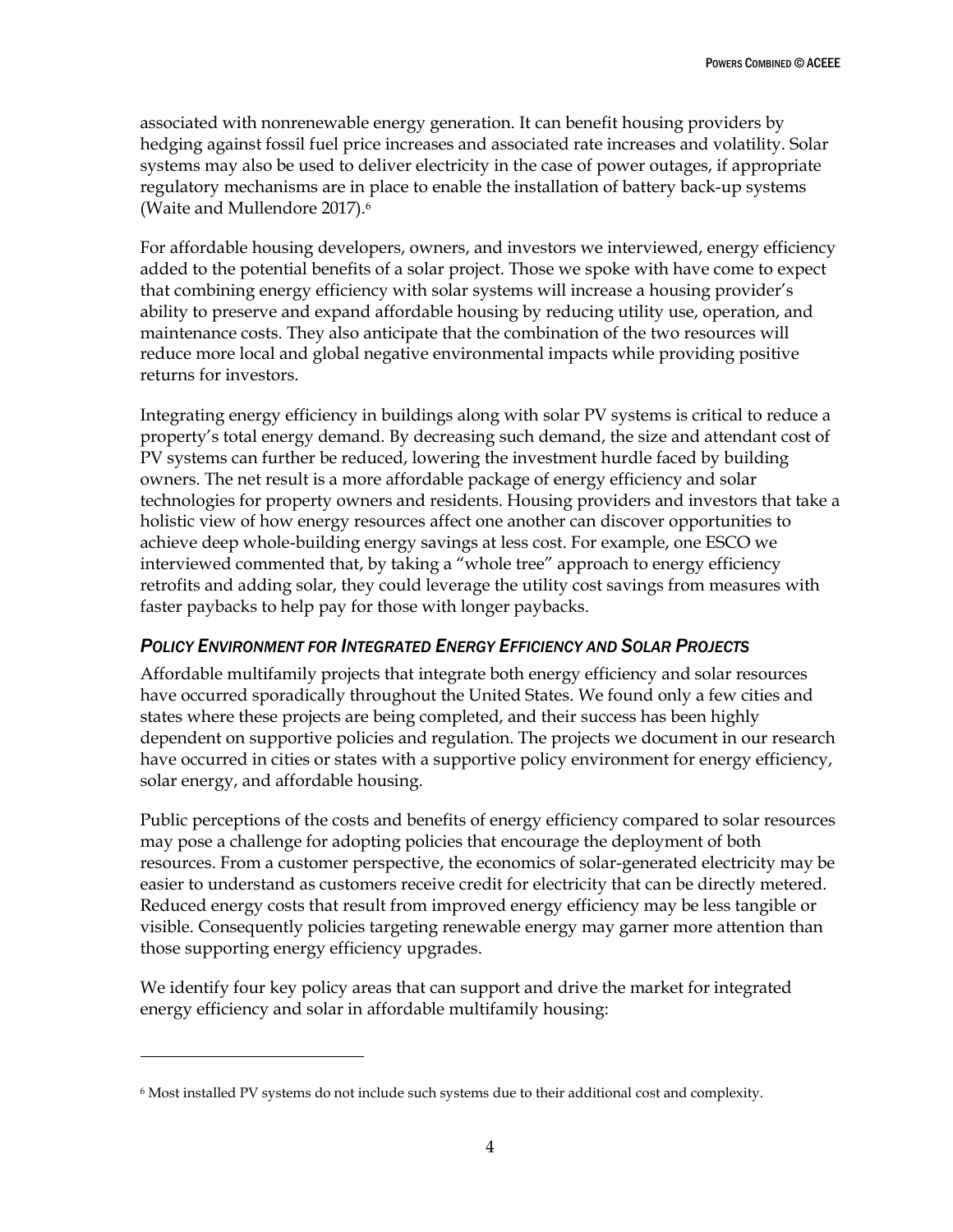- Federal policies and incentives
- State policies and incentives
- Local policies and incentives
- Utility regulation

Policies and programs at these various levels must complement and support each other. Projects that successfully integrate solar with energy efficiency will generally package and leverage relevant incentives and financing options from a variety of sources.

#### Federal Policies and Incentives

 $\overline{a}$ 

The federal solar investment tax credit (ITC) is a critical subsidy for solar installations, and all interviewees stated that it was an important source of project funds. Many of the affordable multifamily housing providers featured in this report are nonprofit organizations, so they do not have taxable income.<sup>7</sup> To benefit from the ITC, they must either identify an equity investor with taxable income that can monetize the credit's value or arrange for a third-party company to own the solar system. The federal ITC has been an important source of funding for projects, but it is unclear how effective it will be in the future. While in recent years the ITC has provided a 30% credit for solar installations on residential and commercial properties, the credit's value is slated to decrease starting in 2020 (Garren et al. 2017). In reducing the tax burden, the lower federal corporate tax rates enacted in 2018 may also lower companies' use for the ITC.

The Community Reinvestment Act (CRA) has also played a role in providing financial support for energy efficiency and solar projects. Congress passed the CRA in 1977 to ensure that banks invest in low-income and minority communities. Before passage of the CRA, many banks would "redline" certain communities and refuse to invest in them. In 2016, three regulatory agencies responsible for overseeing CRA compliance issued guidelines stating that lending for energy efficiency and solar projects in affordable housing would be assessed favorably on CRA reviews (NLIHC 2017). Speer (2012) explains that most banks will still not finance residential energy efficiency and solar projects because they are viewed as risky and too small in scale. However many banks will lend to community development finance institutions (CDFIs) to make such investments on their behalf. CDFIs are private financial institutions that operate with the explicit mission of making investments that will benefit underserved people and communities. CDFIs will often pair this funding with that from other sources to finance energy efficiency and solar projects in affordable housing.

Regulations issued by the US Department of Housing and Urban Development (HUD) can also affect the deployment of energy efficiency and renewable energy resources in affordable housing. For example, owners of multifamily properties receiving housing subsidies who demonstrate they will pursue and achieve an industry-recognized green building standard and an ENERGY STAR® score of 75 or better may be eligible to reduce their Federal Housing Authority (FHA) mortgage insurance premium. HUD has anticipated

<sup>7</sup> While all the projects featured in this report are nonprofits, some for-profit companies also participate in available programs for integrated energy efficiency and solar in affordable housing. For example, many of the projects in California's Low-Income Weatherization Program (LIWP) are owned by for-profit companies.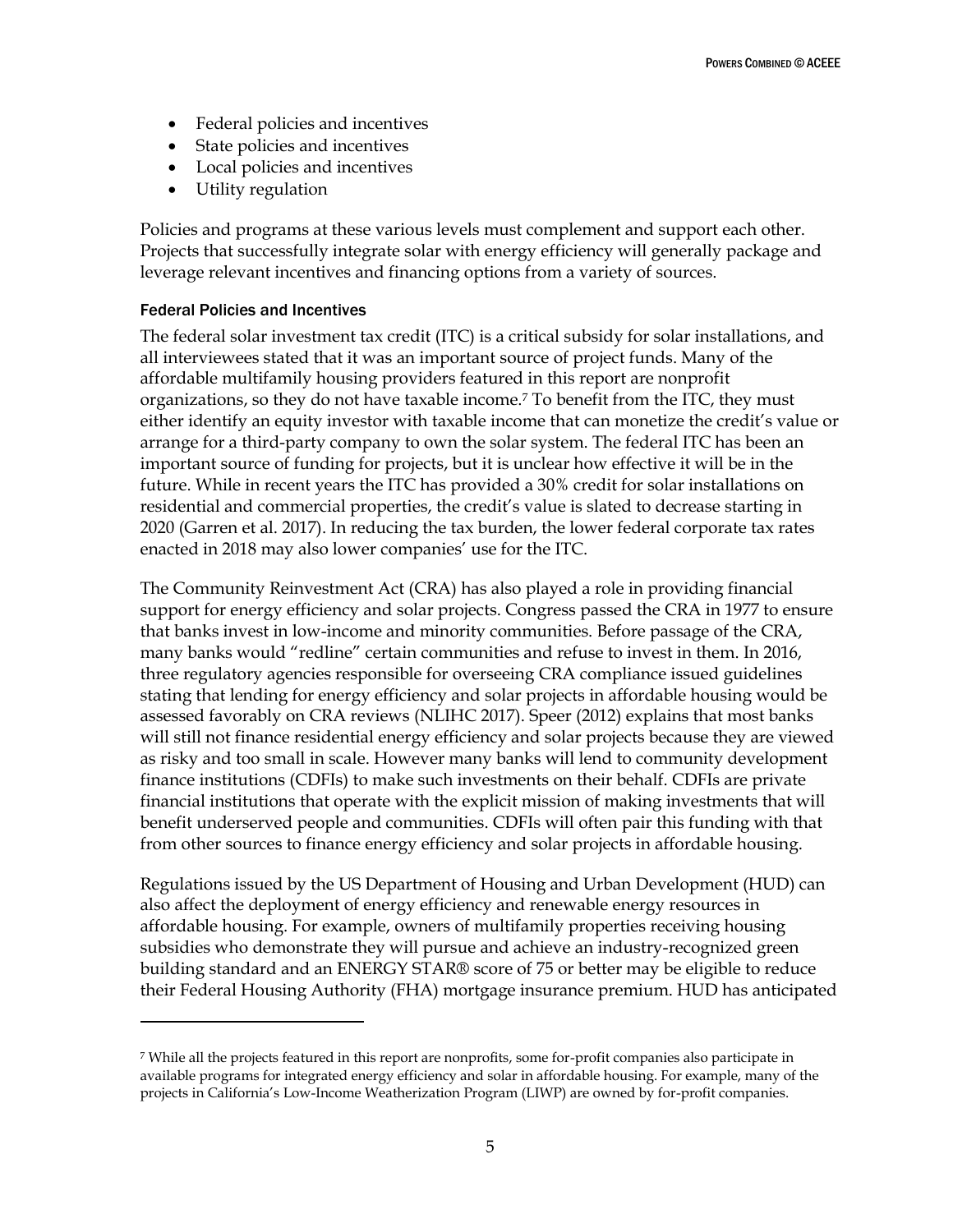that such a reduction will lead owners to "adopt higher standards for construction, rehabilitation, repairs, maintenance, and property operations that are more energy efficient and sustainable than traditional approaches to such activities" (HUD 2016). Beyond this, many HUD-assisted properties have little incentive to reduce energy costs as these savings will be largely recaptured by HUD through reductions in utility cost subsidies for owners (Henderson 2015).

#### State Policies and Incentives

State legislation and government initiatives can also play a major role in fostering markets that support energy efficiency and solar installations in affordable multifamily housing. States with both an energy efficiency resource standard (EERS) and a renewable electricity standard (RES) or renewable portfolio standard (RPS) are more likely to support programs that incentivize the use of both efficiency and solar resources in affordable multifamily buildings. EERS policies create energy savings targets for utilities and nonutility energy efficiency program administrators (ACEEE 2017a). These goals drive administrators to provide utility customers with energy efficiency incentives. RES and RPS policies require that electric utilities generate a certain amount of electricity from renewables or meet targets by purchasing renewable energy credits (RECs) created by private market solar projects (Garren et al. 2017). These goals have encouraged utilities and private investors to fund solar projects. Twenty-five states currently have both an EERS and an RES or RPS (ACEEE 2017a; Durkay 2017). However adoption of both policies is no guarantee that utilities will coordinate their efficiency and solar funding or target affordable multifamily building customers.

States such as California are using funds from greenhouse gas emission cap and trade auctions to fund programs that incentivize multiple energy efficiency and solar resources, provided they are used to meet specific environmental goals. California Assembly Bill 398 requires that auction proceeds be used to reduce air pollution, support clean energy technologies, and improve environmental quality (California Assembly 2017). California has also passed legislation (Senate Bill 535) requiring that at least 25% of auction revenue be used for programs targeting disadvantaged communities (California Senate 2012). One of the interviewees from California's Low-Income Weatherization Program for Multifamily Properties (LIWP-MF) stated that the flexibility afforded to programs in using auction funding and the carve-out for disadvantaged communities has enabled their program to be successful.

California's history of legislative and regulatory actions to support solar energy in affordable multifamily housing demonstrates a strong and sustained commitment to renewables. Policymakers have also made gradual strides to integrate energy efficiency requirements and funding into these programs. We provide additional details on how California's programs serving the affordable multifamily market support both energy efficiency and solar resources in our discussion of the LIWP-MF that follows.

State and local governments can also create green banks to support the integration of energy efficiency and solar resources in affordable multifamily buildings. Gilleo, Stickles, and Kramer (2016) assert that green banks "leverage public funds to stimulate private capital investment and typically provide resources above and beyond financing to support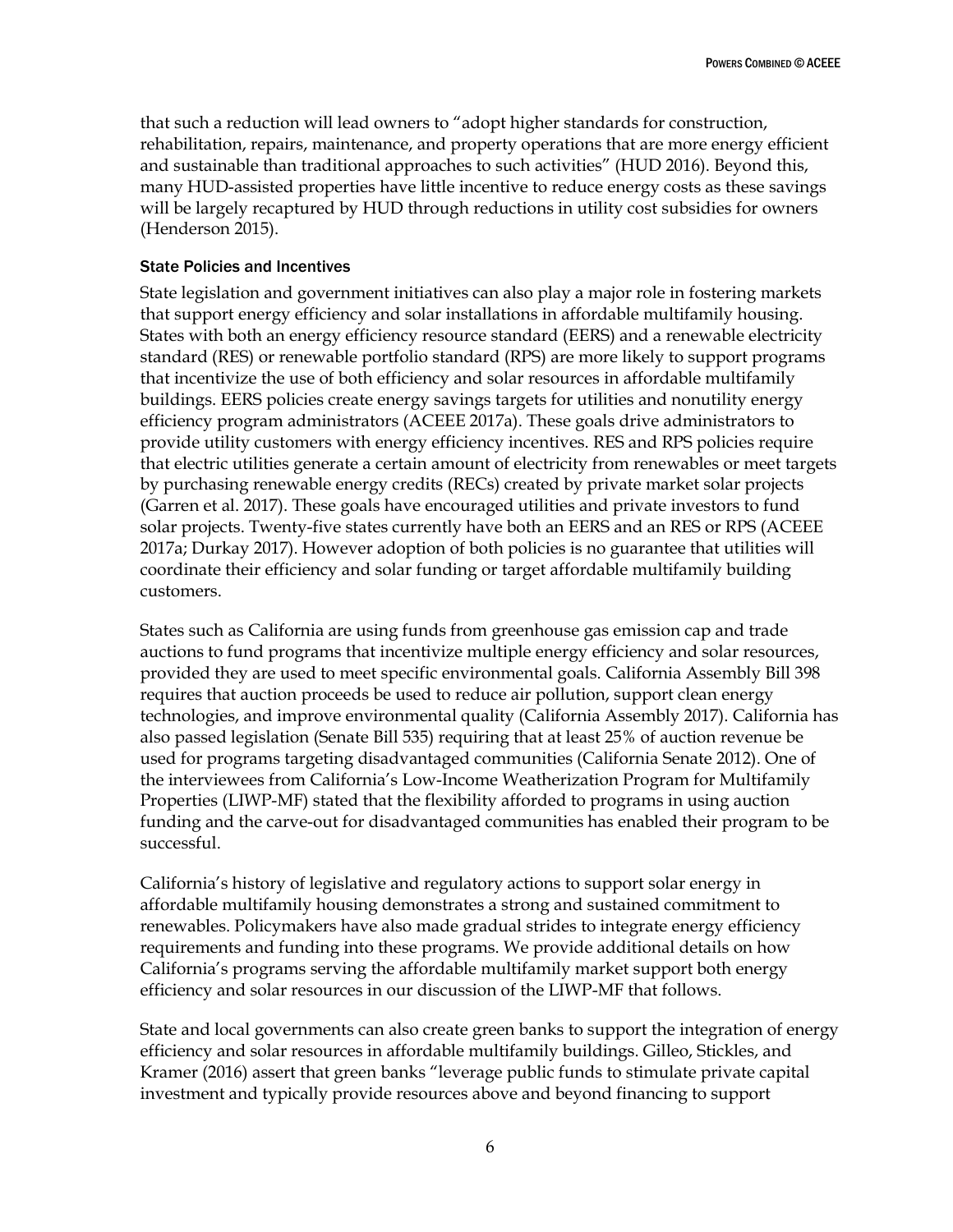demand, including technical assistance and coordination with other clean energy entities" (iii). Connecticut has created a green bank that provides low-cost financing to support building projects, including affordable multifamily housing, that integrate energy-efficient features with renewable energy systems. An expert we interviewed commented that Connecticut's approach is "technology agnostic," with financial products available to fund either energy efficiency or solar. The focus is on achieving the highest-value return on investment while increasing the health, durability, and affordability of multifamily buildings. We provide additional details on the Connecticut Green Bank below.

To encourage investments that reduce renters' energy use, some state housing finance agencies (HFAs) allow affordable multifamily building owners to increase unit rents after accounting for tenant energy savings. Affordable multifamily buildings receiving housing subsidies are generally obligated to keep the combined cost of rent and utilities below 30% of a household's income, although this can vary slightly across programs or administrators. To do this in a building regulated by an HFA, owners reduce rents to compensate for tenants' expected utility costs. These adjustments are referred to as *utility allowances*. When renters' utility costs decrease, building owners in certain states can use energy consumption modeling or actual tenant utility consumption data to recalculate utility allowances and increase rents (US Code 2016). This increases the owners' cash flow and provides them with a return on their investment.

Bartolomei (2017) points out that most HFAs have formally authorized owners to use project-specific utility allowances, and two states have taken steps to actively encourage owners to do so. In 2014, Arizona's HFA required that all new Low-Income Housing Tax Credit (LIHTC) projects use these methods to calculate utility allowances. When scoring a project, Washington's HFA provides LIHTC applicants with additional points for using an energy consumption model.

Utility allowance adjustments are not always practical, and several preconditions must exist for owners to use them (Bartolomei 2017). Utilities will need to provide property owners with whole-building energy use data to adjust allowances using what is referred to as an actual tenant consumption data method. HFAs wishing to offer owners the option of using an energy consumption model to make adjustments will need to ensure that a highly reliable and accurate model is accessible and that affordable qualified professionals are available to conduct the analysis. Finally, some owners may be unable to increase rents due to soft market conditions. Some may also be using a very low utility allowance relative to their actual energy costs, and adjustments would at best lead to only a marginal increase in their cash flow (Waite and Associates and National Housing Law Project 2017).<sup>8</sup>

HFAs can also incentivize LIHTC projects to incorporate energy efficiency and renewable resources through provisions of qualified allocation plans (QAPs). In addition to specifying project requirements, each QAP details the scoring system used to evaluate applicants for tax credits. Gittlin (2017) found that these plans awarded points for energy efficiency more

 $\overline{a}$ 

<sup>&</sup>lt;sup>8</sup> For further information on utility allowances se[e nhlp.org/initiatives/energy-efficiency-renewables-and](https://www.nhlp.org/initiatives/energy-efficiency-renewables-and-utility-allowances/)[utility-allowances/.](https://www.nhlp.org/initiatives/energy-efficiency-renewables-and-utility-allowances/)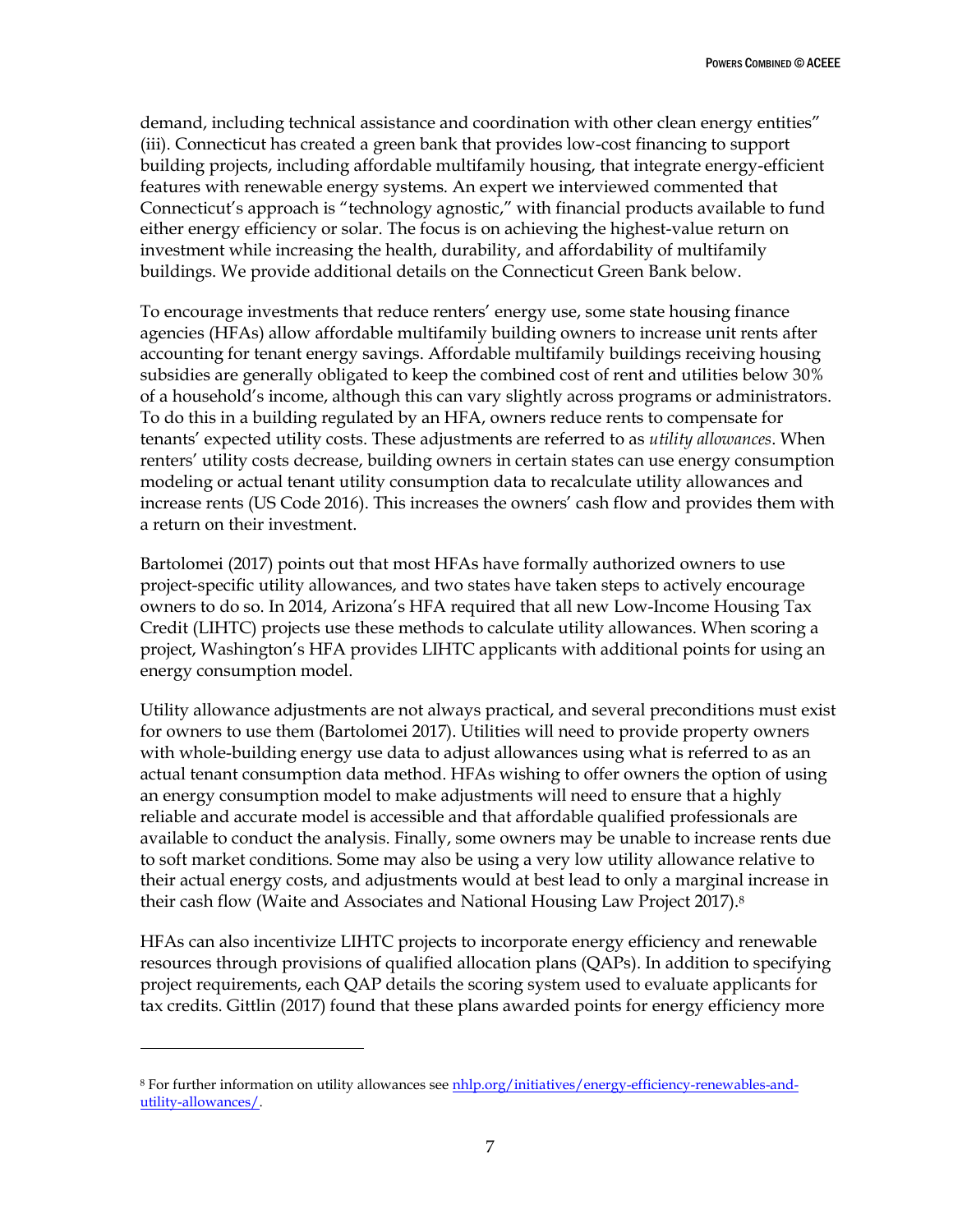often than for other types of sustainability improvements in buildings. Twenty-eight state plans awarded points for both energy efficiency and solar in 2017.

#### Local Policies and Incentives

 $\overline{a}$ 

Local governments can also use policies and incentives to support the integration of renewable energy and energy efficiency upgrades in affordable multifamily housing. Some local governments provide commercial property assessed clean energy (C-PACE) financing as an option to fund both energy efficiency upgrades and solar systems in commercial and multifamily buildings.<sup>9</sup> While C-PACE terms are like those of a loan, repayments are made as part of a property owner's local taxes (Gilleo, Stickles, and Kramer 2016). However the multifamily sector has been slow to adopt this approach. Adamczyk et al. (2018) found that very few affordable multifamily projects have been completed because affordablemultifamily deals are complex for PACE administrators, few technical support resources are available for building owners and managers, some building owners place a lower priority on saving energy, and C-PACE financing is often not competitive with other loan products. C-PACE providers also typically concentrate on either solar or energy efficiency projects, but not both. This may be because administrating staff lack expertise in both (S. Morgan, president, Clean Energy Solutions, pers. comm., February 20, 2018).

While all interviewees placed a high value on energy savings, several commented that they had not witnessed many projects using C-PACE as the interest rates have not been competitive with other available options. Although limited in number, some affordable multifamily housing projects have used C-PACE to finance energy efficiency upgrades and solar systems. For example, the Phyllis Wheatly YWCA in Washington, DC, used \$700,000 in PACE financing to install both energy efficiency upgrades and a 30 kW solar system as part of a \$17 million renovation to preserve the building's 84 low-income rental units (DC PACE 2017). This suggests that C-PACE may be an effective financing tool for these projects under certain conditions.

Ribeiro et al. (2017) found that city sustainability and climate plans are increasingly including goals to reduce the energy use of low-income households. These can lead cities to fund initiatives that support the installation of energy efficiency and solar resources in affordable multifamily buildings. Interviewees stated that local governments had supported their work with grants, low-interest financing, or other support. They also stressed that it can be challenging to obtain these funds when the city departments administering them do not coordinate with one another or with other locally available energy efficiency and solar programs.

We highlight Seattle, Austin, and Washington, DC, as examples of cities working to increase the deployment of energy efficiency and solar resources in affordable multifamily housing. Each of these cities operates its own municipal or sustainable energy utility. This can be an advantage in developing and providing programs and services tailored to meet the unique needs of affordable housing within their respective communities. The local scale of these

<sup>&</sup>lt;sup>9</sup> A local government is only able to fund a C-PACE program in states that have adopted enabling legislation (Gilleo, Stickles, and Kramer 2016).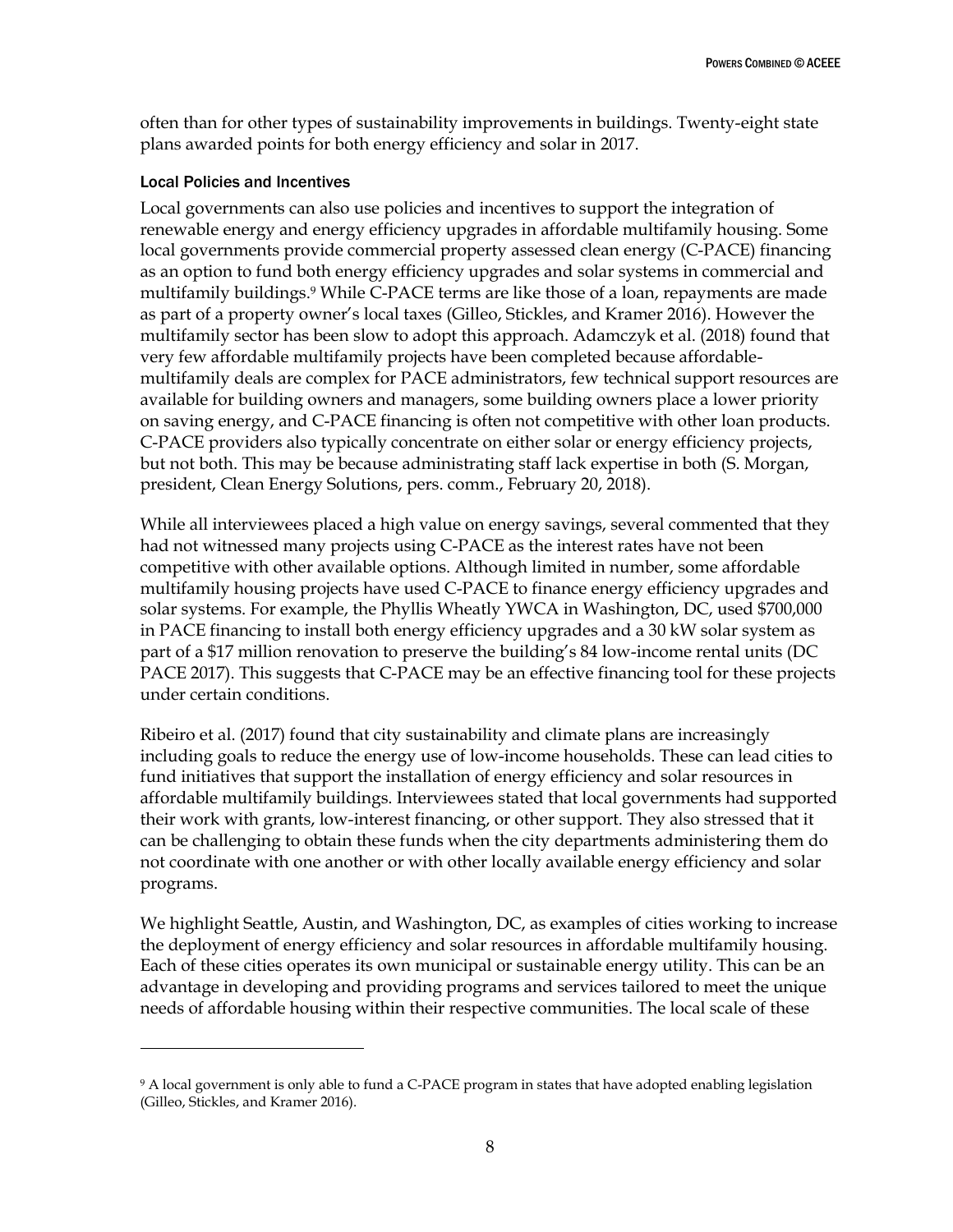utilities may allow for a more focused, responsive approach than those by utilities serving large service territories with many cities of varying sizes that include rural and suburban areas. Another advantage can be that local municipal and sustainable energy utilities are typically regulated by local governments, boards, or similar authorities rather than by state public utility commissions. This can facilitate the development of policies and programs best suited to local needs and resources (Houck and Rickerson 2009; APPA 2016). We discuss additional aspects of utility regulation in the following section.

#### Utility Regulations and Policies

Utility regulation plays a pivotal role in supporting both energy efficiency programs and distributed energy generation such as solar PV. Numerous aspects of utility regulation affect the viability and strength of programs and services for affordable housing projects integrating energy efficiency with renewable energy, including

- Customer incentives
- Rates and rate structures
- Distributed generation policies
- $\bullet$  Customer equity<sup>10</sup>

 $\overline{a}$ 

Customer incentives and services from utility energy efficiency and solar programs support projects reducing affordable housing energy costs. All interviewees stated that incentive payments to property owners for qualified energy efficiency measures or solar equipment are a critical component of the overall funding bundle needed for a project to move ahead. Technical assistance from programs can also be important to multifamily property owners in facilitating projects. As we have noted, state policies are the primary drivers for the creation of these programs, but utility regulators largely determine programs' incentive structures, requirements, and funding. Typically, utility-administered programs directly provide such incentives, but some nonutility programs provide similar incentives and services. In our examples, the District of Columbia Sustainable Energy Utility is such a nonutility program (funded via utility rates).

The economics of solar projects are strongly a function of utility electricity rates and rate structures. Electricity rates are a primary determinant of the returns on solar investments the "payback period" as viewed by many property owners. Customers that pay higher rates tend to spend more on their electricity bills and have greater motivation to invest in energy efficiency and solar improvements. Rates and rate structures are undergoing significant changes in many areas. Some utilities have increased fixed monthly charges while reducing the volumetric (variable) charges for electricity. Time-of-use (TOU) rates also are being enacted by a growing number of utilities as they roll out "advanced metering infrastructure" (AMI)—commonly referred to as *smart meters*. Such changes in both the magnitude of rates and their structure will have significant impacts on the economics of

<sup>10</sup> Utility regulation takes different forms, depending on the type of ownership: (1) investor-owned, (2) municipal, or (3) cooperative. State public utility commissions regulate investor-owned utilities. Municipal governments regulate municipal utilities. Elected boards regulate cooperative utilities. The objectives and motivations vary among these types. Such differences can affect funding and services provided to affordable housing markets.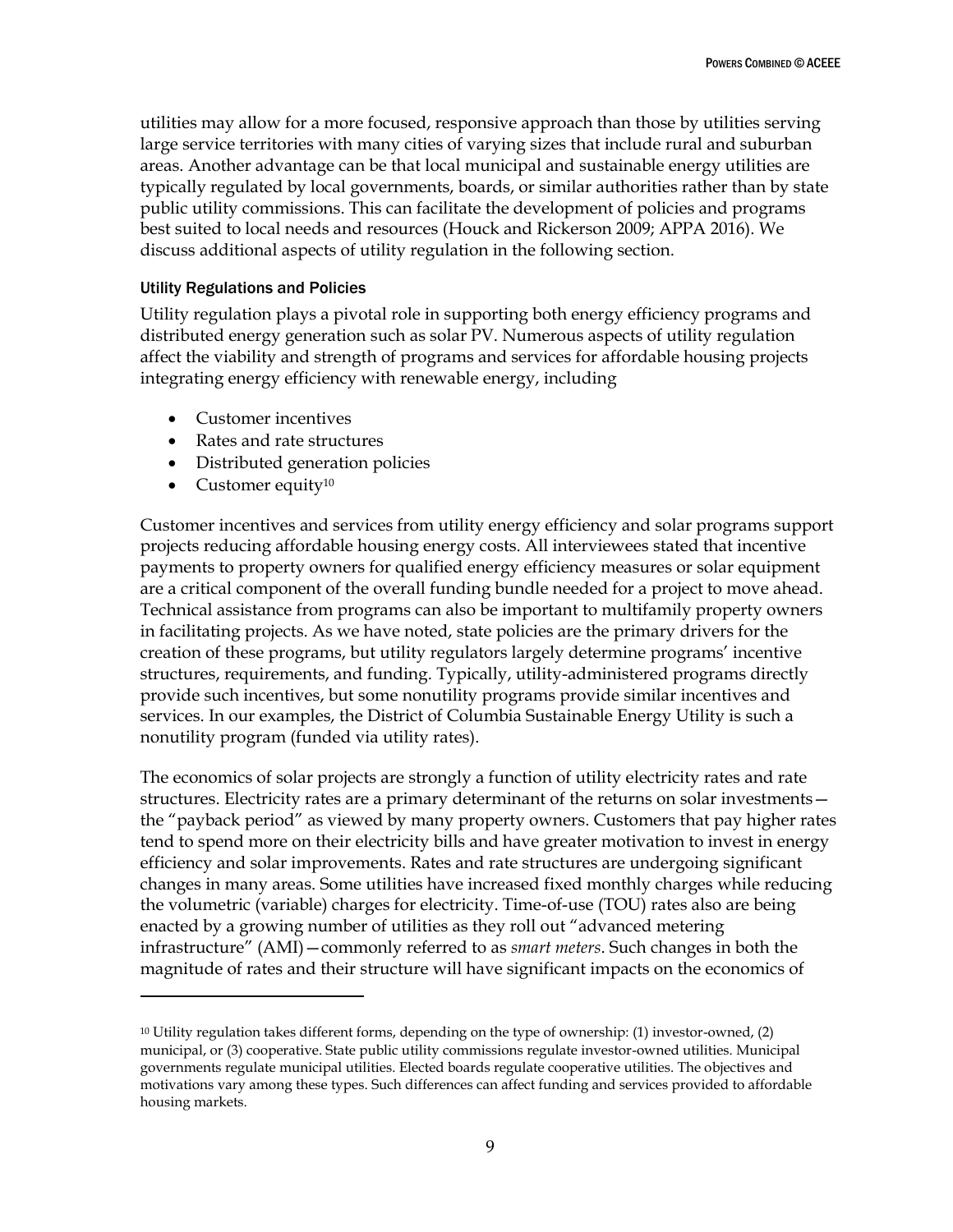customers' willingness to reduce energy use (Baatz 2017). For example, higher fixed charges and lower volumetric charges will increase paybacks for energy efficiency and solar projects.

Net energy metering (NEM) is closely related to issues of electricity rates and rate structures. Aznar (2017) explains that NEM is a metering and billing arrangement to compensate owners of solar or other distributed generation for electricity that is exported to the grid. NEM policies vary widely across the 44 states (and DC) where they have been instituted. Some NEM policies are supportive of distributed generation while others may hinder such developments. The issues surrounding NEM are complex. For multifamily buildings, NEM is only relevant for owners who pay for all electricity use in a building. Otherwise virtual net energy metering (VNEM) would be applicable. VNEM is a means to allocate revenues from a common solar system among residents who virtually share in the system's benefits. Customers tend to care most about the cost savings and possible income received from solar generation.

Related distributed generation policies also play a large role in determining the market climate for customer solar energy. Technical requirements for connecting distributed resources and providing power to the grid vary across the United States. Such variations affect the relative ease for property owners to become a distributed energy provider.

Customer equity is another concern for utility regulators. ACEEE (2017c) found that guaranteeing equity among customer classes can be a motivation for regulators to assure that limited-income customers are served through utility energy efficiency and renewable energy programs. To this end, regulators may establish service requirements and oblige utilities to fund and provide energy efficiency and renewable energy programs that target and serve limited-income customers, giving them access to solar resources. Utility regulators also can facilitate programs by allowing low-income renters access to on-bill financing for major energy efficiency upgrades and renewable energy systems (ACEEE 2017b). These measures also help address equity concerns in terms of energy burdens faced by limited-income households.

Utility regulators have a large influence on the measures that can be offered in customer energy efficiency programs by establishing the tests and associated criteria for determining their cost effectiveness. Many utility commissions recognize that programs and incentives that serve the affordable housing market may have difficulty meeting cost-effectiveness tests used for other types of customers and markets. This may be due to the higher costs of serving low-income households and the need to pay larger incentives in some cases because of the more limited ability of such households to share costs of improvements. Thus commissions may set lower thresholds for cost effectiveness for programs serving affordable housing markets (Gilleo, Nowak, and Drehobl 2017).

# <span id="page-16-0"></span>Examples of Existing Projects and Programs

The following programs and projects provide a glimpse of the kinds of support that affordable multifamily housing providers need to successfully integrate energy efficiency and solar resources into their buildings. We have highlighted these organizations because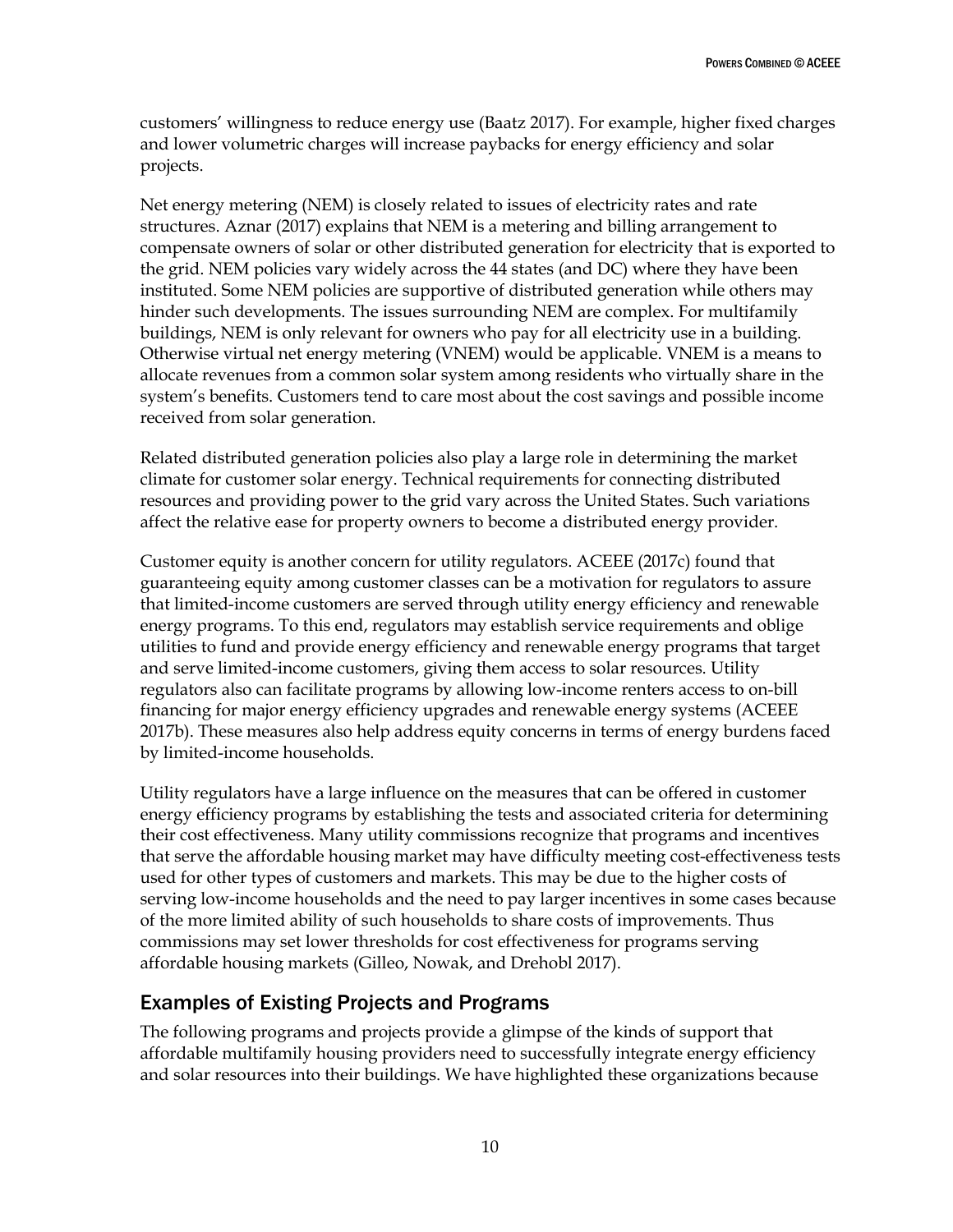they provided us with detailed data characterizing the outcomes of integrating both energy efficiency and solar resources in buildings.

## <span id="page-17-0"></span>*CALIFORNIA'S AFFORDABLE SOLAR AND LOW-INCOME WEATHERIZATION PROGRAMS* Approaches to Affordable Multifamily Solar Programs

The California Public Utilities Commission (CPUC) collaborated with the California Energy Commission to establish the California Solar Initiative (CSI) in 2006. CSI was designed to fund solar installation rebates for qualifying customers of the state's three largest investorowned electric utilities (CPUC 2006). California Assembly Bill 217 funded the initiative with a surcharge applied to customers' bills (California Assembly 2013). California's legislature required that 10% of the total funds committed to this initiative--\$2.5 billion over 10 years be used for solar installations on low-income residential housing. A subsequent decision in 2008 allocated \$108 million of these funds to form the Multifamily Affordable Solar Housing (MASH) program. The CPUC directed participating utilities to file tariffs for a virtual net metering program so electricity produced by one multifamily solar installation could benefit renters in the form of utility bill credits (CPUC 2008). While MASH provided higher incentives for systems benefiting tenants, it did not require owners to offset renters' energy use with solar.

Building on this initiative, California passed Assembly Bill 693 in 2015 to create a Multifamily Affordable Housing Solar Roofs Program (MAHSRP) (California Assembly 2015). Legislators directed the state's investor-owned utilities to use up to \$100 million of their greenhouse gas auction revenues to provide the program with annual funding. In implementing this directive in 2017, the CPUC renamed MAHSRP the Solar on Multifamily Affordable Housing (SOMAH) program. SOMAH is slated to launch in 2018. Succeeding the MASH program, SOMAH will provide incentives for the installation of rooftop solar systems on existing multifamily affordable housing. In addition to having more funding than MASH, SOMAH will require that more than 50% of a system's bill credits accrue to building residents. The program also has different funding rules and eligibility requirements than MASH (CPUC 2017).

The MASH program does not require participants to make energy efficiency upgrades to receive solar incentives, but it does require applicants to undergo an online energy efficiency audit and make tenants aware of California's Energy Savings Assistance Program. A 2015 program evaluation conducted by Navigant Consulting revealed that only one-third of participating property owners made energy efficiency upgrades to their buildings, but these actions were not a consequence of the MASH program's approach to energy efficiency (Navigant Consulting 2015). These upgrades were made because owners had previously conducted energy efficiency audits on their own or had participated in one of the state's energy efficiency programs. Evaluators also reported that just 30% of tenants in MASH properties were aware of utility energy efficiency offerings and only 18% received them. The MASH program does not track energy savings from efficiency upgrades because it does not require these improvements. Thus it is difficult to know whether the efficiency upgrades had any bearing on the size of a project's rooftop solar system. SOMAH will be required to institute energy efficiency requirements that are at least as stringent as MASH, and it is unclear whether the program will also take the step of requiring efficiency upgrades (CPUC 2017).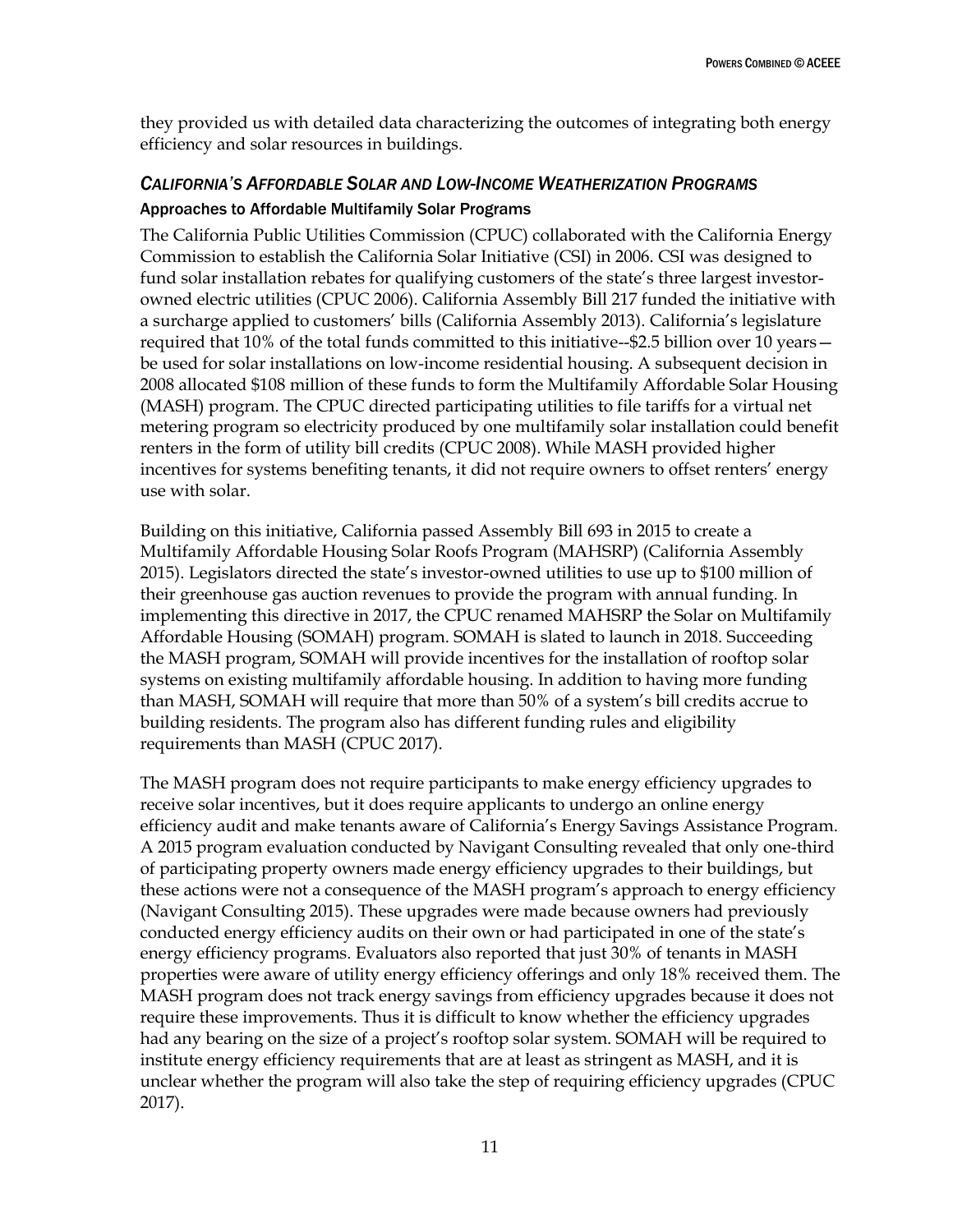#### Low-Income Weatherization Program for Multifamily Properties (LIWP-MF)

While utility-administered solar programs do not require energy efficiency upgrades, California's LIWP-MF obligates participants to reduce energy use with efficiency measures before installing a solar system.<sup>11</sup> LIWP-MF is administered by the state's Department of Community Services and Development (CSD), with implementation led by the Association for Energy Affordability (AEA) and supported by GRID Alternatives, the California Housing Partnership (CHPC), and TRC Companies.<sup>12</sup> The program provides affordable multifamily building owners with comprehensive technical assistance and financial incentives to install rooftop solar systems, solar water-heating equipment, and energy efficiency upgrades.

Because the program is funded from California's cap-and-trade program, incentives are based on a project's targeted reduction in greenhouse gas emissions (California CSD 2016). Projects are eligible for an incentive of \$3,000 for each metric ton of  $CO<sub>2</sub>$  equivalent (Mt  $CO<sub>2</sub>e$ ) reduced by energy efficiency measures that affect the building's owner-paid energy. Incentives increase to  $$4,500$  for each Mt CO<sub>2</sub>e reduced by efficiency measures tied to renterpaid energy. To qualify for rooftop solar incentives, projects must achieve 15% wholebuilding energy savings using energy efficiency upgrades. Rooftop solar incentives can range from 50% to 100% of a rooftop solar system's cost and are dependent on the size of the system, the type and amount of leveraged funds, and whether the system serves common or tenant spaces. The highest rooftop solar incentive levels are reserved for systems that benefit tenants, and these are covered at 100% of cost. Because of these generous incentives, LIWP-MF has been highly effective in encouraging projects that reduce renters' energy costs.

LIWP-MF staff work across multiple organizations to ensure that projects undergo a thorough application process (California CSD 2016). The CHPC has been a critical partner in recruiting program participants from its affordable housing programs. After completing an interest form, applicants work with CHPC to determine a project's eligibility for the program. CHPC staff ensure that applicants meet the program's housing affordability requirements and have the capacity and funding to complete a project on schedule. Staff from AEA then ask applicants to make a good faith deposit to show their intent to proceed and work with an auditor to project potential energy savings from energy efficiency upgrades. GRID Alternatives is responsible for evaluating a property's solar generation potential. At this early stage, many applicants will also work with AEA to identify utilitysector energy efficiency incentives that can be used to help fund upgrades. AEA or one of its partner organizations, such as TRC, implements most of California's comprehensive multifamily energy efficiency programs. This allows staff to easily layer the incentives from one program with another. After preliminary evaluation work is complete, AEA finalizes the project's scope of work and reserve incentives. The property owner's contractors begin work, and program staff conduct inspections midway through construction and at project completion. Once the project is complete, applicants receive their initial deposit and all

 $\overline{a}$ 

<sup>11</sup> For more information on LIWP-MF se[e camultifamilyenergyefficiency.org.](https://camultifamilyenergyefficiency.org/) 

<sup>12</sup> Stone Energy Associates has been helpful in assessing the program's rate and billing impacts and designing the program with a consideration for the needs of properties receiving LIHTC. Similarly, Waite and Associates has been helpful in providing program administrators with solar financing information.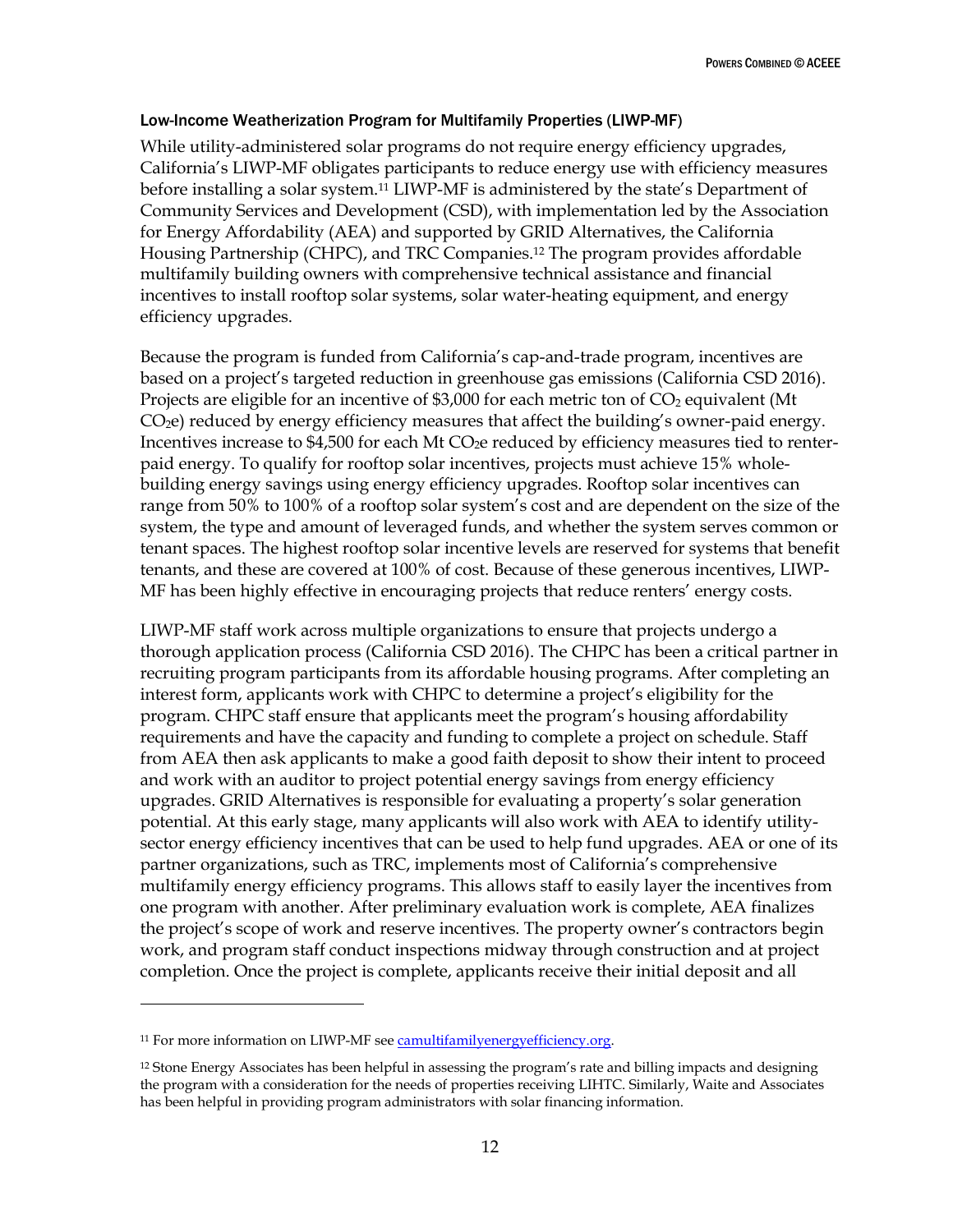reserved incentives. As of 2017, 6 multifamily properties with 423 units had been approved for both energy efficiency and rooftop solar incentives.

The program's incentive structure and supportive application process have been highly effective at attracting program participants, but this high demand has posed a challenge for program administrators. Many applicants have been wait-listed because demand has outpaced funding, which varies from year to year. The program can only serve a limited portion of the affordable multifamily housing market because its funding can be unpredictable and because some applicants have difficulty covering the upfront costs of projects.

Program incentives cover roughly 70% of most LIWP-MF project costs, but these funds are not awarded until all work is completed. Thus the only applicants selected to participate in the program are those with substantial cash reserves or access to other funding sources that can cover upfront costs. Even with the program's robust screening process, providing the upfront funding needed for larger energy efficiency and solar projects can be a challenge for participants. To assist with larger projects, program staff have divided the job into phases so incentives can be awarded periodically throughout the course of work.

LIWP-MF's overall results have been positive. The program is reducing affordable multifamily building energy use by an average of 44% and is projected to save more than \$48 million in utility bill costs and 120,000 Mt  $CO<sub>2</sub>e$  over the next 15 years (California CSD 2017). Rooftop solar systems and efficiency improvements each account for roughly half of LIWP-MF energy savings and greenhouse gas emission reductions. Energy efficiency upgrades to windows and hot-water systems reduce the most greenhouse gas emissions while window and lighting upgrades save the most electricity. LIWP-MF's combined energy efficiency and solar projects are realizing average annual reductions per household of 1.1 Mt  $CO<sub>2</sub>e$ , 2,456 kWh of electricity, and 54 therms of natural gas. By comparison, a national review of low-income multifamily energy efficiency programs in the 51 largest metropolitan areas found average savings of 1,067 kWh per household (Drehobl and Castro-Alvarez 2017).

## <span id="page-19-0"></span>*NATIONAL HOUSING TRUST ENTERPRISE PRESERVATION CORPORATION AND ST. DENNIS APARTMENTS, WASHINGTON, DC*

The National Housing Trust Enterprise Preservation Corporation (NHT-Enterprise) works to preserve, improve, and maintain affordable housing throughout the United States (DOE 2017a).<sup>13</sup> In its role as a real estate developer and lender, NHT-Enterprise has been involved with several affordable multifamily projects that installed both energy efficiency upgrades and rooftop solar systems to reduce utility costs.

Like affordable housing developers participating in LIWP-MF in California, NHT-Enterprise faces challenges in obtaining upfront funding for large projects that integrate both efficiency and solar resources. While NHT-Enterprise has access to substantial capital, its resources are still limited, and it must decide how to prioritize energy efficiency and solar projects given

 $\ddot{\phantom{a}}$ 

<sup>&</sup>lt;sup>13</sup> For more information see **nationalhousingtrust.org**.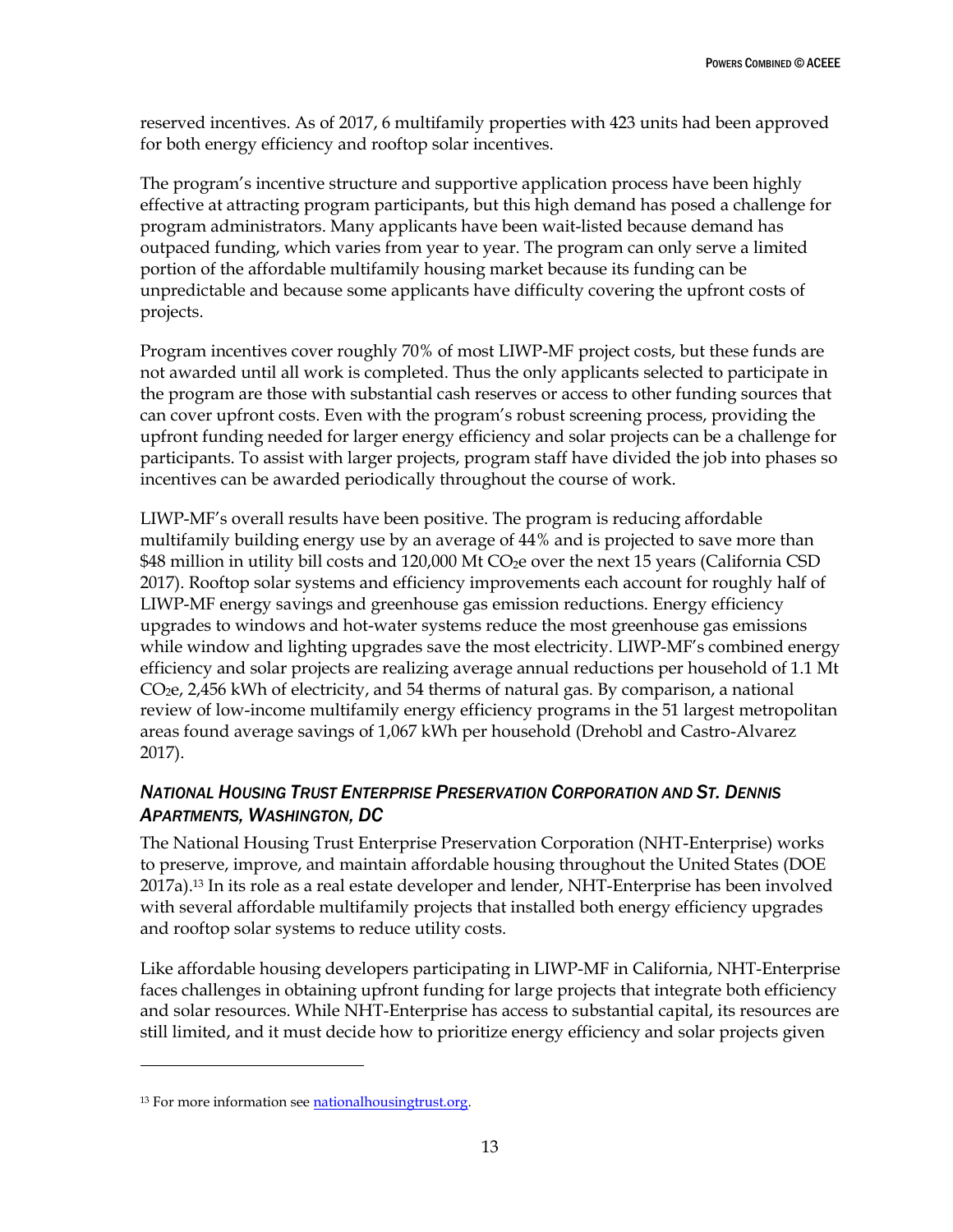other building needs. Solar and energy efficiency incentive programs can complicate this decision making with short timelines that leave the organization little flexibility to use its funding. To help address this challenge, NHT-Enterprise leaders established a separate entity called NHT Renewable to develop, own, and operate solar systems across its portfolio of buildings. A portfolio approach was necessary to attract more private investors to solar projects. It has also been helpful in achieving efficiencies of scale by distributing large predevelopment costs across work on several buildings. Predevelopment work involves assessing the scope, feasibility, and financing for a project. This project phase is not only costly but also risky for investors because there is still uncertainty that a project will proceed to completion.

NHT-Enterprise has focused on completing energy efficiency and solar projects in locations with the most favorable policies, programs, and electricity rates. The District of Columbia Sustainable Energy Utility (DCSEU), operated by the Vermont Energy Investment Corporation (VEIC), has helped facilitate the installation of rooftop solar systems across several NHT-Enterprise DC properties (DCSEU 2016). In the past, DCSEU has also installed no-cost energy efficiency measures and provided prescriptive rebates for many affordable multifamily projects such as these (Samarripas, York, and Ross 2017). Starting in 2018, lowincome multifamily customers will be offered incentives through DCSEU's \$2 million competitive performance-based Income Qualified Efficiency Fund. Project selection will be based on the inclusion of local contractors, projected annual energy savings per dollar of investment, matching funds acquired, the scale of innovation, and the number of vulnerable residents assisted (DCSEU 2018).

Site design and building equipment also play a key role in determining which buildings are suitable for an energy efficiency and rooftop solar project. Depending on the design of a building, it can be difficult to find space for both HVAC and solar PV equipment. Green

roof requirements, such as those in Washington, DC, have also limited space for equipment. NHT Renewable's portfolio approach to rooftop solar allows for smaller installations on some buildings. While these smaller systems will generate more modest bill credits, these savings can be combined with those from larger systems on other properties. This portfolio approach, along with energy efficiency upgrades, allowed a smaller rooftop solar system to be installed on St. Dennis Apartments, seen in figure 1.



Figure 1. Roof of St. Dennis Apartments in Washington, DC

#### St. Dennis Apartments was one of

NHT-Enterprise's first projects in Washington, DC to integrate both efficiency and solar resources. St. Dennis Apartments is a 32-unit affordable multifamily building that was in disrepair and nearly vacant prior to NHT acquiring it. In an attempt to sell the property, the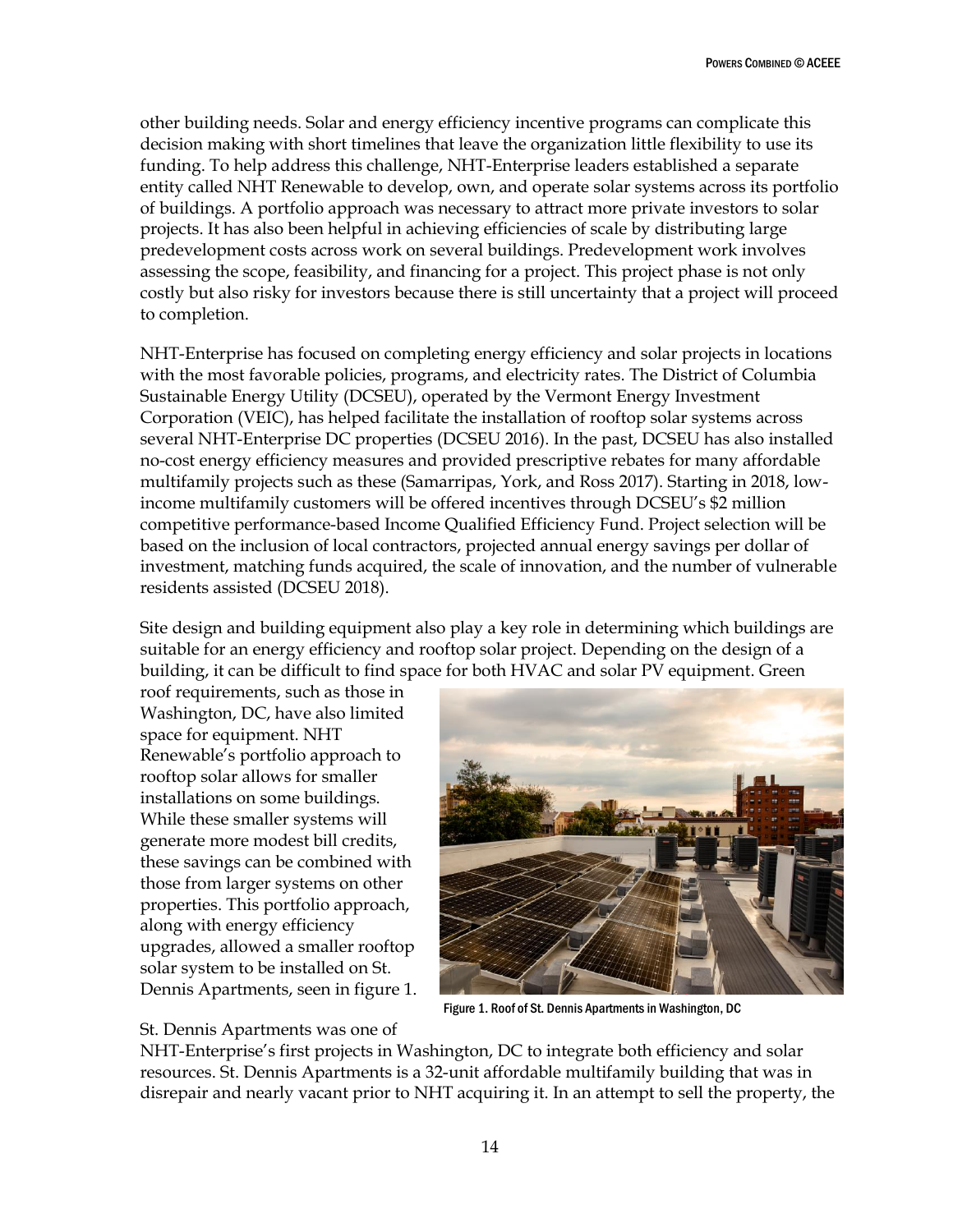building's previous property owners deferred maintenance and illegally raised rents to encourage residents to leave (Moreno 2008). Eva Martinez and her two daughters remained the building's sole residents for two and a half years after all other residents had moved out. Under District of Columbia law, tenants are afforded the right of first refusal for sale of their property to a third party (District of Columbia 1981). Because of this, the Martinez family was ultimately able to secure a contract to buy the building in a settlement with the property's owners. NHT-Enterprise then provided the funding needed to acquire the building. The organization would later install several health and safety improvements, energy efficiency upgrades, water conservation measures, and a 250 kW rooftop solar system. Energy efficiency and water conservation measures accounted for roughly 15% of the project's \$10.2 million rehabilitation budget. These measures were added because the building received public financing and was therefore required to adhere to the District of Columbia Green Building Act of 2006. To help defray the cost of compliance, the project relied on a Green Communities grant from Enterprise Community Partners (Enterprise Community Partners 2016). Energy efficiency and water conservation upgrades were completed in 2011, and a solar system was installed in 2014.

Today the building stands fully occupied, and apartment unit utility costs have been reduced by roughly 40% compared to when it was previously inhabited. Because the rehabilitation project was financed using LIHTC and residents pay for their own electricity, this reduction in utility expenses has allowed the owner to set higher, but still affordable, rents under utility allowance regulations established by the District of Columbia's Department of Housing and Community Development (DHCD 2009, 2012). This has increased the building's cash flow. Due to this and the other improvements made to the building during its rehabilitation, the market value of the property has nearly doubled, from \$3.2 million to \$6.2 million. Property value increases such as these have allowed the NHT-Enterprise to raise its borrowing capacity with lenders and preserve more affordable housing units.

### <span id="page-21-0"></span>*CONNECTICUT GREEN BANK AND PLAZA ON THE GREEN, WATERBURY CT*

The Connecticut Green Bank provides affordable multifamily building owners with financing for both energy efficiency upgrades and rooftop solar installations.<sup>14</sup> As of 2017, the Green Bank had invested in 26 multifamily projects combining energy efficiency upgrades and solar systems (BlumShapiro 2017). Owners use the cost savings from energy efficiency and solar resources to cover debt issued by the Green Bank. To accomplish this, the Green Bank works in close coordination with energy efficiency initiatives led by state agencies and utilities. A peer-to-peer network of affordable multifamily housing providers helps direct program planning and implementation. Program administrators consult with New Ecology to receive ongoing technical support.

Connecticut's coordinated approach to reducing affordable multifamily energy use was spurred by Governor Dannell Malloy's 2012 proposal to invest \$300 million over 10 years to renovate the State-Sponsored Housing Portfolio (RECAP Real Estate Advisors 2014).

 $\ddot{\phantom{a}}$ 

<sup>&</sup>lt;sup>14</sup> For more information se[e ctgreenbank.com/programs/multifamily/.](https://www.ctgreenbank.com/programs/multifamily/)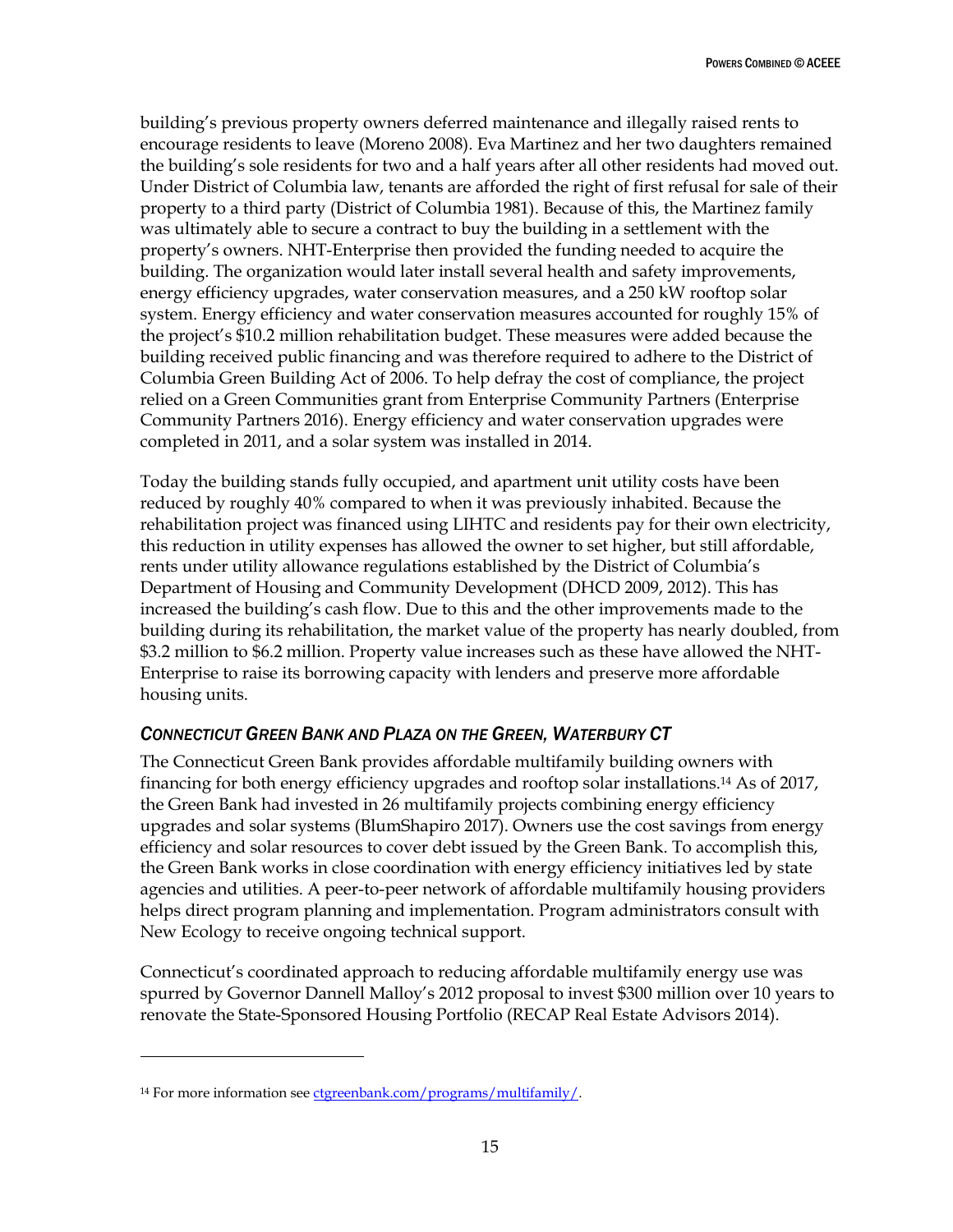Physical needs assessments were conducted for many existing affordable housing properties, but these evaluations did not focus on energy- or water-saving measures. Consequently many such measures were excluded from project scopes due to concerns over their upfront cost. Energy efficiency upgrades were typically included only when installed at no or low cost and were rarely considered as part of a whole-building strategy to save energy over a building's lifetime. Thus energy measures with medium- and longer-term payback periods were "cost engineered" out instead of "value engineered" in. Realizing this missed opportunity, several of the state's energy efficiency and solar programs launched an effort to better coordinate and target their offerings.

The Connecticut Green Bank's financing opportunities are intended to complement available funding from the Connecticut Housing Finance Authority (CHFA), the Connecticut Department of Housing (DOH), and the state's utility energy efficiency programs. CHFA, DOH, and other private lenders generally provide third-party financing for energy efficiency improvements to affordable multifamily properties at the time of a major capital event such as refinancing or renovation. The Green Bank may provide financing solutions for these projects if they need assistance with project predevelopment or the installation of rooftop solar. However the Green Bank tends to focus its efforts on projects that are not seeking CHFA or DOH assistance, meaning projects that do not occur at the time of a major capital event and have capital needs that other sources are unable to provide. Commonly referred to as midcycle retrofits, these projects occur during the operating phase of a building's working capital cycle, as pictured in figure 2. Utility incentives for energy efficiency upgrades or solar installations are factored into all projects.



Figure 2. Multifamily building working capital cycle

The Connecticut Green Bank provides unsecured loans to owners of properties serving lowincome residents. Thus the Green Bank has no claim to collateral in cases of default. This is helpful for many affordable multifamily projects because their investors are often wary of owners taking on additional debt that may interfere with investors' claims to collateral. Because it offers unsecured loans, the Green Bank has evolved to serve two primary types of affordable multifamily projects: those that are seeking deep energy savings and those that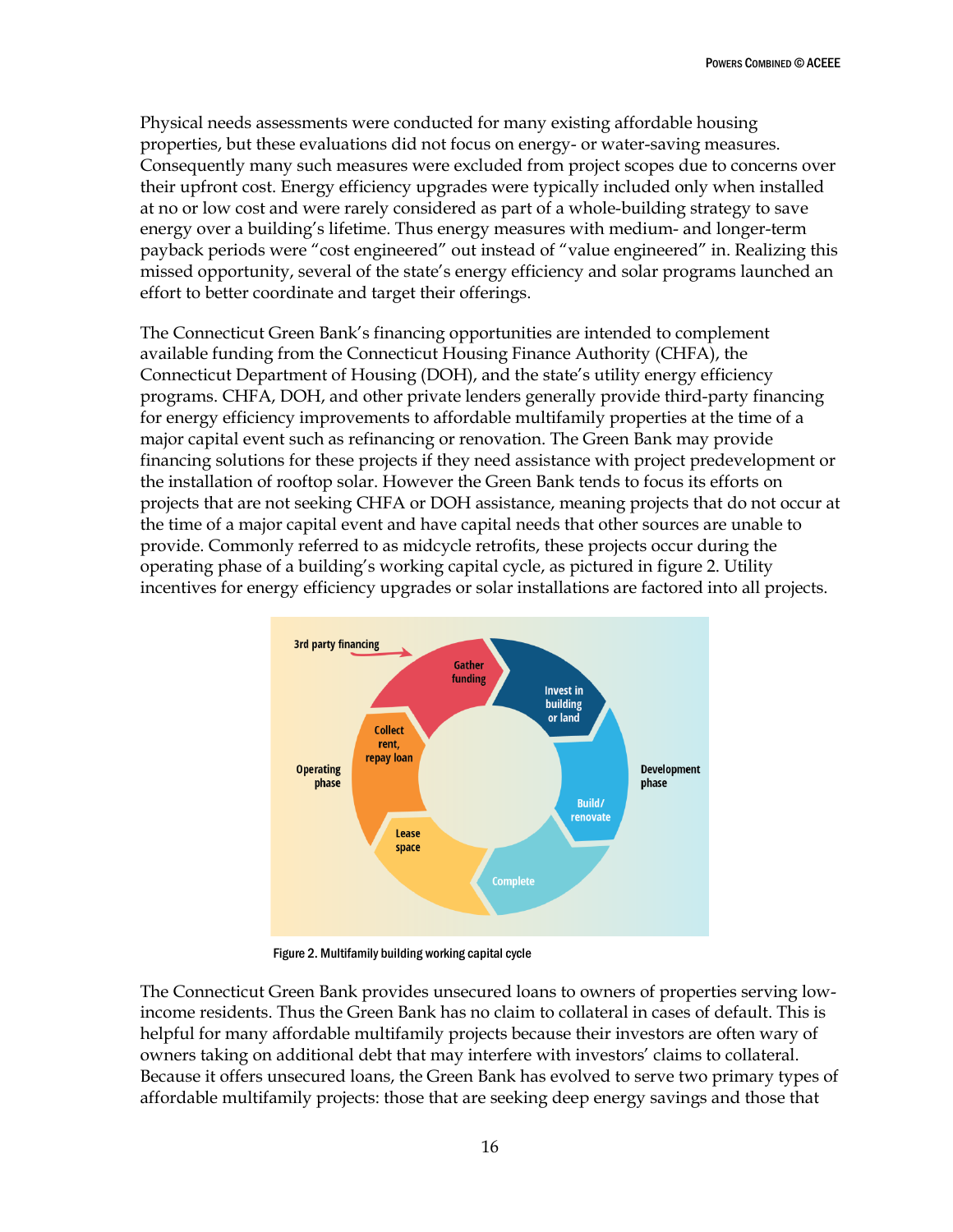have limited financing options for capital upgrades. Physically and financially distressed properties will seek out Green Bank financing because other lenders are hesitant to issue loans to renovate these buildings. Owners pursuing deeper retrofits use Green Bank financing because financing sources are often limited in the underwriting value they ascribe to potential energy savings.

Plaza on the Green is one example of an affordable multifamily energy efficiency and solar project financed by the Connecticut Green Bank. This 12-story, 157-unit building in Waterbury, CT, keeps rents affordable using subsidies from the federal project-based voucher program.<sup>15</sup> The building's owner, Plaza Green Limited Partnership, a subsidiary of SHP Acquisitions LLC, has been responsible for paying all utility costs. Before installing energy- and water-saving measures, annual utility expenses totaled approximately \$440,000 and accounted for 27% of the owner's total operating expenses. While the owner had ample reason to invest in energy- and water-saving measures, improvements to the building first required structural masonry repairs projected to cost \$350,960. Combined with the cost of other health and safety upgrades, these measures alone accounted for nearly one-fifth of the project's \$2,950,960 work scope. In addition to the large project cost, the owner faced challenges in securing financing because the existing debt was greater than the appraised value of the building and state housing finance agency regulations placed limitations on supplemental financing.

To provide the project with sufficient financing, the Connecticut Green Bank partnered with two CDFIs to offer the building owner a blended-rate Low-Income Multifamily Energy (LIME) loan. Capital for Change (C4C) provided the project with \$1.75 million in capital, and the Connecticut Green Bank backed this investment with a loan loss reserve.<sup>16</sup> C4C required that the building owner pay for masonry repairs as a precondition for their investment. The Housing Development Fund (HDF), along with the MacArthur Foundation, provided the remaining needed capital in the form of an \$850,000 nonrecourse loan.<sup>17</sup> Utility energy efficiency incentive programs provided an additional \$101,609 in incentive funding. Operating risks are being mitigated by including a training program for staff and residents once construction is complete, conducting site visits during the installation period to optimize energy savings, and requiring ongoing remote monitoring by an energy

[hud.gov/program\\_offices/public\\_indian\\_housing/programs/hcv/project.](https://www.hud.gov/program_offices/public_indian_housing/programs/hcv/project)

 $\overline{a}$ 

<sup>15</sup> The federal project-based voucher program is administered by local public housing authorities (PHAs). A PHA will use its tenant-based voucher funding to cover the rents of low-income families and individuals that agree to live in a preselected private apartment unit. Some units may be set aside for the elderly, those with disabilities, or veterans. Private building owners undergo a competitive application process to participate in the program. Housing subsidies are provided directly to the landlord, and renters typically contribute 30% of their income to rent. For more information see

<sup>16</sup> *Loan loss reserves* are rainy-day funds that safeguard lenders against the risk that borrowers will not make payments according to agreed-upon terms. Lenders can establish these reserves using their own capital or work with a third party to set them up. These third parties are often state or local governments in clean energy and energy efficiency financing. For more information see **aceee.org/sector/state-policy/toolkit/loan-loss-reserves**.

<sup>17</sup> Nonrecourse loans are those that can only be secured by collateral, usually real property. Lenders cannot hold borrowers personally liable for nonrecourse loans.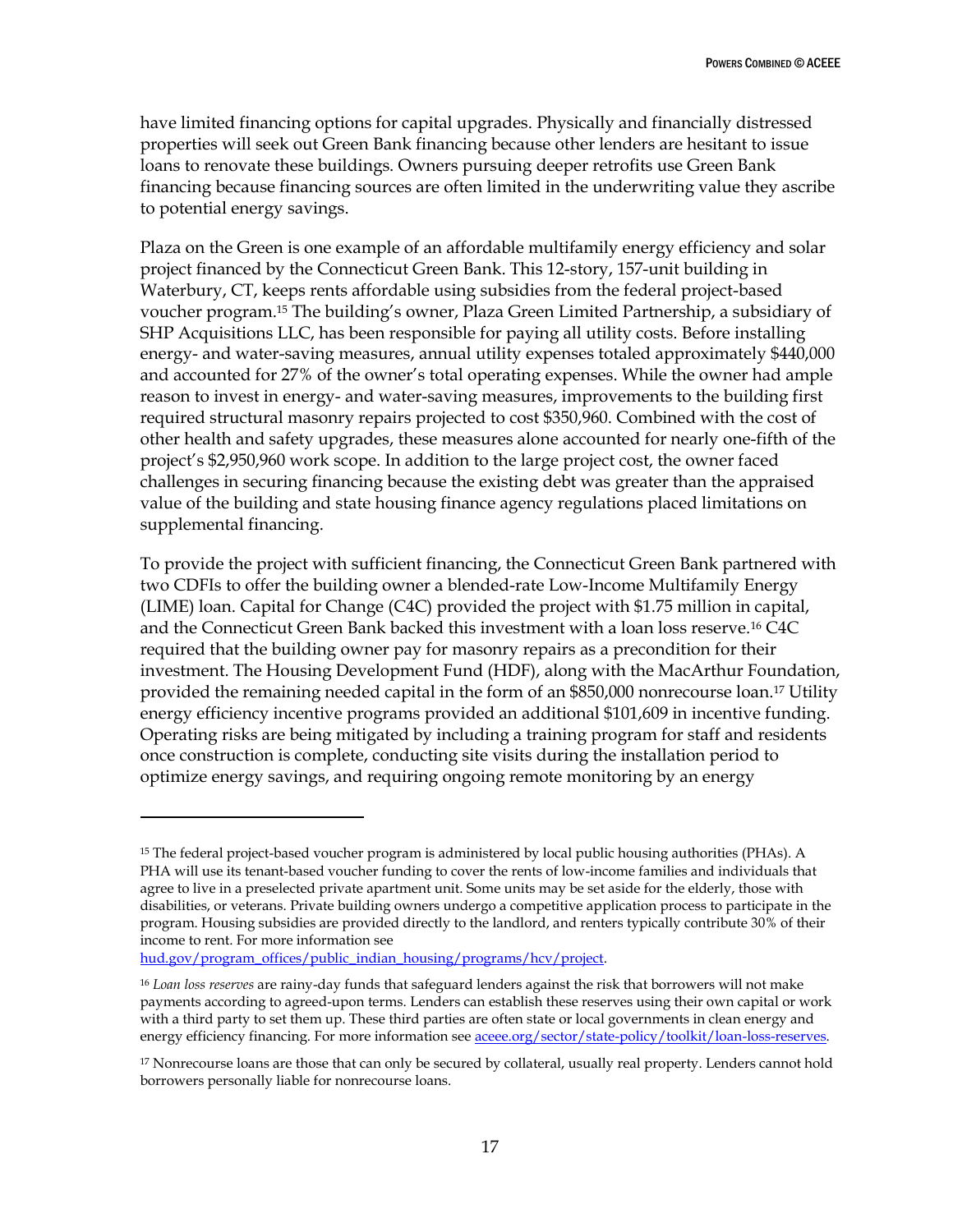benchmarking services company. Because of the Connecticut Green Bank's approach, the building is now anticipated to annually save 71.9 kBtu of source energy and 13.4 gallons of water per square foot.<sup>18</sup> These energy savings mean that the owners now pay only \$248,303 in annual utility costs. This translates into a 44% decrease in utility costs and a projected \$3.1 million increase in property value.<sup>19</sup>



Figure 3. Plaza on the Green in Waterbury, CT

While Plaza on the Green is realizing substantial cost savings from the installation of energy efficiency and water conservation measures, project leads chose to remove plans for a rooftop solar system that was initially included in the work scope. The system was excluded because, in reviewing all costeffective options for the building, PV had a small first-year payback relative to its upfront cost. As seen in figure 3, Plaza on the Green is a tall building with limited roof space and difficult access for construction work. This

limits the potential size of a rooftop system and increases installation costs. The system would have cost \$170,000 to install but would have resulted in a first-year net savings of only \$9,500. The owners are instead replacing the building's inefficient electric waterheating system with more efficient natural gas equipment. They are also installing a forced hot-water natural gas heating system. These systems combined cost \$1,825,814 and will result in first-year net savings of \$191,000. The project's LIME loan requires it to have a firstyear energy savings coverage ratio (ESCR) of 1.30, meaning that annual energy cost savings must be 1.3 times greater than the loan's annual debt service. Project soft costs, along with health and safety upgrades, do not directly result in energy cost savings. These expenses totaled \$639,700, more than a third of the LIME loan, and reduced the ESCR. Solar PV was excluded specifically because it would have resulted in a lower project ESCR when compared with the natural gas heating equipment.

#### <span id="page-24-0"></span>*FOUNDATION COMMUNITIES AND ARBOR TERRACE, AUSTIN*

Foundation Communities in Austin is a nonprofit affordable housing provider focused on improving the financial and social welfare of low-income families and individuals.<sup>20</sup> The organization's leadership concentrates on developing multifamily housing that provides

 $\overline{a}$ 

<sup>&</sup>lt;sup>18</sup> While historical source energy use was not available for comparison, we can report that the building is reducing its annual water use by 31%.

<sup>19</sup> This was calculated using an income approach for determining property value.

<sup>&</sup>lt;sup>20</sup> For more information see **foundcom.org**.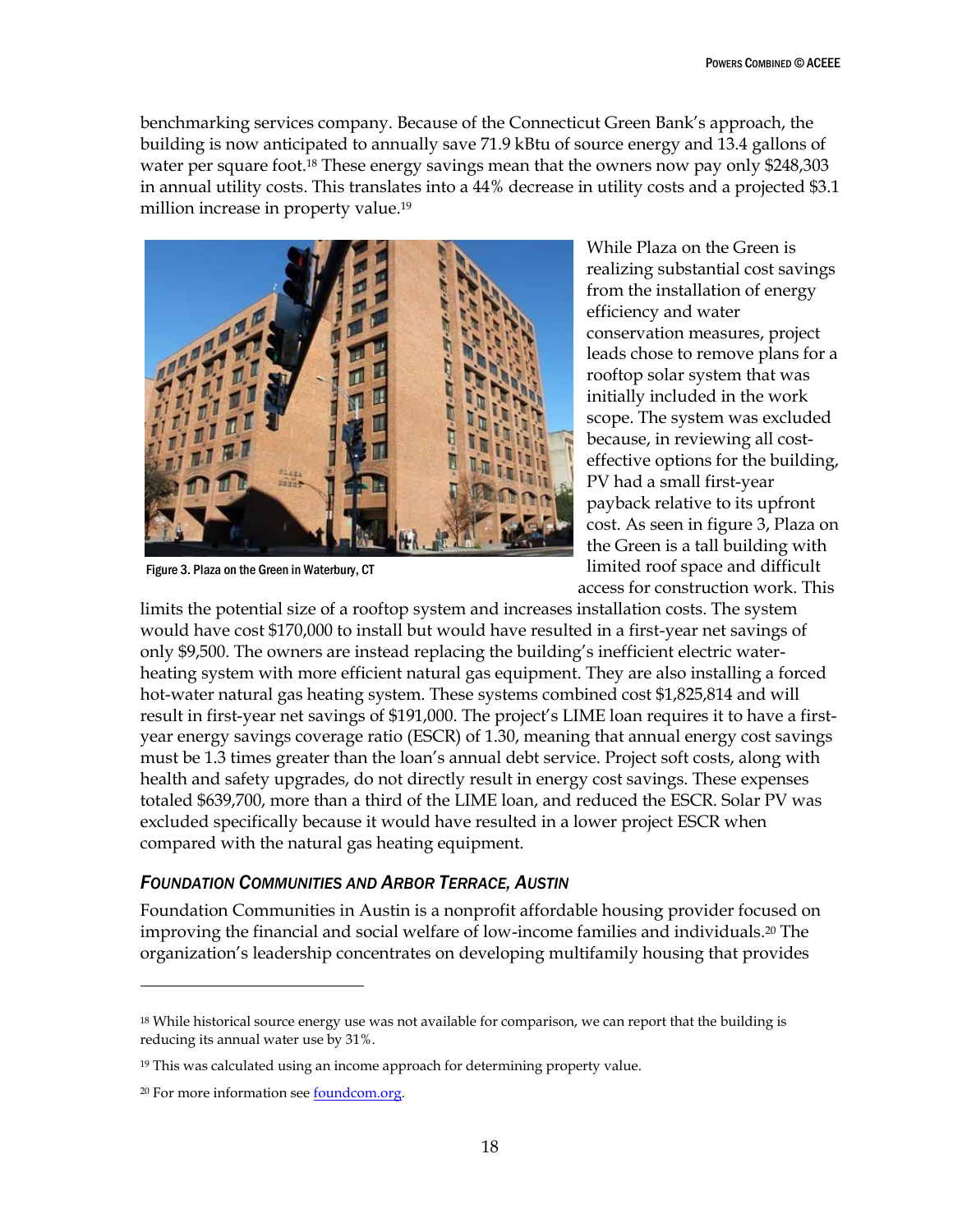residents with affordable rents in environmentally sustainable buildings. Foundation Communities prioritizes energy efficiency and solar improvements for their properties because they benefit the health, well-being, and financial stability of their residents.

While the organization has a goal of constructing buildings that have minimal energy and water use, project managers take different approaches with new construction and existing building projects. New construction housing projects are planned with the goal of saving as much energy as is financially feasible beyond energy code requirements. Project budgets give priority to high-efficiency building systems, and they use the remaining resources to fund renewables. Under this approach, some projects may not initially include solar PV, but all buildings are designed so that these systems can be easily added later.

In contrast to new construction projects, Foundation Communities only considers energy efficiency and renewable resources for an existing building if they have a 10-year or less payback. This limit is based on the organization's experience and priorities. Foundation Communities' leadership prioritize being able to continually consider buildings for energy efficiency retrofits or renewables using contemporary technologies. In their experience, energy technologies can easily become outdated over a 10-year period. Property managers also tend to see substantial resident turnover in that span. Foundation Communities highlights each building's green features for tenants and provides them with instructions on how to use the equipment in their unit upon move-in. It is easier to install new equipment and educate tenants who are new to the building as opposed to current residents.

Foundation Communities has been able to continually make substantial investments in the latest energy efficiency and solar technologies because it

- Plans to maintain long-term ownership of buildings
- Cultivates substantial capital reserves
- Takes advantage of local energy efficiency and solar incentives
- Builds strong relationships with several partner organizations and vendors

Foundation Communities describes itself as a "forever owner" of buildings, meaning it does not plan to sell its affordable housing properties. Thus project managers can plan for new construction projects that include energy efficiency and solar measures with longer payback periods. The organization's substantial capital reserves have allowed them to pursue energy efficiency retrofits at times other than a planned renovation or refinancing. These resources have also been helpful in installing rooftop solar systems when a tax equity investor was not available to monetize the value of a solar ITC. Energy efficiency and solar incentives provided by Austin Energy, the city's municipal utility, have been an important funding source for projects. Finally, Foundation Communities stresses that energy efficiency and solar projects would not be possible without strong partnerships with several organizations and companies. Leadership and staff have dedicated time and resources to establishing strong working relationships with organizations such as Enterprise Community Partners and reliable vendors, architects, and engineers.

Arbor Terrace, a Foundation Communities apartment property, was an extended-stay hotel before being acquired and renovated in 2012. Hotel rooms were converted into 120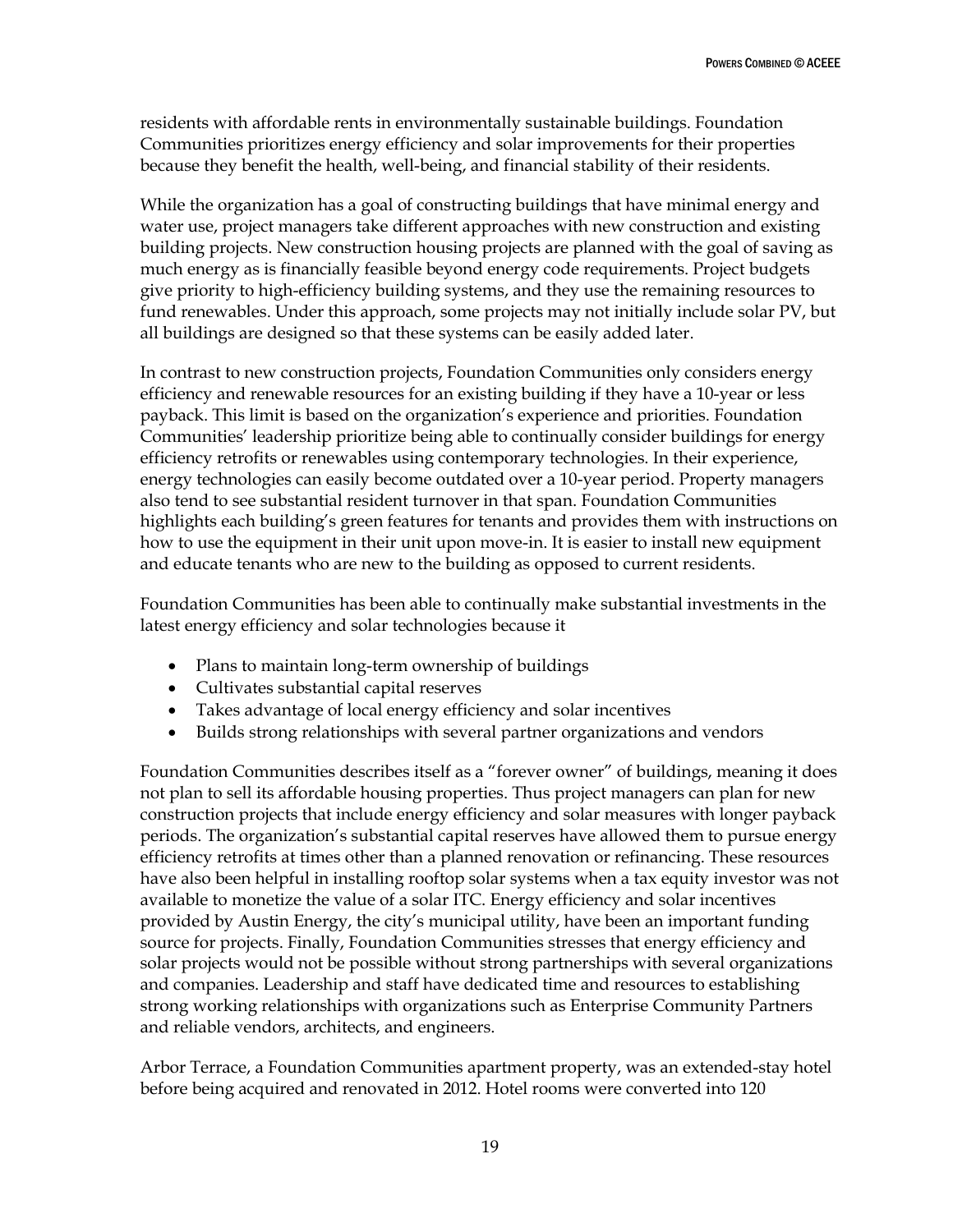efficiency apartments with high-efficiency water fixtures, ENERGY STAR–compliant lamps, and heat pump air conditioners equipped with occupancy sensors. Metal roofing was installed to increase surface reflectivity, reduce heat gain, and decrease the building's need for cooling. A 76 kW solar PV system was added to the roof with the capacity to generate 104,366 kWh of electricity annually. Table 1 shows that the building annually uses less energy and water than the national median for multifamily buildings, and this translates into lower utility costs for Foundation Communities, which is responsible for paying energy and water expenses.<sup>21</sup>

| Property        |      | kBtu per ft <sup>2</sup> Gallons of water per ft <sup>2</sup> Utility cost per ft <sup>2</sup> |        |
|-----------------|------|------------------------------------------------------------------------------------------------|--------|
| National median | 59.6 | 121.0                                                                                          | \$1.58 |
| Arbor Terrace   | 41.0 | 27.8                                                                                           | \$1.15 |

Table 1. Annual whole-property energy and water use

Energy use is reported as site energy. Sources: Fannie Mae 2014; EPA 2016.

Arbor Terrace earned four out of five stars under Austin Energy's Green Building rating system that recognizes high-performing buildings.

# <span id="page-26-0"></span>Challenges and Opportunities

While this report highlights several success stories, project leads we interviewed stressed that they had previously missed program incentives due to conflicting program timelines, challenging project requirements, or a lack of funding or staff to complete predevelopment work. For example, an owner might need to replace a dilapidated roof before installing solar panels. Replacing the roof provides an opportunity to make the building more energy efficient with upgrades to insulation and roofing material. However obtaining funding to replace a roof and soliciting bids for both weatherization and solar contractors may take time. In that time, program requirements and available incentives could change. The following sections further characterize project challenges and discuss opportunities to maximize the benefits afforded to program administrators, building owners, residents, and investors.

### <span id="page-26-1"></span>*PROJECT TIMING*

 $\ddot{\phantom{a}}$ 

Previous research by McKibbin (2013), Johnson (2013), and Henderson (2015) indicates that a major capital event, such as refinancing or renovating an affordable multifamily building, provides owners with access to needed funding for the upfront cost of efficiency upgrades. Because of this, many energy efficiency programs target owners during these periods. However, while it is true that owners have access to more capital during refinancing or renovation, our research shows that owners will consider energy efficiency and solar investments at all stages of a building's life cycle if provided with a clear rationale and sufficient staff and funding.

<sup>&</sup>lt;sup>21</sup> We have provided the national median energy use for general comparison only. Comparing a building with the national median has limitations because it is determined after considering buildings of different sizes and climates.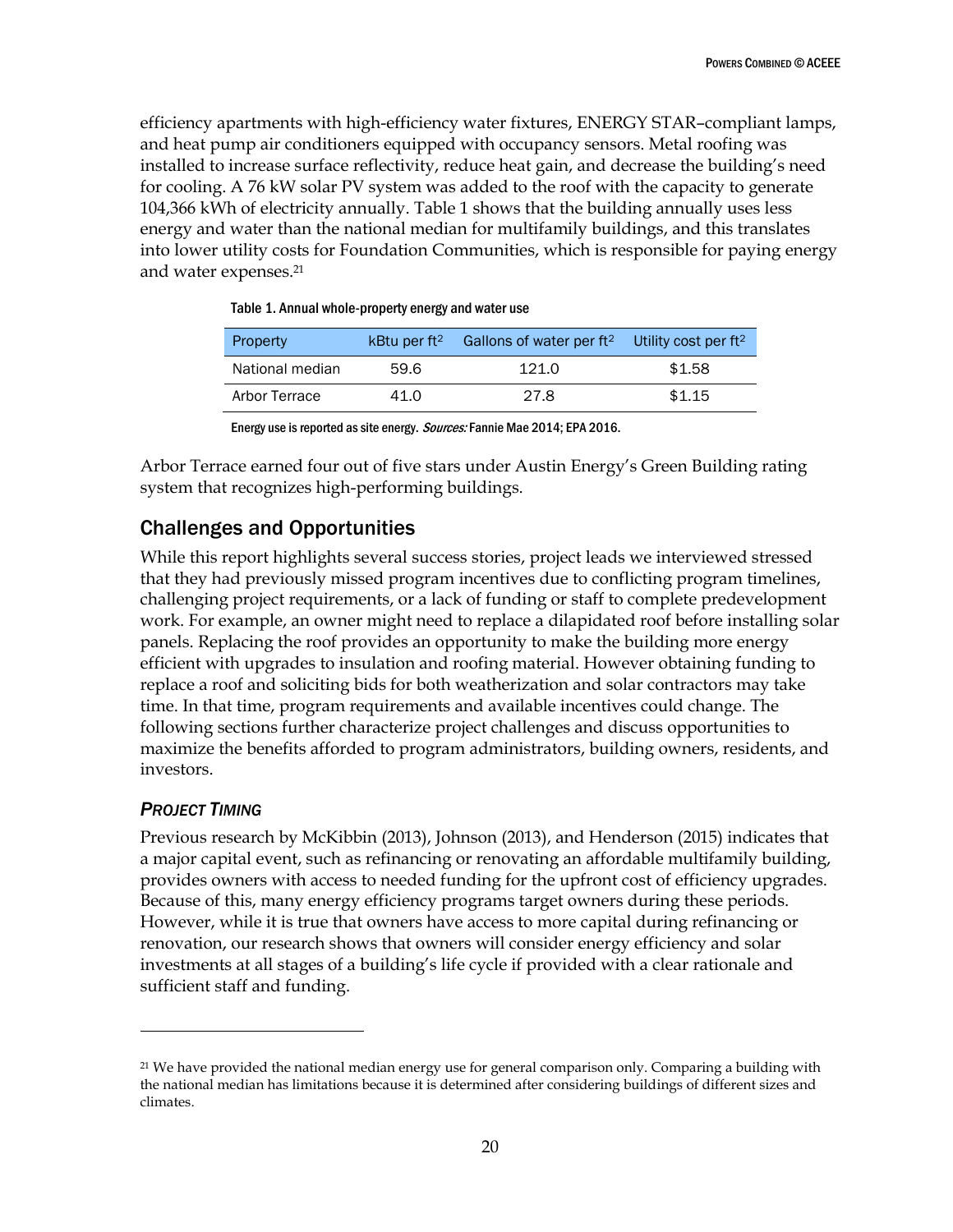Affordable multifamily building owners who want to install a rooftop solar system often need to consider doing so before or after a major capital event because adding this during a renovation may complicate the project unnecessarily. Rooftop solar installations do not have to occur during a renovation. These systems do not require building upgrades unless a building's roof needs replacement or repair. To add a solar system during a renovation, project staff would need to coordinate the work of a separate team of solar installers alongside other contractors. Installing rooftop solar systems on multiple buildings at once, as NHT Renewable does to manage costs, can also make coordination with renovation contractors impractical. This can increase the length, complexity, and cost of a project.

Building owners and developers who install rooftop solar may pursue whole-building energy efficiency and solar projects at a time other than would be expected by some utilitysector energy efficiency programs, but they are still highly motived to improve the efficiency of their buildings. Affordable housing providers may take advantage of multiple opportunities to make these upgrades. Capital-intensive energy efficiency improvements may be made during the refinancing or renovation of a building, with a rooftop solar system installed soon after these upgrades are complete. Owners may also choose to install a solar system several years after refinancing or renovating a property. In these instances, they may consider additional efficiency upgrades to reduce the need for a larger solar system. Smaller systems are an advantage to owners because they can be funded with less upfront investment and pose less risk to investors should the system fail to perform as expected. All interviewees stated that they installed energy efficiency upgrades in buildings prior to rooftop solar systems and made obtaining utility-sector incentives for these measures a primary project focus.

#### <span id="page-27-0"></span>*PROJECT FINANCING*

Our research suggests that owners are willing to make energy efficiency and solar investments if they can secure sufficient funding, but those wishing to install rooftop solar systems face limited financing options. Few state and local multifamily solar incentives exist, and those that do tend to operate with short or conflicting application timelines. Furthermore, one interviewee stated that utility bills have not consistently and accurately reflected changes in solar credits and incentives over time. These billing errors have resulted in lower energy cost savings. Last, most lenders are not underwriting energy savings from either solar or energy efficiency projects (McLaughlin 2017). Green banks such as Connecticut's can offer low-cost financing options specifically for energy efficiency and solar resources, but there are few such organizations in the United States.

Many of these projects also encounter challenges in covering the cost of predevelopment work. Obtaining financing for predevelopment work is difficult because this initial work may reveal that energy efficiency and solar measures are not needed or are not cost effective. Adding energy efficiency measures to a solar project or designing a project that benefits tenants adds to these costs.

Because of these challenges, many affordable multifamily housing owners use cash reserves or power purchase agreements (PPAs) to install rooftop solar systems. In entering a PPA, solar companies agree to coordinate and fund all predevelopment, installation, and monitoring of a solar project in exchange for revenue from the solar system. Housing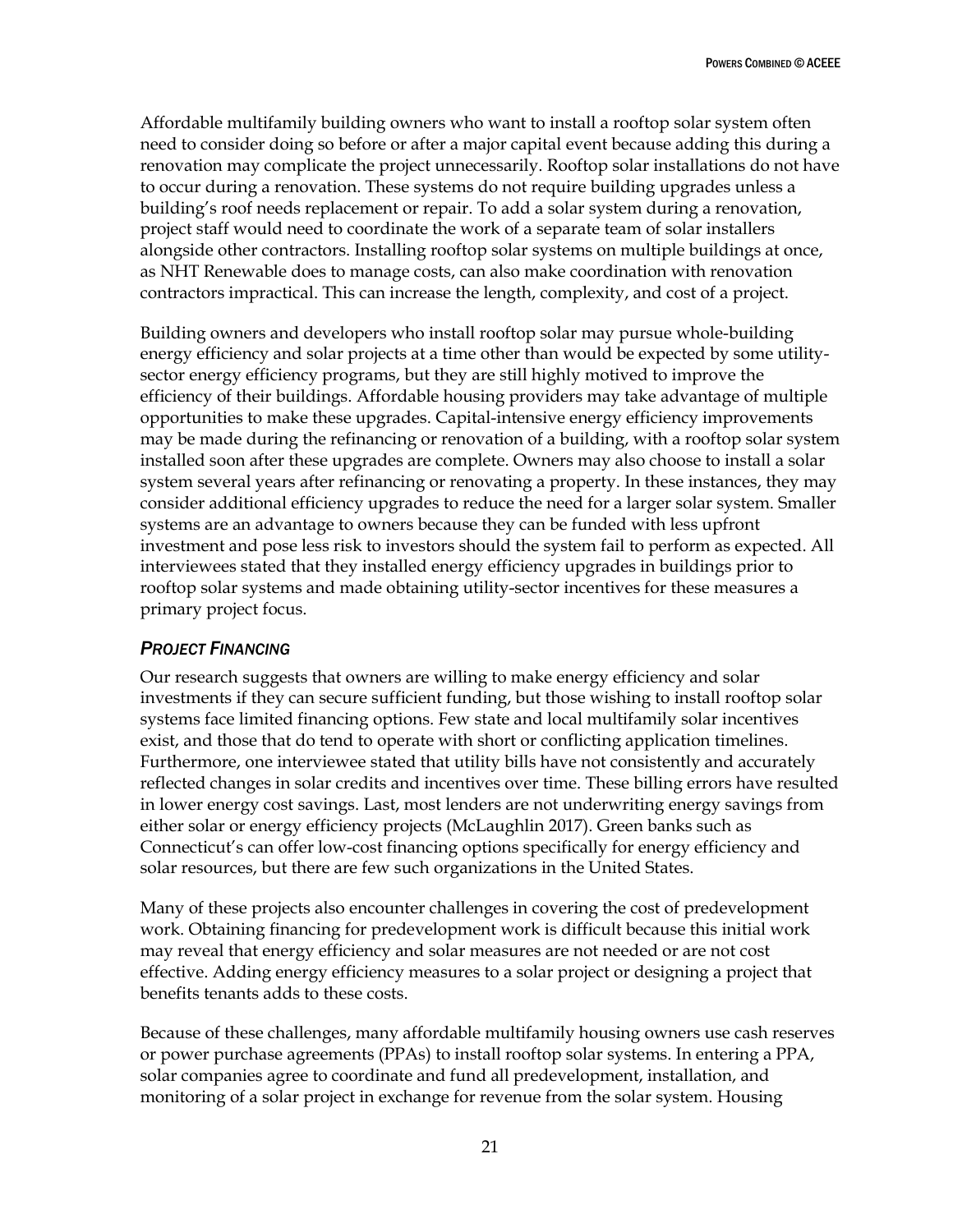providers are required to make little or no upfront investment for these projects. Owners will then purchase electricity at a reduced rate from the solar provider and may have the option to purchase the system after several years (EPA 2011).<sup>22</sup> Solar companies may work to achieve economies of scale in agreeing to a PPA and will install rooftop solar across several multifamily buildings in an owner's housing portfolio at once. Accelerated depreciation for installed equipment is also an important component of PPA financing. If owners consent to PPAs with ESCOs, they may be able to use the energy bill savings from solar systems to fund more comprehensive energy efficiency upgrades.

While PPAs are a popular option to install solar on affordable multifamily buildings, some owners can cover the upfront cost of systems with cash reserves if they are assured that substantial local or state incentives are available to recoup at least part of the cost. Solarspecific financing options may be available in certain locations. Some programs also offer no-cost technical support or small loans to help cover project planning expenses. Like solar companies, some housing providers are working to achieve an economy of scale by planning projects that span multiple properties. Owners that take this portfolio-based approach provide efficiency program administrators with an opportunity to incentivize many energy efficiency upgrades across multiple properties at once.

### <span id="page-28-0"></span>*BUILDING PERFORMANCE*

 $\overline{a}$ 

Interviewees stated that the most successful projects were those that used highly reliable energy efficiency upgrades to hedge against risks associated with investing in many newer technologies. Our interviewees asserted that the most reliable energy efficiency upgrades were weatherization improvements and those reducing a building's non–heating and cooling energy use. Interviewees also reported installing water conservation measures in many projects because these are associated with reliable utility cost savings. These measures reduce not only water costs but also the energy needed to heat water. Project data reveal that water conservation investments can lead to water savings greater than 15% and account for roughly 20% of a project's overall utility cost savings.<sup>23</sup>

Interviewees stated that newer energy efficiency and solar technologies such as solar PV and heating and cooling equipment sometimes failed to meet performance expectations. Several professionals we spoke with explained that this could be due to improper equipment installation, building design challenges, or building staff not having sufficient training to operate, recalibrate, and maintain these technologies.

King and Perry (2017) stated that many building operators do not have knowledge of or experience with new technologies. Most are also inexperienced in analyzing energy and water usage data. This is in part due to how the multifamily housing industry has traditionally defined building operators' roles. Owens (2013) conducted a survey of

<sup>22</sup> PPAs are subject to price risks. While a PPA's agreed-to price for electricity will be lower than the current retail price, these rates can vary over time. If future rates decrease, a PPA buyer will pay a higher rate than they would otherwise. If rates increase, the PPA provider will realize a smaller return or even a loss.

<sup>&</sup>lt;sup>23</sup> Building owners utilized funding from water utilities or programs such as LIWP-MF and the Connecticut Green Bank to help cover the upfront cost of installing these measures.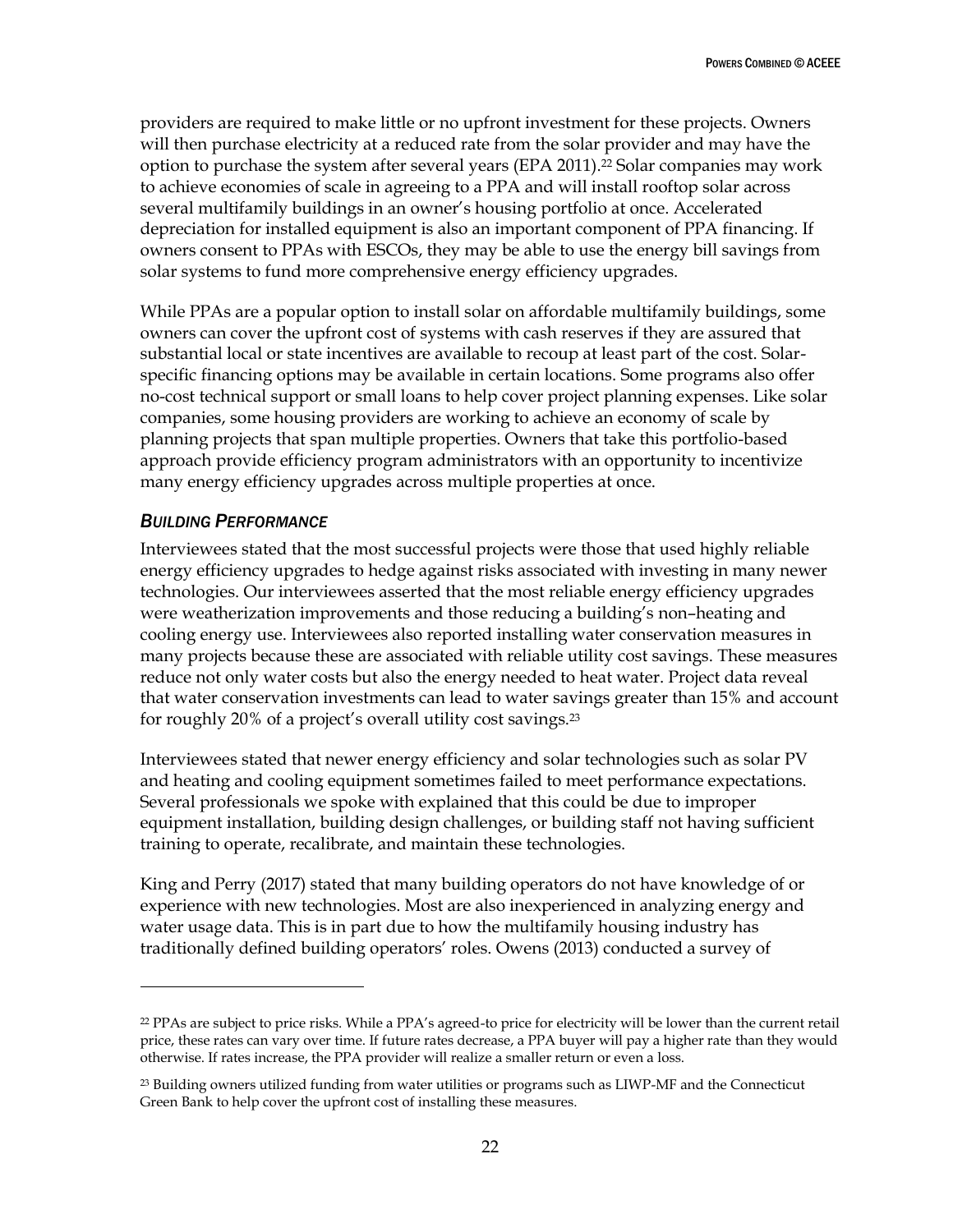multifamily building operators to determine how much time and attention operators dedicated to different tasks. The study then enlisted a panel of subject matter experts to evaluate the survey's results and recommend which tasks should receive greater attention. Both the survey and panel determined that monitoring and improving building performance should only account for roughly one-quarter of an operator's job. This limited attention to building performance can leave operators with little time to train on using new equipment. Furthermore, while the panel argued operators should have knowledge of energy efficiency and water conservation measures, they did not recommend the same for solar systems.

To ensure that projects achieve their projected energy and water savings, all those we examined used an energy and water benchmarking service to monitor performance after project completion.<sup>24</sup> These services help address building performance challenges by providing ongoing remote monitoring of a building's utility usage data and suggestions for improving lackluster performance (WegoWise 2017b; Bright Power 2018).

#### <span id="page-29-0"></span>*WHOLE-BUILDING STRATEGIES*

 $\overline{a}$ 

Henderson (2015) argues that owners of larger and older affordable multifamily buildings are more likely to pay for an entire building's utility costs because fewer of these properties have been designed to accommodate individual utility meters for each apartment unit. Owners of these properties invest in energy efficiency and solar measures not only because they are responsible for all utility costs, but also because these expenses tend to be higher on a per-unit basis than individually metered buildings where tenants pay their own utility bills.

However most multifamily buildings are individually metered, and many owners of these buildings are unsure how to financially justify an investment that reduces renters' energy expenses but does little to increase owners' NOI (Samarripas, York, and Ross 2017). This challenge is typically referred to as one of split incentives because residents of these buildings will reap the direct financial benefits of an owner's energy efficiency and solar investment. For this reason, most interviewees with individually metered buildings stated that they only installed energy efficiency upgrades and rooftop solar systems to offset an owner's energy costs.

Those that have invested in energy efficiency and solar systems to benefit renters have achieved financial returns through utility allowance adjustments. As we have pointed out, using utility allowance adjustments to increase rents leads to greater cash flows for owners, but such actions come with a risk for renters. If residents' energy savings meet projections, they will see little or no net change to their household expenditures. Increases in rents will largely negate any decrease in utility costs.<sup>25</sup> If energy efficiency upgrades and solar equipment fail to meet expectations, renters can see a net increase in their household

<sup>24</sup> All programs analyzed for this report require the use of benchmarking services.

<sup>25</sup> In some cases, owners may raise rents less than permitted by a utility allowance adjustment. This typically occurs in areas where market conditions will not support charging tenants the maximum possible rent. Renters may see some financial benefit in these instances.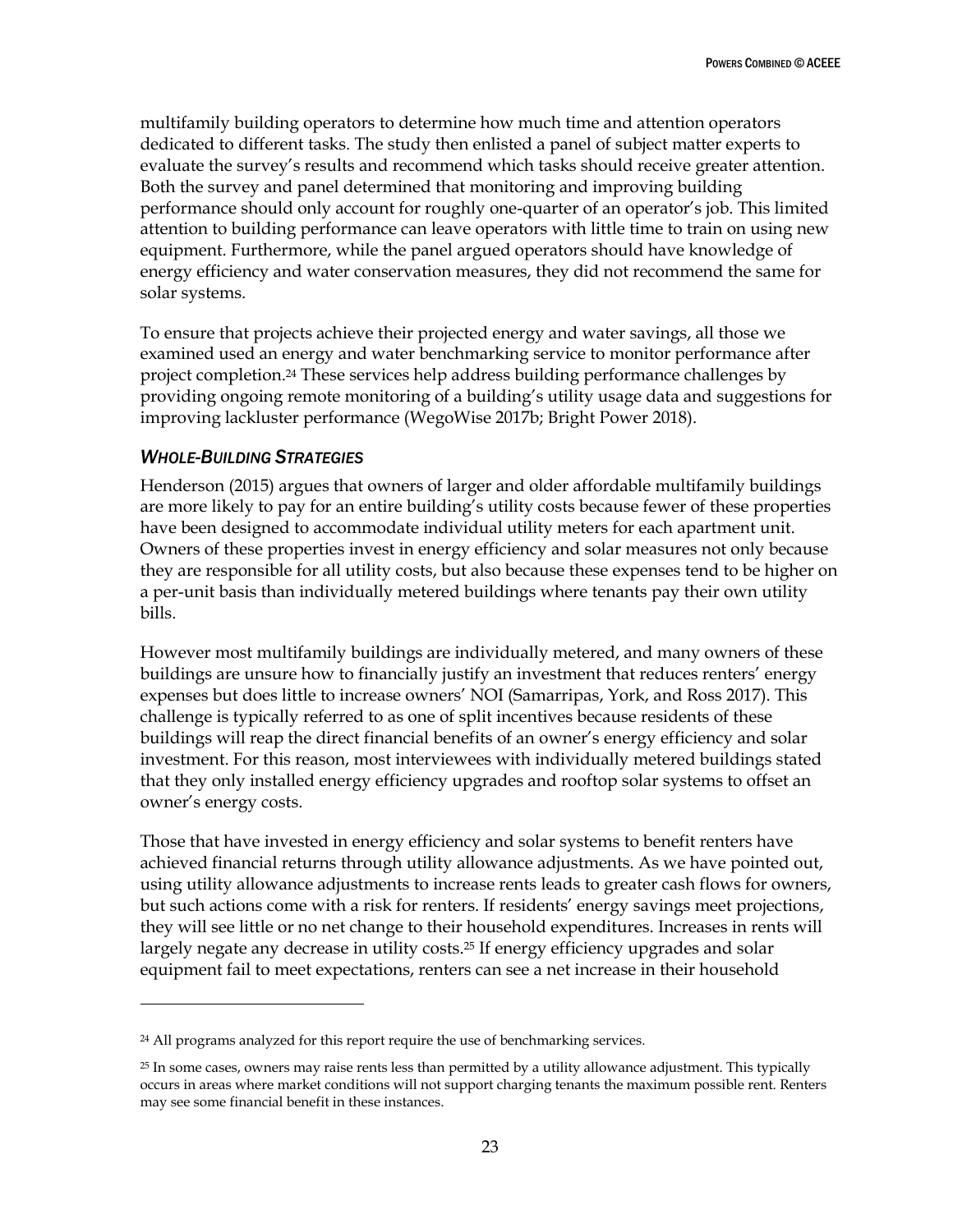expenses after accounting for an increase in rent (Stone et al. 2004). Any HFA allowing project-specific utility allowances should ensure that agency staff know how to verify the energy savings used to increase rents. This is critical to ensure that renters are not subject to unjustified rent increases (Bartolomei 2017).

# <span id="page-30-0"></span>Emerging Approaches

We have described some of the common approaches used by affordable multifamily building owners in projects combining energy efficiency and solar resources. However several organizations and utilities are experimenting with innovative approaches to overcome some of the challenges these projects encounter.

### <span id="page-30-1"></span>*TARGETING SMALLER MULTIFAMILY BUILDINGS*

The nonprofit ICAST (International Center for Appropriate and Sustainable Technology) is currently working to create opportunities for owners of small multifamily buildings to participate in clean energy projects.<sup>26</sup> ICAST acts as an energy service company and provides access to financing through the CDFI it manages. The organization provides a onestop-shop service including planning, design build, and financing for small multifamilybuilding energy efficiency and solar projects. Owners of small multifamily properties and portfolios have few options for financing their energy efficiency or solar projects. Success stories have been mostly limited to owners of large portfolios who can achieve economies of scale to attract large service providers and financial institutions. While ICAST continues to help individual small-multifamily-property owners conduct energy efficiency and solar projects, its current focus is on aggregating these small projects to achieve economies of scale. ICAST is diligently working to develop a program that will help all multifamily properties, including those being served by other energy service companies, to lower costs and access low-cost financing through its aggregation approach. ICAST expects this new program will allow small multifamily properties to gain access to the same, if not better, financing and cost-competitive services as their larger colleagues have enjoyed in the past.

### <span id="page-30-2"></span>*UTILITY-OFFERED COMMUNITY SOLAR*

In discussing renewable energy, our research focuses primarily on customer-sited rooftop PV systems. Community solar is an alternative approach for providing solar energy generation to multifamily residents. Such systems are typically located off-site, and residents directly receive bill credits from renewable energy generation. These systems may be owned and managed by utilities, solar companies, building owners, resident cooperatives, or other third parties. While there is no guarantee that community solar initiatives will provide households with energy efficiency upgrades, some program administrators are offering both.

In 2017, the Minnesota Public Utilities Commission approved an Xcel Energy pilot program that will provide residents of a low-income Minneapolis neighborhood with bill credits from a community solar project. The program will also provide residents of both single and multifamily homes with no-cost energy audits and energy efficiency upgrades (Y. Pfeifer,

 $\ddot{\phantom{a}}$ 

<sup>&</sup>lt;sup>26</sup> For more information see *icastusa.org*.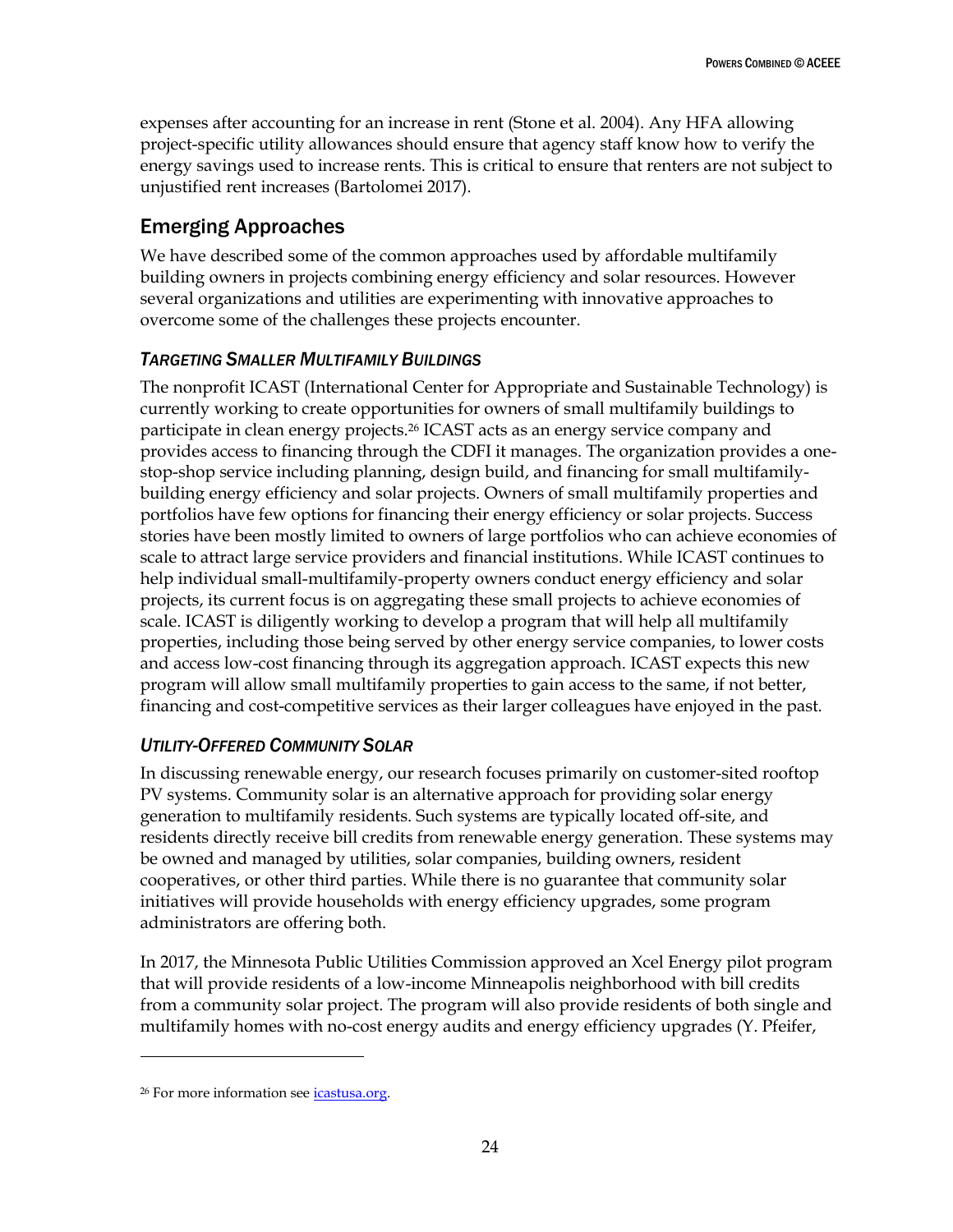community energy efficiency manager, and J. Peterson, senior regulatory analyst, Xcel Energy, pers. comm., October 25, 2017). Austin Energy (2018) recently began a citywide community solar program that reduces participants' electricity rates and provides them with no-cost energy efficiency upgrades. Utility-sector programs such as these overcome the split incentive barriers to reducing tenant energy use, but other incentive offerings are still needed to address whole-building energy use.

### <span id="page-31-0"></span>*NONPROFIT COMMUNITY SOLAR PROJECTS*

In contrast to utility-run programs, several local community nonprofits are constructing their own community solar projects and pairing subscription offers with energy efficiency upgrades. Emerald Cities Seattle and Spark Northwest have collaborated to create a locallevel program that installs rooftop community solar systems on not-for-profit affordable housing properties undergoing energy efficiency retrofits.<sup>27</sup> While still being developed, the project's aim is to share energy savings generated by these solar installations among renters and building owners. The Seattle Office of Housing is assisting with the initiative by streamlining the delivery of utility and federal weatherization funds to help pay for electric efficiency measures. Other project rehabilitation funding is provided by conventional loans and LIHTC. Development of community solar systems is being funded with city-provided grants and tax equity from the federal ITC. These systems are being planned for the roofs of three affordable multifamily properties with 147 low-income residents. When complete, the systems will have a combined capacity of 158 kW.

WinnCompanies recently added a 651 kW community solar array to its Atlantic Terrace Apartments in Washington, DC, to help save residents nearly \$500 a year in energy costs (WinnCompanies 2018). Atlantic Terrace Apartments, along with nearby property Atlantic Gardens, underwent a \$69 million rehabilitation to preserve 303 apartments as project-based voucher housing. DCSEU contributed incentive funding to help cover the cost of energy efficiency upgrades for the buildings. HUD, the DC Department of Housing and Community Development, the DC Housing Finance Agency, Citi Community Capital, and Boston Financial Investment Management provided additional rehabilitation funding (WinnCompanies 2015). Installation of the community solar system was supported with a \$1,347,737 Solar for All grant from the DC Department of Energy and Environment (DOEE 2018). System owner and operator Open Market ESCO LLC is using the grant to provide residents of the 195-unit property with free 15-year community solar subscriptions and education on the benefits of the subscriptions.

### <span id="page-31-1"></span>Recommendations

 $\ddot{\phantom{a}}$ 

### <span id="page-31-2"></span>*ENERGY EFFICIENCY AND SOLAR PROGRAMS*

To successfully integrate both energy efficiency and solar resources into their buildings, affordable multifamily owners are combining incentives, financing, and offers of predevelopment support from multiple sources. Our research suggests that the program administrators providing this funding should pursue the following actions.

<sup>&</sup>lt;sup>27</sup> For more information se[e sparknorthwest.org](https://sparknorthwest.org/) an[d emeraldcities.org/cities/seattle.](http://emeraldcities.org/cities/seattle)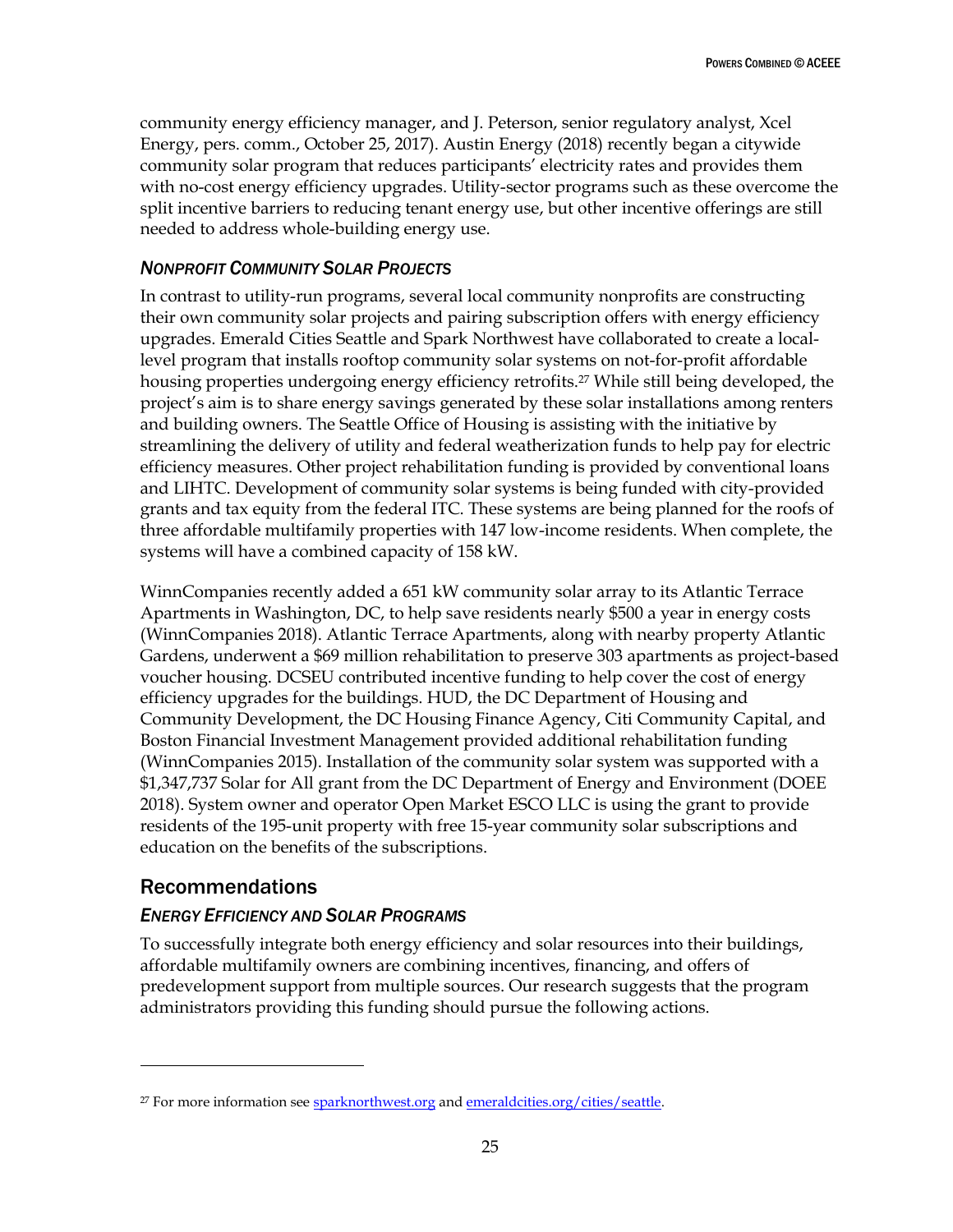*Offer solar incentives to affordable multifamily owners with the condition that applicants also install energy efficiency upgrades*. Installing weatherization improvements along with high-efficiency lighting, appliances, and easy-to-operate equipment allows rooftop solar systems to be correctly sized and helps mitigate the risk that projects will fail to meet energy savings projections. Programs should not only conduct energy efficiency upgrades, but also require solar installers to account for how these improvements will affect the building's energy use and need for a solar system. Some interviewees suggested that administrators could offer higher incentives for energy efficiency improvements than for solar systems as an alternative approach to requiring these upgrades. This approach is not currently being implemented by any known program.

*Designate program staff who will serve as the primary point of contact for applicants wishing to take advantage of efficiency, solar, and water conservation program offerings.* Many solar incentive programs operate independently of energy efficiency and water conservation programs. Adding to this complexity, these programs may be targeted at either residential or commercial customers while multifamily customers can be either. Programs such as these are often most effective when they provide participants with a single point of contact, typically referred to as a one-stop shop, rather than relying on applicants to navigate each program's requirements separately (Energy Efficiency for All 2018). Those we interviewed also expressed a need to incentivize staff acting as a single point of contact to work in the best interests of building owners and residents. As we have highlighted, California LIWP-MF works with partner organizations and companies to provide applicants with a one-stop shop.

*Fund project predevelopment work or provide staff to assist with project planning.* Affordable multifamily building owners wishing to install both energy efficiency upgrades and solar systems often have limited staff and funding to complete project predevelopment work. A project's predevelopment workload also increases if plans call for energy savings that benefit renters. Programs will need to provide participants with added financial or staff support in the early stages of project planning.

*Provide increased funding for structural, systems, health, and safety building upgrades that must be completed before installing energy efficiency measures and solar PV.* Many affordable multifamily buildings need repairs to protect the health and safety of residents or extend the life of the building before the installation of energy efficiency and solar resources. This is particularly true for buildings with roofs in poor condition. Missed repairs on a roof can translate into missed opportunities for both energy efficiency upgrades and a solar installation. Some buildings may also require costly upgrades to their electrical system before installing solar PV. Programs should provide increased funding for such repairs or partner with an organization that can do so. Examples of potential partners include community development finance institutions (CDFIs), green banks, and private foundations.

*Encourage energy efficiency contractors, solar installers, and energy auditors to work collaboratively.* Energy efficiency and solar professionals often know little about each other's work. Consequently efficiency and solar contractors remain narrowly focused on their respective fields and rarely coordinate work on a building. Program administrators have an opportunity to align the interests and work of these two groups by providing opportunities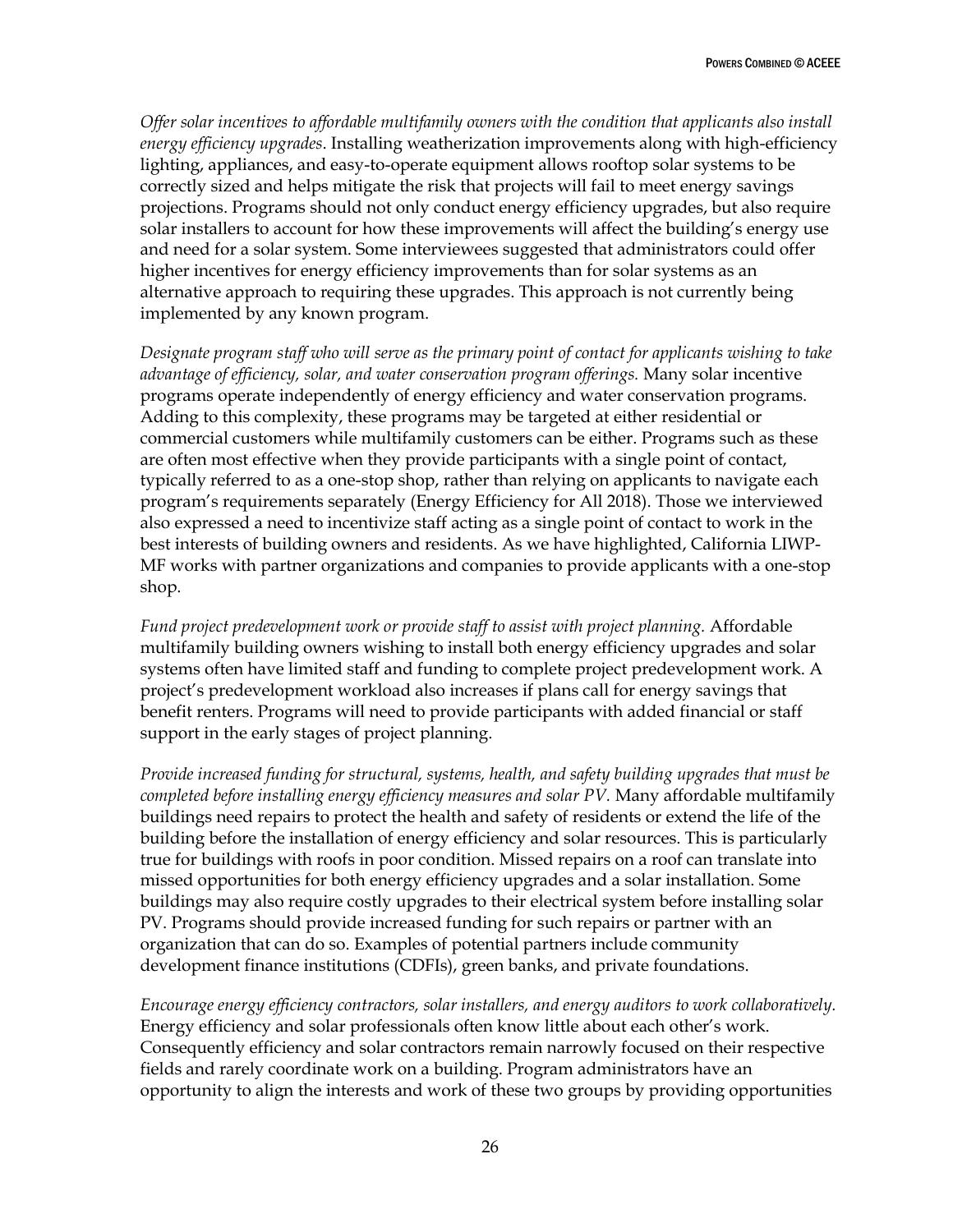for contractor cross-training, establishing protocols for continual communication, and requiring that energy auditors be trained in evaluating a building for both energy efficiency upgrades and solar systems. Collaboration among these workers can also help increase accountability, helping to ensure that projects will be carefully designed with new equipment in mind and that such equipment will be installed properly (AccountAbility 2008). It is critical that program staff require solar installers to use a building's post-retrofit energy use when sizing a rooftop system.

*Require that program participants use energy benchmarking services and software.* Combined energy efficiency and solar projects tend to be large undertakings that require substantial investment. To ensure that these projects generate anticipated savings and financial returns, programs should require that participants use benchmarking services and software to monitor their building's energy performance after project completion.

*Educate tenants about the installation, use, and benefits of a building's energy-efficient equipment and solar systems. Encourage energy-efficient behaviors for residents.* Multiple interviewees stated that educating tenants about energy efficiency and solar equipment was critical to ensuring that projects proceeded with little opposition and generated expected energy savings. Residents should understand how to operate any equipment in their unit upon move-in or installation, and they should be informed about energy-efficient behaviors and their benefits. Both Foundation Communities and Connecticut Green Bank have integrated resident education in their work.

*Programs that encourage energy efficiency upgrades alongside solar installations should provide large incentives or financing for owners to reduce renters' energy use.* Incentives or green financing options are needed to help cover the high costs of providing renters with in-unit efficiency upgrades or rooftop solar systems that offset their energy bills. For example, the California LIWP-MF program has been successful in incentivizing these investments because it fully funds rooftop solar systems that offset renter energy bills and provides owners with greater funding for in-unit efficiency improvements. However programs should be careful not to oversubsidize projects that are also making utility allowance adjustments. Doing so results in larger-than-necessary incentive payouts and few, if any, financial benefits for tenants. Administrators should take steps to ensure that owners are sharing financial returns with building residents.

#### <span id="page-33-0"></span>*GREEN FINANCING OPTIONS AND UTILITY ALLOWANCES*

Complementary to utility-sector incentive programs, private lenders play a critical role in facilitating investments in affordable multifamily energy efficiency and solar projects. Energy efficiency and solar projects that benefit renters may be possible with lower incentives if green financing options are available. For example, Fannie Mae offers multifamily owners a Green Rewards loan that can be used to underwrite 25% of tenant energy savings if the project reduces building-wide energy or water use by at least 20% (Fannie Mae 2016). The loan can be issued with either a first or second lien on the property, giving owners the flexibility to combine it with other financing options as needed. When combined with program incentives, financing products such as these improve the chances that an owner will make investments that reduce tenant energy use.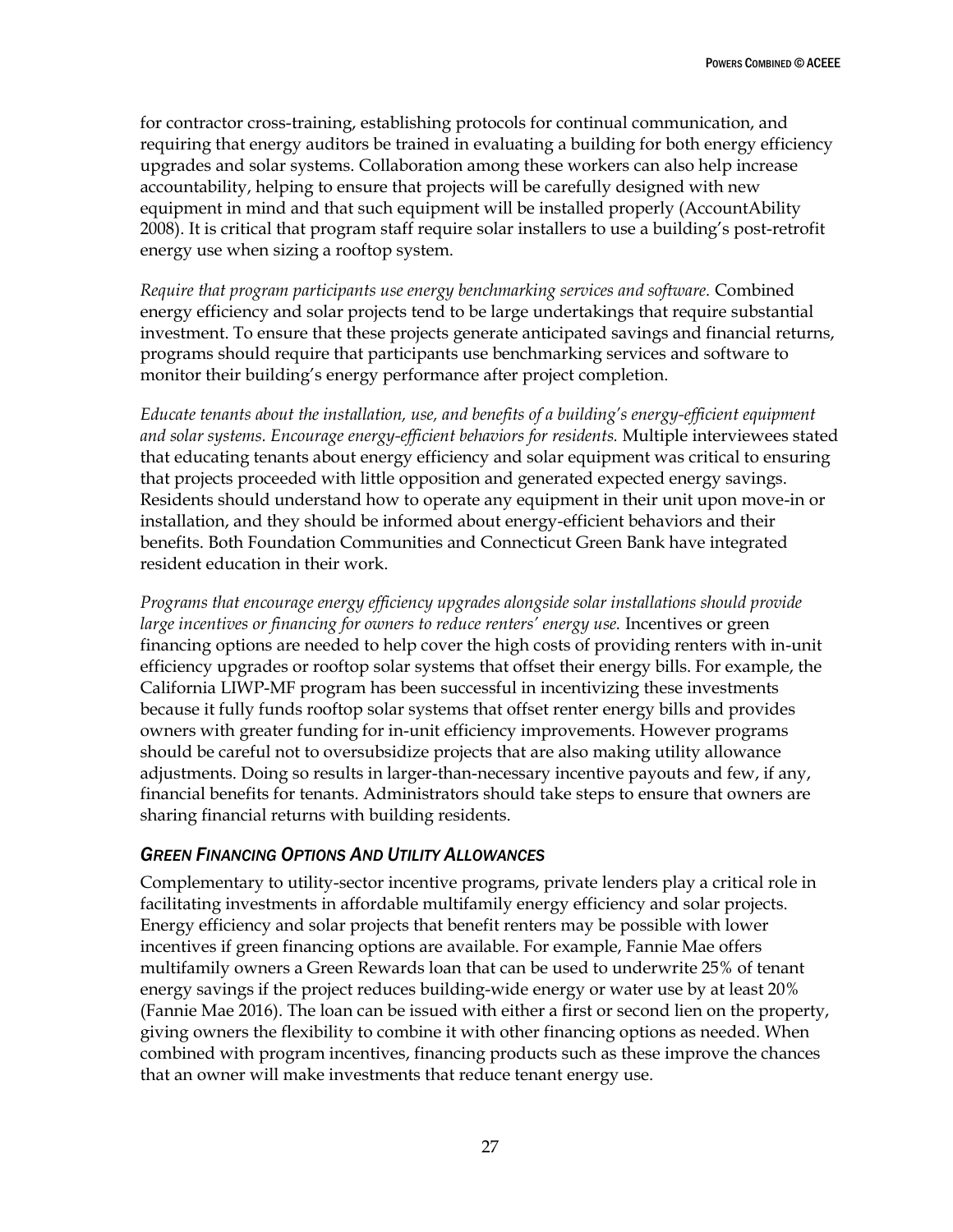Our research also supports previous research findings that HFAs can use utility allowance adjustments to help incentivize owners to make energy efficiency and solar investments that lower renters' energy expenses. In cases where affordable multifamily buildings are individually metered, owners may consider energy efficiency and solar investments if they can be recouped through higher rents. Renters may not benefit financially from these projects if utility allowances are adjusted fully. They will see lower overall housing and utility costs only in cases where utility allowances are partially adjusted. For example, Stone et al. (2004) suggested that utility allowances could be adjusted by 75%, leaving a 25% cost savings for renters. While such adjustments can be made intentionally, Foundation Communities pointed out that some housing providers may not be able to alter allowances fully because of soft market conditions. Even if renters do not benefit financially from energy efficiency and solar investments in affordable housing, they stand to gain other advantages. NMR and Tetra Tech (2011) found that energy efficiency upgrades can improve tenants' indoor air quality, comfort, and satisfaction with building and unit equipment. These improvements can enhance a household's mental health and propensity to remain in a home for an extended time, leading to improved academic performance for children (Norton et al. 2018).

#### <span id="page-34-0"></span>*BUILDING OPERATOR TRAINING AND RECRUITMENT*

 $\overline{a}$ 

Affordable multifamily building owners must often install new energy technologies to achieve deep energy savings. However, as we have noted, many building operators are unfamiliar with how to properly operate and maintain new equipment. This is true for both newer energy efficiency technologies and solar systems. Building owners will be more likely to install newer technologies if they believe building staff can operate and maintain them.

Three-quarters of professional and business services professionals, like those that own and operate multifamily buildings, report some difficulty in hiring energy efficiency professionals. Lack of training is the most-cited reason for this obstacle (DOE 2017b). King and Perry (2017) recommend that manufacturers and trade associations provide training to improve building operators' knowledge of these technologies. Alternatively an ESCO that contracts with a building owner to reduce a property's energy use can provide building operator training (Baechler and Webster 2011). Energy efficiency and solar incentive programs may also be able to assist in providing building operators with needed training and other support.<sup>28</sup> For example, Puget Sound Energy launched the Multifamily Retrofit Strategic Energy Management pilot program in 2017 to improve the operation and maintenance of multifamily buildings. The pilot program provides building staff with nocost trainings, assistance developing energy management strategies, monthly check-ins to review progress, and a year of building performance tracking for 10 buildings (PSE 2018). Program administrators can work with property managers to promote opportunities such as

<sup>28</sup> For more information on best practices for the operation and maintenance of energy-efficient equipment see [energystar.gov/buildings/facility-owners-and-managers/existing-buildings/save-energy/comprehensive](https://www.energystar.gov/buildings/facility-owners-and-managers/existing-buildings/save-energy/comprehensive-approach/operations-and)[approach/operations-and.](https://www.energystar.gov/buildings/facility-owners-and-managers/existing-buildings/save-energy/comprehensive-approach/operations-and) For more information on best practices for the operation and maintenance of solar PV systems se[e nrel.gov/docs/fy17osti/67553.pdf.](https://www.nrel.gov/docs/fy17osti/67553.pdf)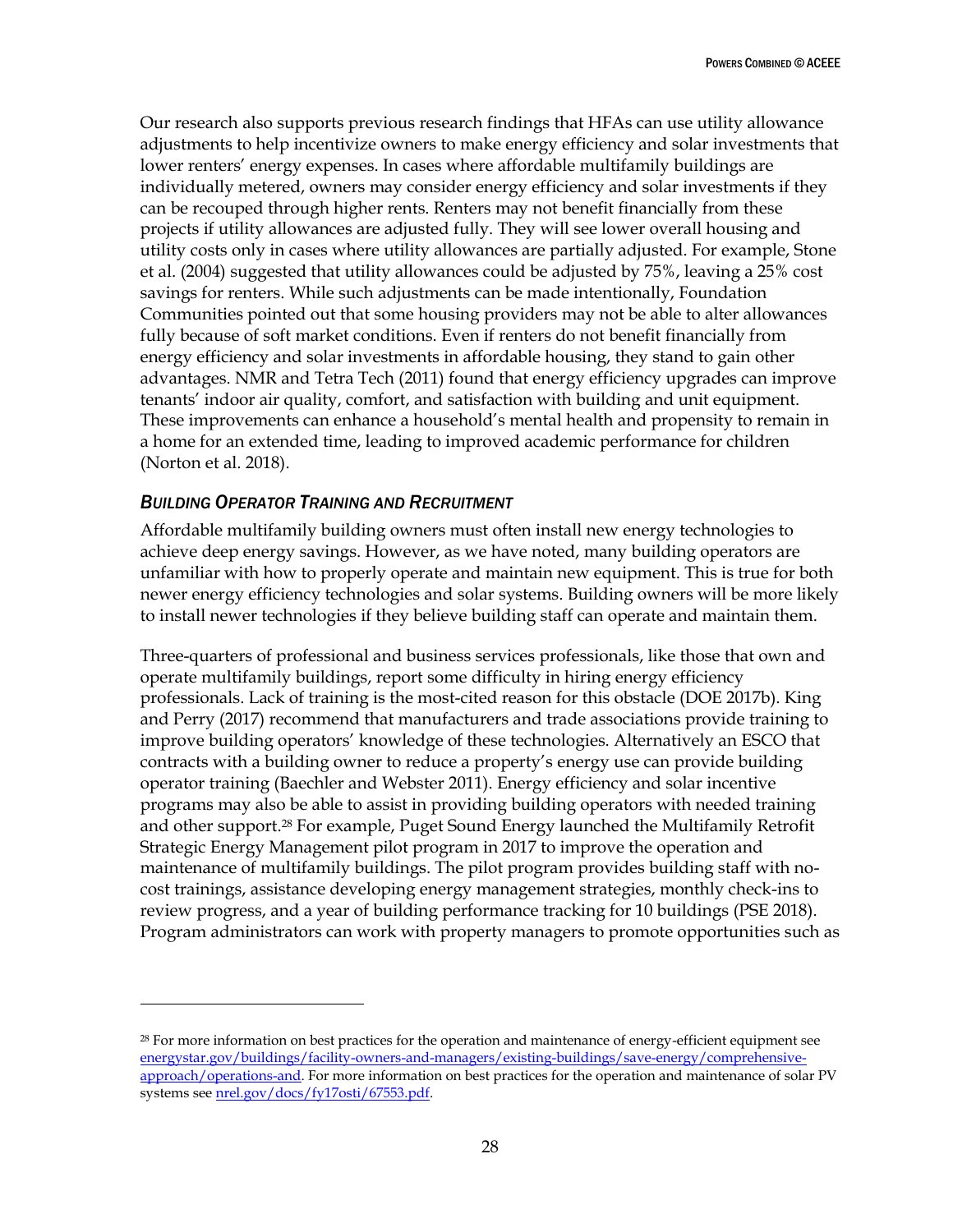these for their staff. They may also be able to incorporate hands-on training for staff as new equipment is installed.

State and local policymakers should also consider ways to encourage a new generation to pursue careers as building operators. Twenty-four percent of professional and business services employers report that hiring an energy efficiency professional has been difficult because the applicant pool is too small (DOE 2017b). Goldman et al. (2010) found that new energy efficiency services jobs, like those that focus on building operations, will likely need to be filled with those currently working in building and construction professions. However current workers in these industries lack educational opportunities to prepare them for these positions. Community college, university, and union apprenticeship courses that focus on energy efficiency technologies and practices are in high demand, but few such programs exist (Saha 2010). State and local policymakers can pursue the following actions to address these challenges:

- Adopt policies that require or incentivize building owners to pursue energy efficiency and solar investments. This increases the value of building operators' work (Keicher 2010).
- Work with local or regional stakeholders to identify building operator job opportunities and the specific training that building and construction workers will need to fill those positions (Keicher 2010; Saha 2010).
- Provide funding for community colleges, universities, and union apprenticeship programs to expand the number of students and instructors participating in courses focused on high-performance building operations. Alternatively, direct that instructors integrate a high-performance building curriculum in existing relevant coursework (Goldman et al. 2010).

# <span id="page-35-0"></span>**Conclusions**

Several states, local governments, and utilities have established policies and programs that encourage investors to back projects combining solar PV and energy efficiency in multifamily buildings. Many of these decision makers have prioritized low-income household access to these resources, opening opportunities for affordable multifamily building owners and developers to pursue deeper energy efficiency and solar projects. However utility-sector decisions regarding electricity rates, net-metering policies, and incentive program design can have a substantial effect on which building owners and developers can complete projects and whether those projects benefit renters.

While our research indicates that combining energy efficiency and solar resources in affordable multifamily buildings can result in substantial energy savings and assist housing providers in their mission to preserve and increase affordable housing, a larger systematic study of these projects and programs is needed. This report has been limited to analyzing a small sample of completed projects and active programs. Most successful projects we examined occurred across several properties in a large housing portfolio. More research is needed to understand how owners of smaller affordable housing portfolios can install these resources in their buildings. Additional research is also needed to analyze how emerging community solar programs can encourage energy efficiency upgrades in affordable multifamily buildings.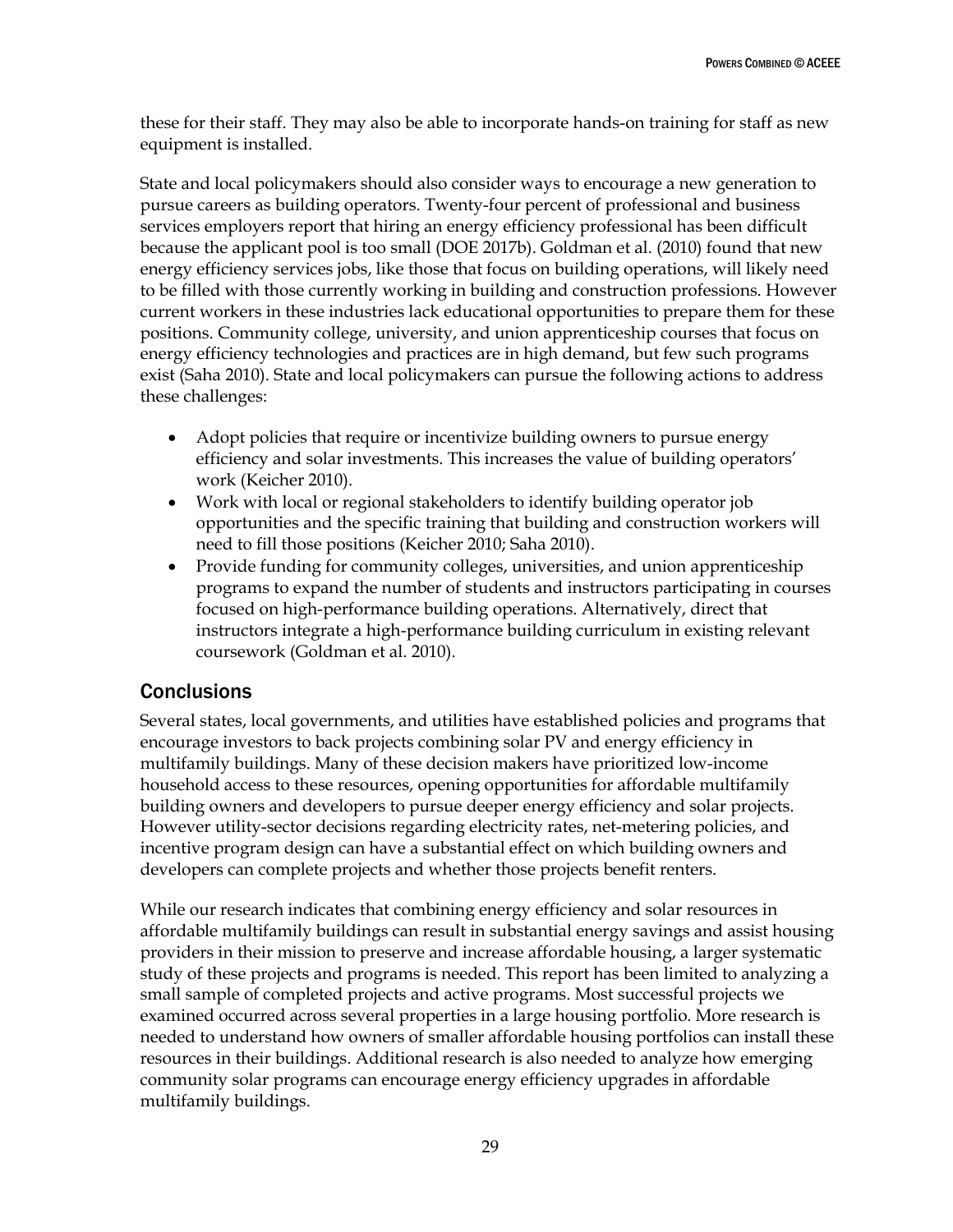We can conclude from our research that solar projects have the potential to encourage investments that substantially increase the energy efficiency of affordable multifamily buildings if property owners are able to secure adequate financing and subsidies. For many building owners, reducing utility costs with solar systems, energy efficiency upgrades, and water conservation measures is financially sensible. With the right combination of reliable measures and performance monitoring, these investments increase an owner's net operating income and further the mission to preserve and expand affordable housing for low-income renters.

Owners' portfolio-wide approaches to installing solar open opportunities for energy efficiency programs to make upgrades across multiple buildings at once. Our research reveals that housing providers installing solar systems make a wide range of energy efficiency improvements. It is critical that policymakers and program administrations encourage or require owners to make these upgrades in addition to installing a solar system. Doing so helps hedge against operating risks associated with solar systems and other newer, emerging technologies. If done effectively, combined energy efficiency and solar resources in affordable multifamily buildings can deliver energy savings, generate financial returns for investors, increase affordable housing, and improve renters' health and well-being.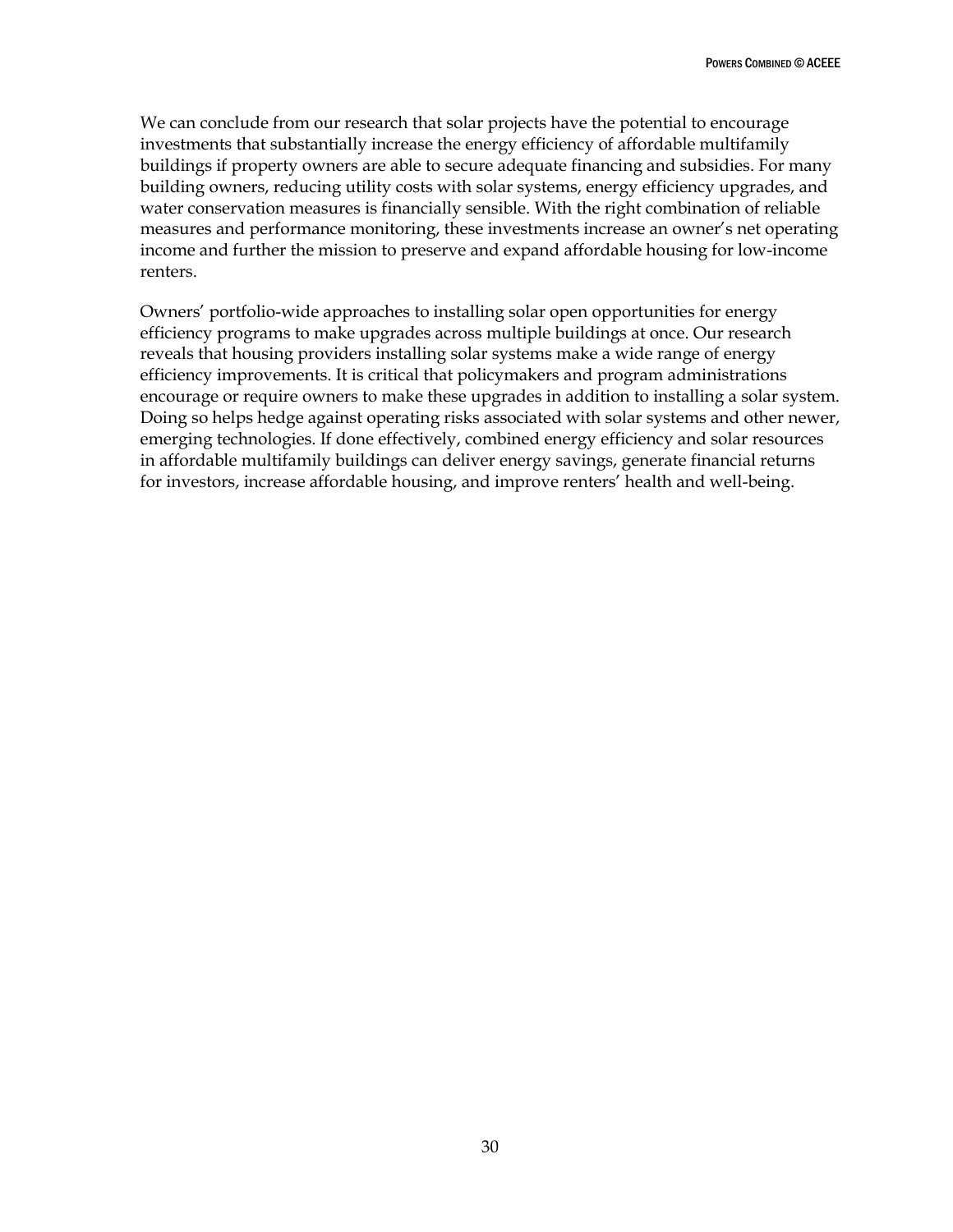### <span id="page-37-0"></span>**References**

- AccountAbility. 2008. *AA1000 AccountAbility Principles Standard 2008*. London: AccountAbility UK[. accountability.org/wp](https://www.accountability.org/wp-content/uploads/2016/10/AA1000APS_english.pdf)[content/uploads/2016/10/AA1000APS\\_english.pdf.](https://www.accountability.org/wp-content/uploads/2016/10/AA1000APS_english.pdf)
- ACEEE. 2017a. "Energy Efficiency Resource Standards (EERS)." [aceee.org/topics/energy](http://aceee.org/topics/energy-efficiency-resource-standard-eers)[efficiency-resource-standard-eers.](http://aceee.org/topics/energy-efficiency-resource-standard-eers)
- 2017b. "On-Bill Energy Efficiency." [aceee.org/sector/state-policy/toolkit/on-bill](https://aceee.org/sector/state-policy/toolkit/on-bill-financing)[financing.](https://aceee.org/sector/state-policy/toolkit/on-bill-financing)
- ———. 2017c. "Supporting Low-Income Energy Efficiency: A Guide for Utility Regulators." [aceee.org/sector/state-policy/toolkit/supporting-low-income.](http://aceee.org/sector/state-policy/toolkit/supporting-low-income)
- Adamczyk, P., E. Chant, S. Morse, and K. Cahalane. 2018. *Commercial PACE for Affordable Multifamily Housing*. Washington, DC: Energy Efficiency for All. [energyefficiencyforall.org/sites/default/files/Report%20CPACE%20for%20Affordable](http://www.energyefficiencyforall.org/sites/default/files/Report%20CPACE%20for%20Affordable%20Multifamily%20Housing.pdf) [%20Multifamily%20Housing.pdf.](http://www.energyefficiencyforall.org/sites/default/files/Report%20CPACE%20for%20Affordable%20Multifamily%20Housing.pdf)
- APPA (American Public Power Association). 2016. *Benefits of Public Power*. Arlington, VA: American Public Power Association. [publicpower.org/system/files/documents/municipalization](https://www.publicpower.org/system/files/documents/municipalization-benefits_of_public_power.pdf)benefits of public power.pdf.
- Austin Energy. 2018. "Solar Solutions: Community Solar." [austinenergy.com/ae/green](https://austinenergy.com/ae/green-power/solar-solutions/for-your-home/community-solar)[power/solar-solutions/for-your-home/community-solar.](https://austinenergy.com/ae/green-power/solar-solutions/for-your-home/community-solar)
- Aznar, A. 2017. "Back to Basics: Unraveling How Distributed Generation Is Compensated and Why It's Important." *National Renewable Energy Laboratory State, Local, and Tribal Governments Blog*, November 28. [www.nrel.gov/technical-assistance/blog/posts/back](https://www.nrel.gov/technical-assistance/blog/posts/back-to-basics-unraveling-how-distributed-generation-is-compensated-and-why-its-important.html)[to-basics-unraveling-how-distributed-generation-is-compensated-and-why-its](https://www.nrel.gov/technical-assistance/blog/posts/back-to-basics-unraveling-how-distributed-generation-is-compensated-and-why-its-important.html)[important.html](https://www.nrel.gov/technical-assistance/blog/posts/back-to-basics-unraveling-how-distributed-generation-is-compensated-and-why-its-important.html)
- Baatz, B. 2017. *Rate Design Matters: The Intersection of Residential Rate Design and Energy Efficiency.* Washington, DC: ACEEE. [aceee.org/research-report/u1703.](http://aceee.org/research-report/u1703)
- Baechler, M., and L. Webster. 2011. *A Guide to Performance Contracting with ESCOs*. Prepared by Pacific Northwest National Laboratory. Washington, DC: DOE (Department of Energy). [pnnl.gov/main/publications/external/technical\\_reports/PNNL-20939.pdf.](https://www.pnnl.gov/main/publications/external/technical_reports/PNNL-20939.pdf)
- Bartolomei, D. 2017. *State Strategies to Increase Energy and Water Efficiency in Low Income Housing Tax Credit Properties*. Washington, DC: Energy Efficiency for All. [energyefficiencyforall.org/resources/state-strategies-increase-energy-and-water](http://energyefficiencyforall.org/resources/state-strategies-increase-energy-and-water-efficiency-low-income-housing-tax-credit)[efficiency-low-income-housing-tax-credit.](http://energyefficiencyforall.org/resources/state-strategies-increase-energy-and-water-efficiency-low-income-housing-tax-credit)
- BlumShapiro. 2017. *Connecticut Green Bank Comprehensive Annual Financial Report Fiscal Year Ended June 30, 2017*. Rocky Hill: Connecticut Green Bank. [ctgreenbank.com/wp](https://ctgreenbank.com/wp-content/uploads/2017/12/5c.-Connecticut-Green-Bank-2017-CAFR.pdf)[content/uploads/2017/12/5c.-Connecticut-Green-Bank-2017-CAFR.pdf.](https://ctgreenbank.com/wp-content/uploads/2017/12/5c.-Connecticut-Green-Bank-2017-CAFR.pdf)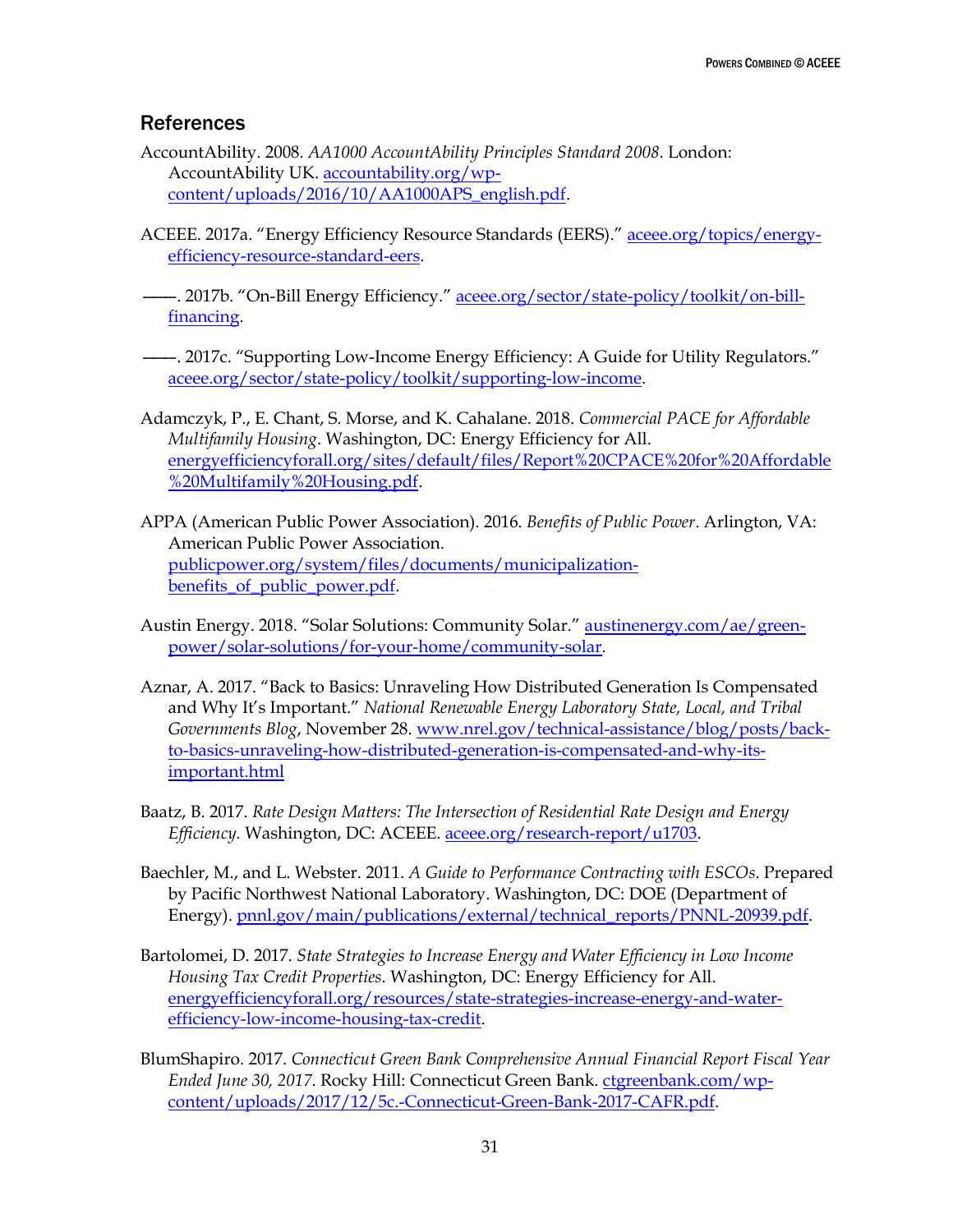Bright Power. 2018. "EnergyScoreCards." Accessed January. [brightpower.com/solutions/find/energyscorecards/.](http://www.brightpower.com/solutions/find/energyscorecards/)

- California Assembly. 2013. *Bill No. 217: Public Utilities Code Sections 2851 and 2852*. [leginfo.legislature.ca.gov/faces/billNavClient.xhtml?bill\\_id=201320140AB217.](http://leginfo.legislature.ca.gov/faces/billNavClient.xhtml?bill_id=201320140AB217)
- ———. 2015. *Bill No. 693: Public Utilities Code Chapter 9.5, Section 748.5*. [leginfo.legislature.ca.gov/faces/billTextClient.xhtml?bill\\_id=201520160AB693.](https://leginfo.legislature.ca.gov/faces/billTextClient.xhtml?bill_id=201520160AB693)
- ———. 2017. *Bill No. 398: Health and Safety Code Section 38590.1*. [leginfo.legislature.ca.gov/faces/billNavClient.xhtml?bill\\_id=201720180AB398.](https://leginfo.legislature.ca.gov/faces/billNavClient.xhtml?bill_id=201720180AB398)
- California CSD (Department of Community Services & Development). 2016. *Service Delivery Plan: Low-Income Weatherization Program, Large Multi-Family*. Sacramento: California CSD. [camultifamilyenergyefficiencydotorg.files.wordpress.com/2016/02/aea\\_liwp](https://camultifamilyenergyefficiencydotorg.files.wordpress.com/2016/02/aea_liwp-service-delivery-plan-v2_public1.pdf)[service-delivery-plan-v2\\_public1.pdf.](https://camultifamilyenergyefficiencydotorg.files.wordpress.com/2016/02/aea_liwp-service-delivery-plan-v2_public1.pdf)
- ———. 2017. *Low-Income Weatherization Program for Multifamily Properties: Program Summary*. Sacramento: California CSD. [camultifamilyenergyefficiencydotorg.files.wordpress.com/2017/06/liwp-program](https://camultifamilyenergyefficiencydotorg.files.wordpress.com/2017/06/liwp-program-profile-v10.pdf)[profile-v10.pdf.](https://camultifamilyenergyefficiencydotorg.files.wordpress.com/2017/06/liwp-program-profile-v10.pdf)
- California Senate. 2012. *Bill No. 535: Health and Safety Code Sections 39711, 39713, 39715, 39721, and 39723.* [leginfo.ca.gov/pub/11-12/bill/sen/sb\\_0501-](http://www.leginfo.ca.gov/pub/11-12/bill/sen/sb_0501-0550/sb_535_bill_20120930_chaptered.pdf) 0550/sb 535 bill 20120930 chaptered.pdf.
- CPUC (California Public Utilities Commission). 2006. *Interim Order Adopting Policies and Funding for the California Solar Initiative*. Decision 06-01-024, Rulemaking 04-03-017, January 12. Sacramento: CPUC. [docs.cpuc.ca.gov/publishedDocs/published/Final\\_decision/52898.htm.](http://docs.cpuc.ca.gov/publishedDocs/published/Final_decision/52898.htm)
- ———. 2008. *Decision Establishing Multifamily Affordable Solar Housing Program within the California Solar Initiative.* Decision 08-10-036, Rulemaking 08-03-008, October 16. Sacramento: CPUC. [docs.cpuc.ca.gov/published/FINAL\\_DECISION/92455.htm.](http://docs.cpuc.ca.gov/published/FINAL_DECISION/92455.htm)
- ———. 2017. *Decision Adopting Implementation Framework for Assembly Bill 693 and Creating the Solar on Multifamily Affordable Housing Program*. Rulemaking 14-07-002. Sacramento: CPUC. [docs.cpuc.ca.gov/PublishedDocs/Published/G000/M201/K125/201125355.pdf.](http://docs.cpuc.ca.gov/PublishedDocs/Published/G000/M201/K125/201125355.pdf)
- Davis, L. 2010. *The Effect of Power Plants on Local Housing Values and Rents*. Sacramento: California Energy Commission. [energy.ca.gov/sitingcases/mariposa/documents/others/2010-10-](http://www.energy.ca.gov/sitingcases/mariposa/documents/others/2010-10-12_Effect_of_Power_Plants_on_Local_Housing_Values_Rents_TN-58732.pdf) [12\\_Effect\\_of\\_Power\\_Plants\\_on\\_Local\\_Housing\\_Values\\_Rents\\_TN-58732.pdf.](http://www.energy.ca.gov/sitingcases/mariposa/documents/others/2010-10-12_Effect_of_Power_Plants_on_Local_Housing_Values_Rents_TN-58732.pdf)
- DC PACE. 2017. *Case Study: Phyllis Wheatley YWCA*. Washington, DC: Department of Energy & Environment. [docs.google.com/viewer?url=http%3A%2F%2Fdcpace.com%2Fwp](https://docs.google.com/viewer?url=http%3A%2F%2Fdcpace.com%2Fwp-content%2Fuploads%2F2017%2F08%2FCase-Study-YWCA-7.18.17.pdf)[content%2Fuploads%2F2017%2F08%2FCase-Study-YWCA-7.18.17.pdf.](https://docs.google.com/viewer?url=http%3A%2F%2Fdcpace.com%2Fwp-content%2Fuploads%2F2017%2F08%2FCase-Study-YWCA-7.18.17.pdf)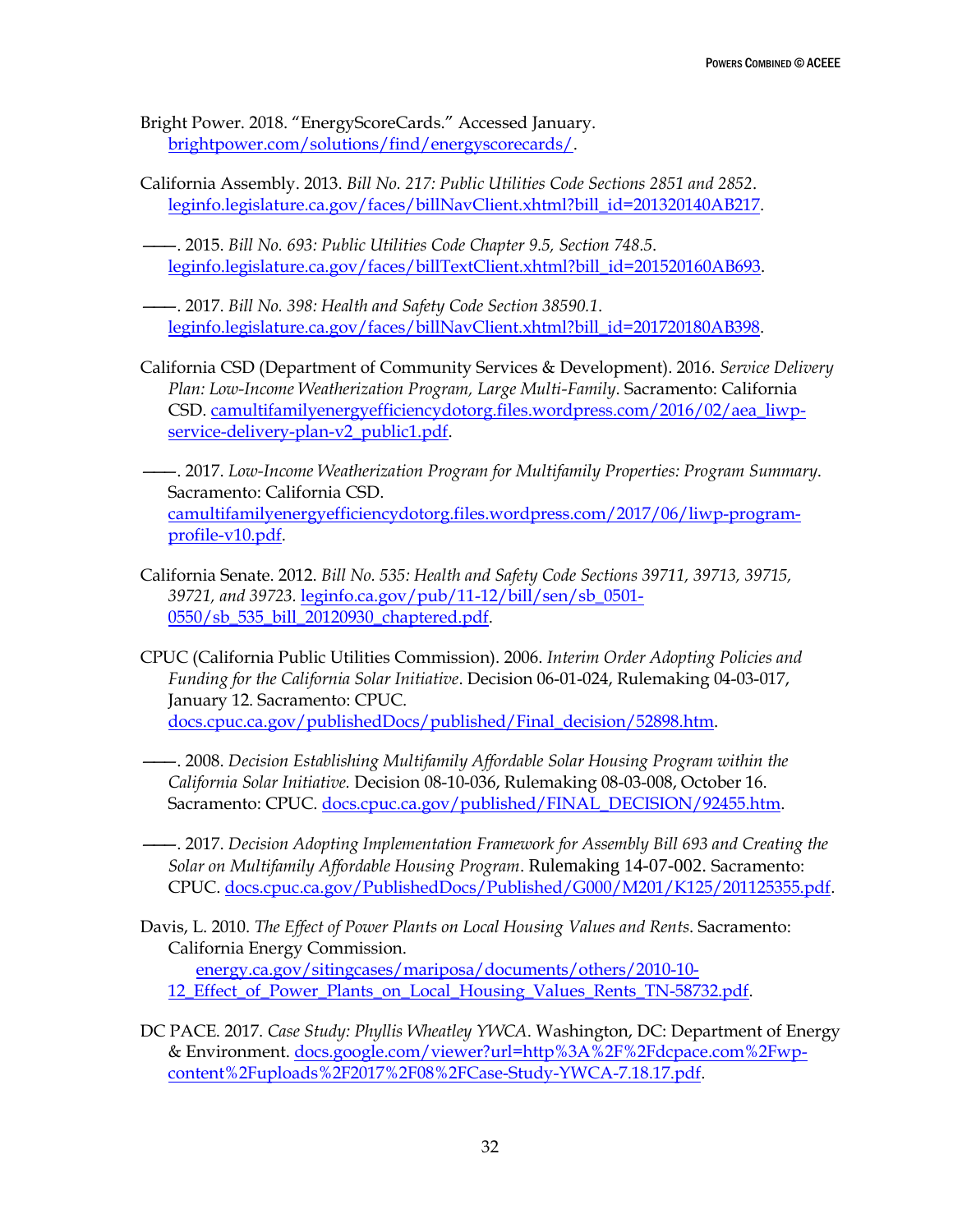- DCSEU (District of Columbia Sustainable Energy Utility). 2016. *On the Map: Helping DC Lead in Sustainability—2015 Annual Report*. Washington, DC: DCSEU. [dcseu.com/Media/Default/docs/about-us/DCSEU-FY2015-Annual-Report.pdf.](https://www.dcseu.com/Media/Default/docs/about-us/DCSEU-FY2015-Annual-Report.pdf)
- ———. 2018. "DCSEU to Invest \$2 Million in Energy Efficiency Projects Benefitting Vulnerable Communities." *DC Sustainable Energy Utility News*, January 22. [dcseu.com/news-blog/news/dcseu-to-invest-2-million-in-energy-efficiency-projects](https://www.dcseu.com/news-blog/news/dcseu-to-invest-2-million-in-energy-efficiency-projects-benefitting-vulnerable-communities)[benefitting-vulnerable-communities.](https://www.dcseu.com/news-blog/news/dcseu-to-invest-2-million-in-energy-efficiency-projects-benefitting-vulnerable-communities)
- Desmond, M. 2016. *Evicted: Poverty and Profit in the American City*. New York: Crown Publishers.
- DHCD (District of Columbia Department of Housing and Community Development). 2009. *NHT/Enterprise Preservation Corporation Development Finance Division Financing Application Form 202*. Washington, DC: District of Columbia DHCD. [dhcd.dc.gov/sites/default/files/dc/sites/dhcd/release\\_content/attachments/17502/St](https://dhcd.dc.gov/sites/default/files/dc/sites/dhcd/release_content/attachments/17502/StDennis202.pdf) [Dennis202.pdf.](https://dhcd.dc.gov/sites/default/files/dc/sites/dhcd/release_content/attachments/17502/StDennis202.pdf)
- ———. 2012. *Low-Income Housing Tax Credit and HOME Investment Partnerships Program Owner's Compliance Manual*. Washington, DC: District of Columbia DHCD. [dhcd.dc.gov/sites/default/files/dc/sites/dhcd/publication/attachments/OPMCompli](https://dhcd.dc.gov/sites/default/files/dc/sites/dhcd/publication/attachments/OPMComplianceManualFeb2011Part1%28LIHTC%29.pdf) [anceManualFeb2011Part1%28LIHTC%29.pdf.](https://dhcd.dc.gov/sites/default/files/dc/sites/dhcd/publication/attachments/OPMComplianceManualFeb2011Part1%28LIHTC%29.pdf)
- District of Columbia. 1981. *Right of First Refusal*. § 42–3404.08. [code.dccouncil.us/dc/council/code/sections/42-3404.08.html.](https://code.dccouncil.us/dc/council/code/sections/42-3404.08.html)
- DOE (Department of Energy). 2017a. "Implementation Model: NHT Renewable Solar Financing Model." Accessed December. [betterbuildingssolutioncenter.energy.gov/implementation-models/nht-renewable](https://betterbuildingssolutioncenter.energy.gov/implementation-models/nht-renewable-solar-financing-model)[solar-financing-model.](https://betterbuildingssolutioncenter.energy.gov/implementation-models/nht-renewable-solar-financing-model)
- ———. 2017b. *U.S. Energy and Employment Report*. Washington, DC: DOE. [energy.gov/sites/prod/files/2017/01/f34/2017%20US%20Energy%20and%20Jobs%20](https://energy.gov/sites/prod/files/2017/01/f34/2017%20US%20Energy%20and%20Jobs%20Report_0.pdf) [Report\\_0.pdf.](https://energy.gov/sites/prod/files/2017/01/f34/2017%20US%20Energy%20and%20Jobs%20Report_0.pdf)
- DOEE (District of Columbia Department of Energy & Environment). 2018. "Solar for All." Accessed April. [doee.dc.gov/solarforall.](https://doee.dc.gov/solarforall)
- Drehobl, A., and F. Castro-Alvarez. 2017. *Low-Income Energy Efficiency Programs: A Baseline Assessment of Programs Serving the 51 Largest Cities*. Washington, DC: ACEEE. [aceee.org/sites/default/files/low-income-baseline-0717.pdf.](http://aceee.org/sites/default/files/low-income-baseline-0717.pdf)
- Drehobl, A., and L. Ross. 2016. *Lifting the High Energy Burden in America's Largest Cities: How Energy Efficiency Can Improve Low-Income and Underserved Communities*. Washington, DC: ACEEE. [aceee.org/research-report/u1602.](http://aceee.org/research-report/u1602)
- Durkay, J. 2017. "State Renewable Portfolio Standards and Goals." [ncsl.org/research/energy/renewable-portfolio-standards.aspx.](http://www.ncsl.org/research/energy/renewable-portfolio-standards.aspx)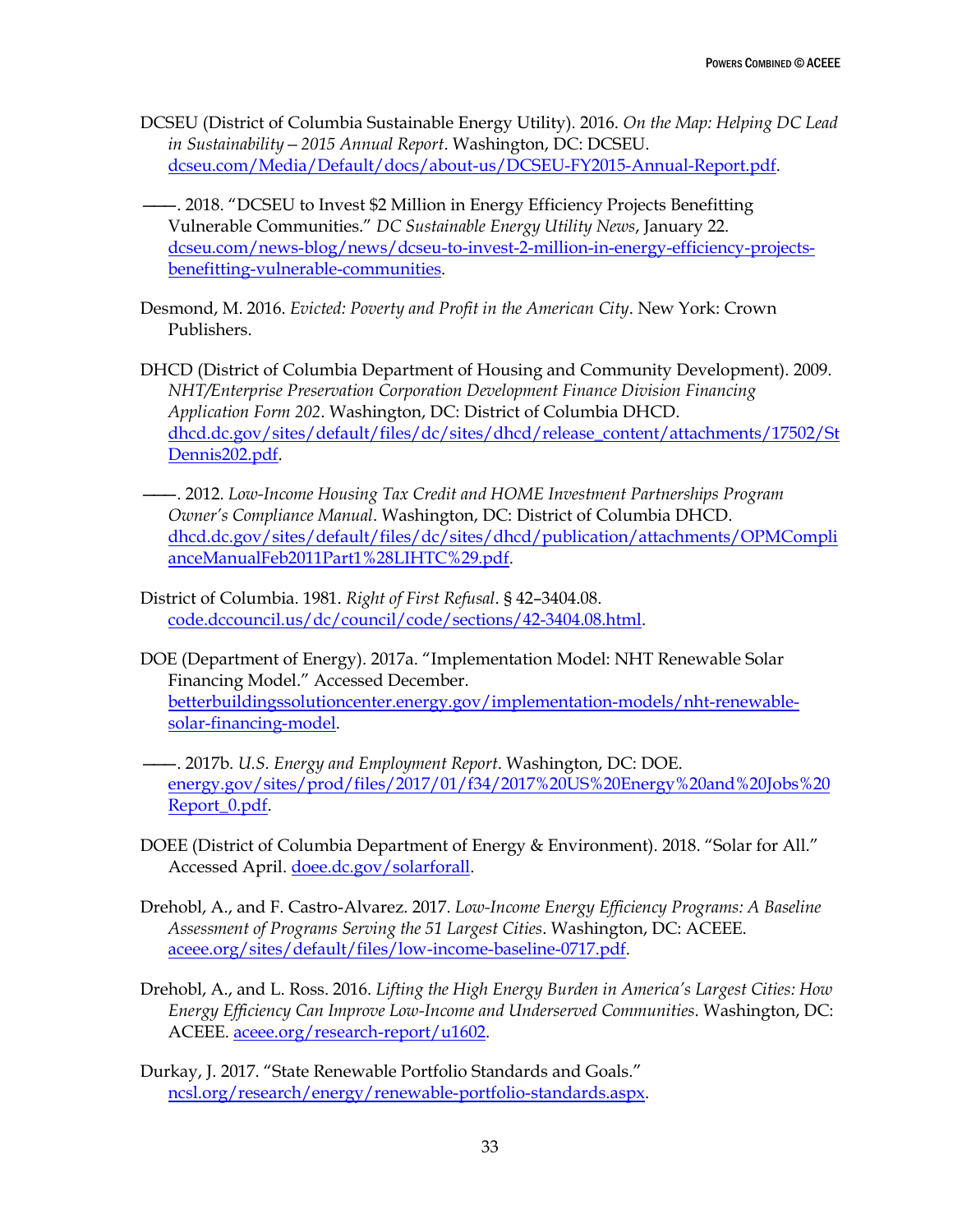- Energy Efficiency for All. 2018. *One-Stop Shops for the Multifamily Sector*. Washington, DC: Energy Efficiency for All. [energyefficiencyforall.org/resources/one-stop-shops](http://energyefficiencyforall.org/resources/one-stop-shops-multifamily-sector)[multifamily-sector.](http://energyefficiencyforall.org/resources/one-stop-shops-multifamily-sector)
- Enterprise Community Partners. 2016. *D.C.*'*s Green Communities Initiative*. Washington, DC: Enterprise Community Partners. [enterprisecommunity.org/sites/default/files/media](https://www.enterprisecommunity.org/sites/default/files/media-library/where-we-work/mid-atlantic/mid-atlantic-green.pdf)[library/where-we-work/mid-atlantic/mid-atlantic-green.pdf.](https://www.enterprisecommunity.org/sites/default/files/media-library/where-we-work/mid-atlantic/mid-atlantic-green.pdf)
- EPA (Environmental Protection Agency). 2011. *Clean Energy Financing Programs: A Decision Guide for States and Communities*. Prepared by The Cadmus Group, Inc. Washington, DC: EPA. [epa.gov/sites/production/files/2015-](https://www.epa.gov/sites/production/files/2015-08/documents/financingprogramsresourceguide.pdf) [08/documents/financingprogramsresourceguide.pdf.](https://www.epa.gov/sites/production/files/2015-08/documents/financingprogramsresourceguide.pdf)
- ———. 2016. *ENERGY STAR® Portfolio Manager® Technical Reference: U.S. Energy Use Intensity by Property Type*. Washington, DC: EPA. [portfoliomanager.energystar.gov/pdf/reference/US%20National%20Median%20Table.](https://portfoliomanager.energystar.gov/pdf/reference/US%20National%20Median%20Table.pdf) [pdf.](https://portfoliomanager.energystar.gov/pdf/reference/US%20National%20Median%20Table.pdf)
- Fannie Mae. 2014. *Transforming Multifamily Housing: Fannie Mae's Green Initiative and ENERGY STAR® for Multifamily*. Washington, DC: Fannie Mae. [fanniemae.com/content/fact\\_sheet/energy-star-for-multifamily.pdf.](https://www.fanniemae.com/content/fact_sheet/energy-star-for-multifamily.pdf)
- ———. 2016. *Green Rewards*. Washington, DC: Fannie Mae. [fanniemae.com/content/fact\\_sheet/green-rewards-termsheet.pdf.](https://www.fanniemae.com/content/fact_sheet/green-rewards-termsheet.pdf)
- Franklin, M., C. Kurtz, M. Alksnis, L. Steichen, and C. Younger. 2017. *Lights Out in the Cold: Reforming Utility Shut-Off Policies as If Human Rights Matter*. Baltimore: NAACP (National Association for the Advancement of Colored People). [naacp.org/wp](http://www.naacp.org/wp-content/uploads/2017/04/lights_out.pdf)[content/uploads/2017/04/lights\\_out.pdf.](http://www.naacp.org/wp-content/uploads/2017/04/lights_out.pdf)
- Fu, R., D. Feldman, R. Margolis, M. Woodhouse, and K. Ardani. 2017. *U.S. Solar Photovoltaic System Cost Benchmark: Q1 2017*. Prepared by National Renewable Energy Laboratory. Washington, DC: DOE. [nrel.gov/docs/fy17osti/68925.pdf.](https://www.nrel.gov/docs/fy17osti/68925.pdf)
- Garren, S., A. Giancatarino, S. Greschner, R. Jackson, M. Santiago-Mosier, and I. Schwingler. 2017. *Low-Income Solar Policy Guide*. Oakland, CA: GRID Alternatives. [lowincomesolar.org/wp-content/uploads/2017/03/Policy-Guide\\_3.7.17.pdf.](http://www.lowincomesolar.org/wp-content/uploads/2017/03/Policy-Guide_3.7.17.pdf)
- Gilleo, A., S. Nowak, and A. Drehobl. 2017. *Making a Difference: Strategies for Successful Low-Income Energy Efficiency Programs*. Washington, DC: ACEEE. [aceee.org/research](http://aceee.org/research-report/u1713)[report/u1713.](http://aceee.org/research-report/u1713)
- Gilleo, A., B. Stickles, and C. Kramer. 2016. *Green Bank Accounting: Examining the Current Landscape and Tallying Progress on Energy Efficiency*. Washington, DC: ACEEE. [aceee.org/research-report/f1602.](http://aceee.org/research-report/f1602)
- Gittlin, M. 2017. *2017 QAP Analysis: Green Building Criteria in Low-Income Housing Tax Credit Programs*. Santa Monica, CA: Global Green.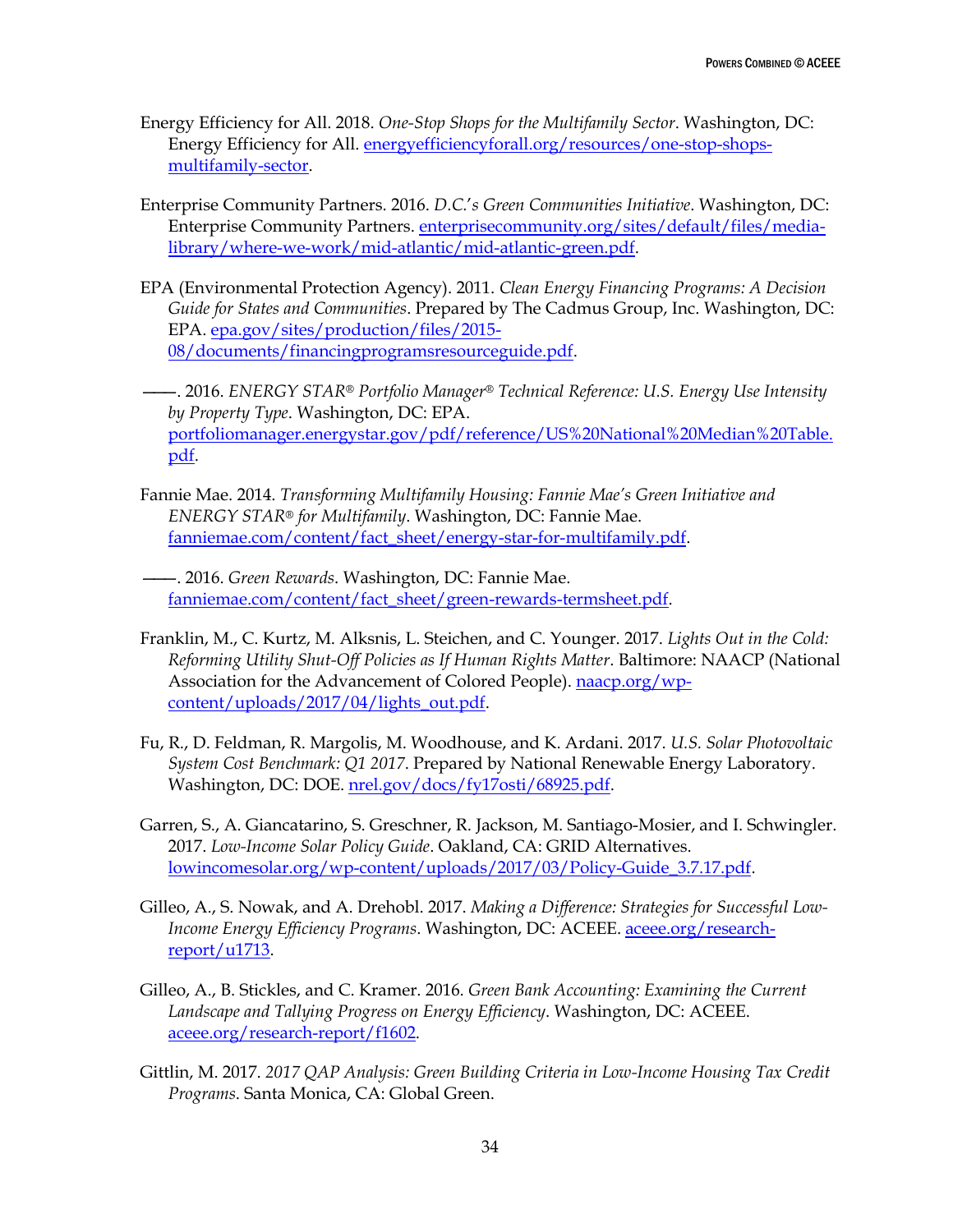[static1.squarespace.com/static/5548ed90e4b0b0a763d0e704/t/5a02155dec212d1c2e4191](https://static1.squarespace.com/static/5548ed90e4b0b0a763d0e704/t/5a02155dec212d1c2e419169/1510085987003/2017+QAP+Analysis+Report+%281%29.pdf) [69/1510085987003/2017+QAP+Analysis+Report+%281%29.pdf](https://static1.squarespace.com/static/5548ed90e4b0b0a763d0e704/t/5a02155dec212d1c2e419169/1510085987003/2017+QAP+Analysis+Report+%281%29.pdf)

- Goldman, C., J. Peters, N. Albers, E. Stuart, and M. Fuller. 2010. *Energy Efficiency Services Sector: Workforce Education and Training Needs*. Prepared by Berkeley Lab. Washington, DC: DOE[. emp.lbl.gov/publications/energy-efficiency-services-sector-0.](https://emp.lbl.gov/publications/energy-efficiency-services-sector-0)
- Henderson, P. 2015. *Program Design Guide: Energy Efficiency Programs in Affordable Multifamily Housing*. Washington, DC: Energy Efficiency for All. [www.energyefficiencyforall.org/sites/default/files/Full%20Program%20Design%20G](http://www.energyefficiencyforall.org/sites/default/files/Full%20Program%20Design%20Guide.pdf) [uide.pdf.](http://www.energyefficiencyforall.org/sites/default/files/Full%20Program%20Design%20Guide.pdf)
- Houck, J., and W. Rickerson. 2009. "The Sustainable Energy Utility (SEU) Model for Energy Service Delivery." *Bulletin of Science, Technology & Society* 29 (2): 95–107. [journals.sagepub.com/doi/abs/10.1177/0270467608330023.](http://journals.sagepub.com/doi/abs/10.1177/0270467608330023)
- HUD (Department of Housing and Urban Development). 2016. "Changes in Certain Multifamily Mortgage Insurance Premiums and Regulatory Waiver for the 542(c) Risk-Sharing Program." *Federal Register* 81 (62): 18473–80. [regulations.gov/document?D=HUD-2016-0029-0001.](https://www.regulations.gov/document?D=HUD-2016-0029-0001)
- Inskeep, B., K. Daniel, and A. Proudlove. 2015. *Solar on Multi-Unit Buildings: Policy and Financing Options to Address Split Incentives*. Raleigh: NC Clean Energy Technology Center. [solaroutreach.org/wp-content/uploads/2015/02/Multi](http://solaroutreach.org/wp-content/uploads/2015/02/Multi-unitFactsheet_FINAL.pdf)[unitFactsheet\\_FINAL.pdf.](http://solaroutreach.org/wp-content/uploads/2015/02/Multi-unitFactsheet_FINAL.pdf)
- Johnson, K. 2013. *Apartment Hunters: Programs Searching for Energy Savings in Multifamily Buildings.* Washington, DC: ACEEE. [aceee.org/research-report/e13n.](http://aceee.org/research-report/e13n)
- Keicher, C. 2010. *Commercial Energy Policy Toolkit: Green Workforce Development*. Washington, DC: Institute for Market Transformation. [imt.org/resources/detail/commercial-energy](http://www.imt.org/resources/detail/commercial-energy-policy-toolkit-green-workforce-development)[policy-toolkit-green-workforce-development.](http://www.imt.org/resources/detail/commercial-energy-policy-toolkit-green-workforce-development)
- King, J., and C. Perry. 2017. *Smart Building: Using Smart Technology to Save Energy in Existing Buildings*. Washington, DC: ACEEE. [aceee.org/sites/default/files/publications/researchreports/a1701.pdf.](http://aceee.org/sites/default/files/publications/researchreports/a1701.pdf)
- Massetti, E, M. Brown, M. Lapsa, I. Sharma, J. Bradbury, C. Cunliff, and Y. Li. 2017. *Environmental Quality and the U.S. Power Sector: Air Quality, Water Quality, Land Use and Environmental Justice*. Prepared by Oak Ridge National Laboratory. Washington, DC: DOE. [energy.gov/sites/prod/files/2017/01/f34/Environment%20Baseline%20Vol.%202--](https://www.energy.gov/sites/prod/files/2017/01/f34/Environment%20Baseline%20Vol.%202--Environmental%20Quality%20and%20the%20U.S.%20Power%20Sector--Air%20Quality%2C%20Water%20Quality%2C%20Land%20Use%2C%20and%20Environmental%20Justice.pdf) [Environmental%20Quality%20and%20the%20U.S.%20Power%20Sector--](https://www.energy.gov/sites/prod/files/2017/01/f34/Environment%20Baseline%20Vol.%202--Environmental%20Quality%20and%20the%20U.S.%20Power%20Sector--Air%20Quality%2C%20Water%20Quality%2C%20Land%20Use%2C%20and%20Environmental%20Justice.pdf) [Air%20Quality%2C%20Water%20Quality%2C%20Land%20Use%2C%20and%20Environ](https://www.energy.gov/sites/prod/files/2017/01/f34/Environment%20Baseline%20Vol.%202--Environmental%20Quality%20and%20the%20U.S.%20Power%20Sector--Air%20Quality%2C%20Water%20Quality%2C%20Land%20Use%2C%20and%20Environmental%20Justice.pdf) [mental%20Justice.pdf.](https://www.energy.gov/sites/prod/files/2017/01/f34/Environment%20Baseline%20Vol.%202--Environmental%20Quality%20and%20the%20U.S.%20Power%20Sector--Air%20Quality%2C%20Water%20Quality%2C%20Land%20Use%2C%20and%20Environmental%20Justice.pdf)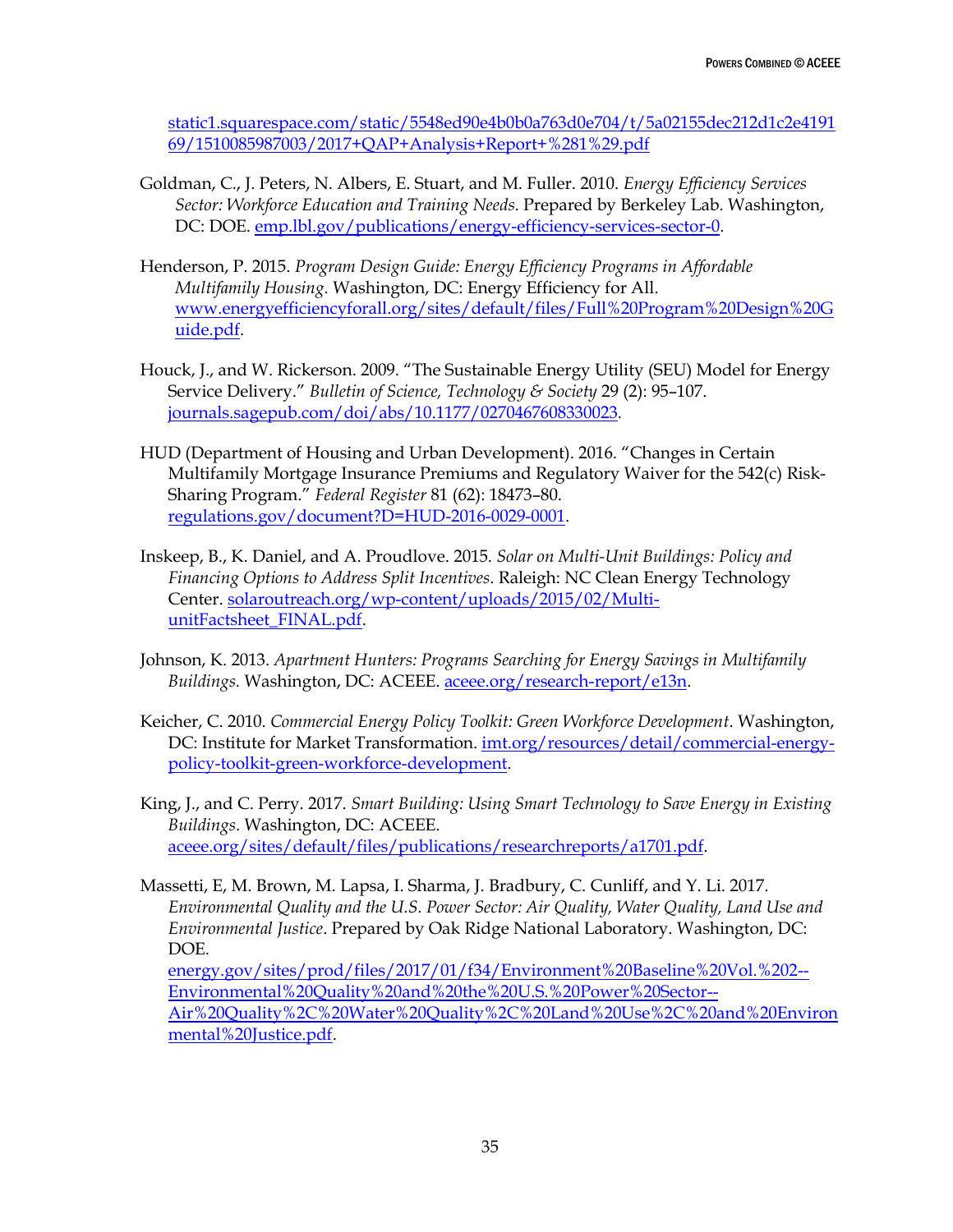- McKibbin, A. 2013. *Engaging as Partners in Energy Efficiency: A Primer for Utilities on the Energy Efficiency Needs of Multifamily Buildings and Their Owners*. Washington, DC: ACEEE. [aceee.org/research-report/e137.](http://aceee.org/research-report/e137)
- McLaughlin, E. 2017. *Financing Energy Efficiency through Mortgage Loans*. Washington, DC: Institute for Market Transformation. [imt.org/resources/detail/financing-energy](http://www.imt.org/resources/detail/financing-energy-efficiency-through-mortgage-loans)[efficiency-through-mortgage-loans.](http://www.imt.org/resources/detail/financing-energy-efficiency-through-mortgage-loans)
- Mikati, I., A. Benson, T. Luben, J. Sacks, and J. Richmond-Bryant. 2018. "Disparities in Distribution of Particulate Matter Emission Sources by Race and Poverty Status." *American Journal of Public Health* 108 (4): 480–5. [ajph.aphapublications.org/doi/abs/10.2105/AJPH.2017.304297.](http://ajph.aphapublications.org/doi/abs/10.2105/AJPH.2017.304297)
- Moreno, S. 2008. "The Last Holdouts." *Washington Post*, April 19. [washingtonpost.com/wp](http://www.washingtonpost.com/wp-dyn/content/article/2008/04/18/AR2008041803174.html)[dyn/content/article/2008/04/18/AR2008041803174.html.](http://www.washingtonpost.com/wp-dyn/content/article/2008/04/18/AR2008041803174.html)
- Navigant Consulting. 2015. *California Solar Initiative—Biennial Evaluation Studies for the Single-Family Affordable Solar Homes (SASH) and Multifamily Affordable Solar Housing (MASH) Low-Income Programs: Market and Program Administrator Assessment, Program Years 2011–2013*. Sacramento: CPUC. [cpuc.ca.gov/WorkArea/DownloadAsset.aspx?id=9322.](http://www.cpuc.ca.gov/WorkArea/DownloadAsset.aspx?id=9322)
- NLIHC (National Low Income Housing Coalition). 2017. *Advocates' Guide 2017: A Primer on Federal Affordable Housing & Community Development Programs*. Washington, DC: NLIHC. [nlihc.org/sites/default/files/2017\\_Advocates-Guide.pdf.](http://nlihc.org/sites/default/files/2017_Advocates-Guide.pdf)
- NMR Group and Tetra Tech. 2011. *Massachusetts Special and Cross-Sector Studies Area, Residential and Low-Income Non-Energy Impacts (NEI) Evaluation, Prepared for Massachusetts Program Administrators*. Boston: Massachusetts Program Administrators. [ma](http://ma-eeac.org/wordpress/wp-content/uploads/Special-and-Cross-Sector-Studies-Area-Residential-and-Low-Income-Non-Energy-Impacts-Evaluation-Final-Report.pdf)[eeac.org/wordpress/wp-content/uploads/Special-and-Cross-Sector-Studies-Area-](http://ma-eeac.org/wordpress/wp-content/uploads/Special-and-Cross-Sector-Studies-Area-Residential-and-Low-Income-Non-Energy-Impacts-Evaluation-Final-Report.pdf)[Residential-and-Low-Income-Non-Energy-Impacts-Evaluation-Final-Report.pdf.](http://ma-eeac.org/wordpress/wp-content/uploads/Special-and-Cross-Sector-Studies-Area-Residential-and-Low-Income-Non-Energy-Impacts-Evaluation-Final-Report.pdf)
- Norton, R., B. Brown, K. Malomo-Paris, and B. Stubblefield-Loucks. 2016. "Non-Energy Benefits, the Clean Energy Plan, and Energy Policy for Multi-Family Housing." In *Proceedings of the 2016 ACEEE Summer Study on Energy Efficiency in Buildings* 11: 1–16. Washington, DC: ACEEE. [aceee.org/files/proceedings/2016/data/papers/11\\_716.pdf.](http://aceee.org/files/proceedings/2016/data/papers/11_716.pdf)
- Norton, R., B. Brown, C. Lee, K. Malomo-Paris, and J. Lewis. 2018. *Achieving Health and Social Equity through Housing: Understanding the Impact of Non-Energy Benefits in the United States*. Baltimore: Green and Healthy Homes Initiative. [www.greenandhealthyhomes.org/sites/default/files/AchievingHealth%26SocialEquity](http://www.greenandhealthyhomes.org/sites/default/files/AchievingHealth%26SocialEquity_final-lo_0.pdf) [\\_final-lo\\_0.pdf.](http://www.greenandhealthyhomes.org/sites/default/files/AchievingHealth%26SocialEquity_final-lo_0.pdf)
- Owens, C. 2013. *Multifamily Building Operator Job/Task Analysis and Report*. Prepared by National Renewable Energy Laboratory. Washington, DC: DOE. [nrel.gov/docs/fy14osti/60536.pdf.](https://www.nrel.gov/docs/fy14osti/60536.pdf)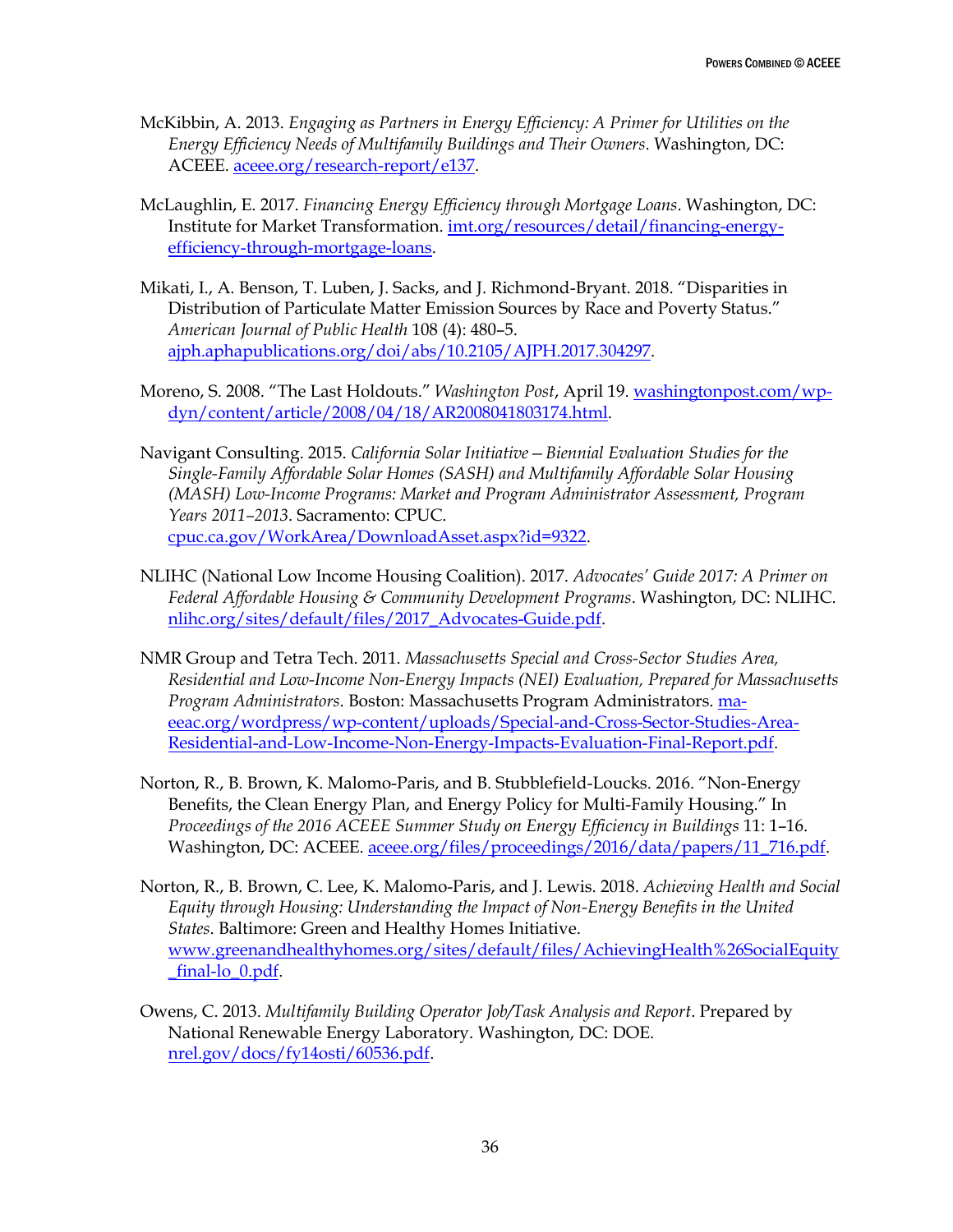- Perea, A., C. Honeyman, A. Mond, M. Shiao, J. Jones, S. Moskowitz, C. Smith, B. Gallagher, S. Rumery, A. Holm, K. O'Brien, and J. Baca. 2017. *U.S. Solar Market Insight Q4 2017*. Boston: GTM Research. [greentechmedia.com/research/subscription/u-s-solar-market](https://www.greentechmedia.com/research/subscription/u-s-solar-market-insight#gs.iMzx9EY)[insight#gs.iMzx9EY.](https://www.greentechmedia.com/research/subscription/u-s-solar-market-insight#gs.iMzx9EY)
- PSE (Puget Sound Energy). 2018. "Strategic Energy Management." [pse.com/savingsandenergycenter/ForCondosApartments/Pages/Multifamily-Retrofit-](https://pse.com/savingsandenergycenter/ForCondosApartments/Pages/Multifamily-Retrofit-SEM.aspx)[SEM.aspx.](https://pse.com/savingsandenergycenter/ForCondosApartments/Pages/Multifamily-Retrofit-SEM.aspx)
- RECAP Real Estate Advisors. 2014. *Connecticut State-Sponsored Housing Portfolio Capital Plan*. Rocky Hill: Connecticut Housing Finance Authority. [www.chfa.org/owners-property](https://www.chfa.org/owners-property-managers/sshp-capital-plan/)[managers/sshp-capital-plan/.](https://www.chfa.org/owners-property-managers/sshp-capital-plan/)
- Ribeiro, D., T. Bailey, A. Drehobl, J. King, S. Samarripas, M. Shoemaker, S. Vaidyanathan, W. Berg, and F. Castro-Alvarez. 2017. *The 2017 City Energy Efficiency Scorecard*. Washington, DC: ACEEE. [aceee.org/research-report/u1705.](http://aceee.org/research-report/u1705)
- Saha, D. 2010. *Enhancing State Clean Energy Workforce Training to Meet Demand*. Washington, DC: National Governors Association. [nga.org/files/live/sites/NGA/files/pdf/1011CLEANENERGYWORKFORCE.PDF.](https://www.nga.org/files/live/sites/NGA/files/pdf/1011CLEANENERGYWORKFORCE.PDF)
- Samarripas, S., D. York, and L. Ross. 2017. *More Savings for More Residents: Progress in Multifamily Housing Energy Efficiency*. Washington, DC: ACEEE. [aceee.org/research](http://aceee.org/research-report/u1702)[report/u1702.](http://aceee.org/research-report/u1702)
- Speer, B. 2012. "Community Development Financial Institutions—Providing Clean Energy Capital." *National Renewable Energy Laboratory Renewable Energy Project Finance*, July 30. [financere.nrel.gov/finance/content/community-development-financial-institutions](https://financere.nrel.gov/finance/content/community-development-financial-institutions-providing-clean-energy-capital)[providing-clean-energy-capital.](https://financere.nrel.gov/finance/content/community-development-financial-institutions-providing-clean-energy-capital)
- Stone, N., S. Denniston, C. Ehrlich, and P. Manglani. 2004. "Energy Efficiency-Based Utility Allowances: A Driver for More Efficient Affordable Housing." In *Proceedings of the 2004 ACEEE Summer Study on Energy Efficiency in Buildings* 2: 299–310. Washington, DC: ACEEE. [aceee.org/files/proceedings/2004/data/papers/SS04\\_Panel2\\_Paper27.pdf.](http://aceee.org/files/proceedings/2004/data/papers/SS04_Panel2_Paper27.pdf)
- US Code (United States Code). 2016. *26 CFR 1.42-10: Utility Allowances*. [law.cornell.edu/cfr/text/26/1.42-10.](https://www.law.cornell.edu/cfr/text/26/1.42-10)
- Waite and Associates and National Housing Law Project. 2017. "Technical Report: Assessments of the Financial Effects of Utility Allowance Adjustments on Tenants and Solar Cost Coverage." In *Proceedings of the Network of Energy, Water, and Health in Affordable Buildings (NEWHAB) and Energy Efficiency for All (EEFA) Annual Convening*. Washington, DC: NEWHAB and EEFA.
- Waite, W., and S. Mullendore. 2017. *Solar Risk: How Energy Storage Can Preserve Solar Savings in California Affordable Housing*. Montpelier, VT: Clean Energy Group. [cleanegroup.org/wp-content/uploads/California-Solar-Risk.pdf.](https://www.cleanegroup.org/wp-content/uploads/California-Solar-Risk.pdf)